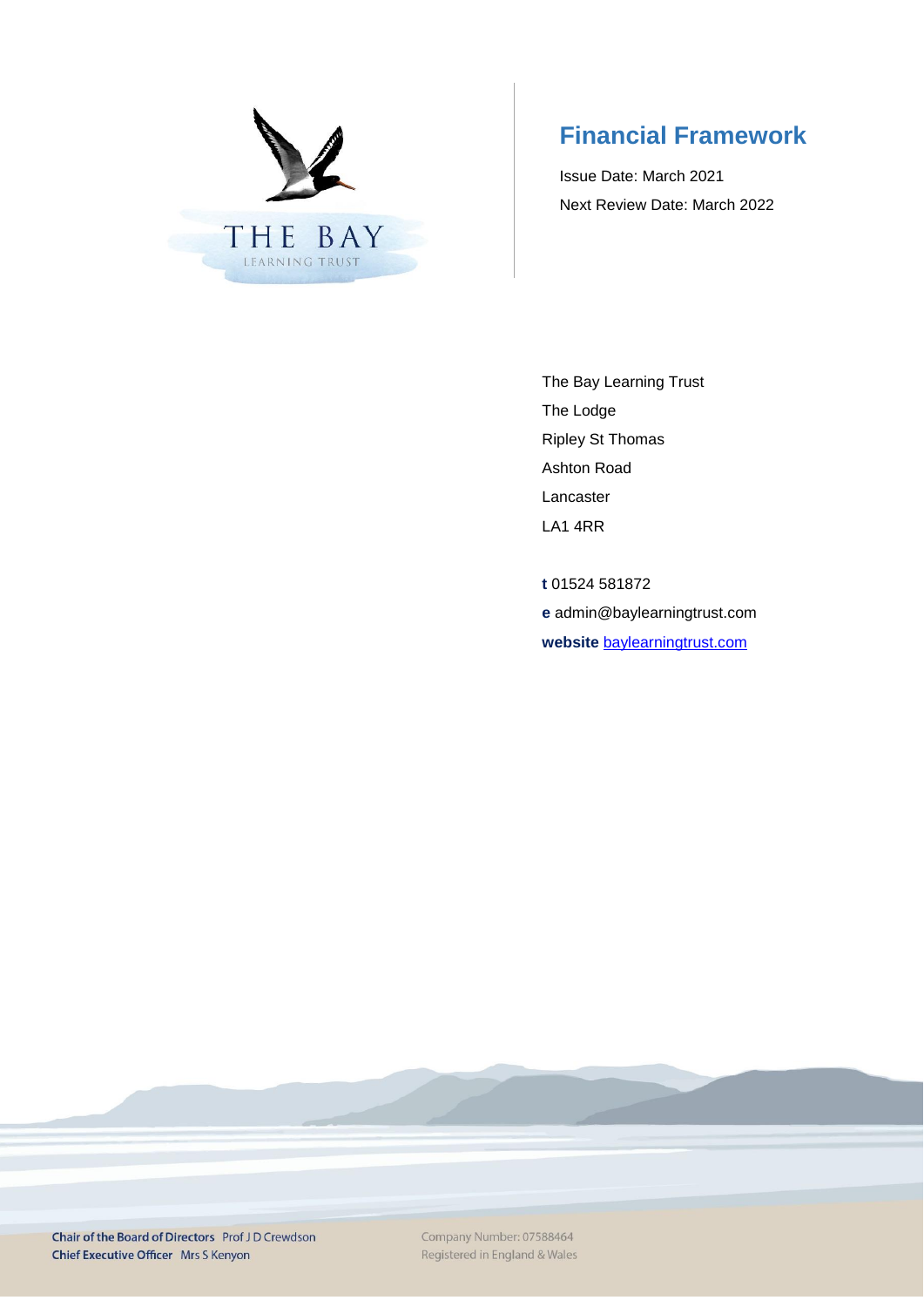# **Contents**

## Introduction

Section One: Schedule of Financial Delegations

Section Two: Financial Regulations incorporating:-

Regulation 6 – Credit/Debit Card Policy Regulation 7 – Debt Management Policy Regulation 9 – Fixed Asset & Depreciation Policy Regulation 10 – Gifts & Hospitality Policy

Section Three: Operating Framework

## Section Four: Appendices –

Appendix A: Conflict of Interest Policy Appendix B: Investment and Reserves Policy Appendix C: Expenses Policy Appendix D: Anti-Corruption and Bribery Policy Appendix E: Anti-Fraud Policy Appendix F: Lettings Policy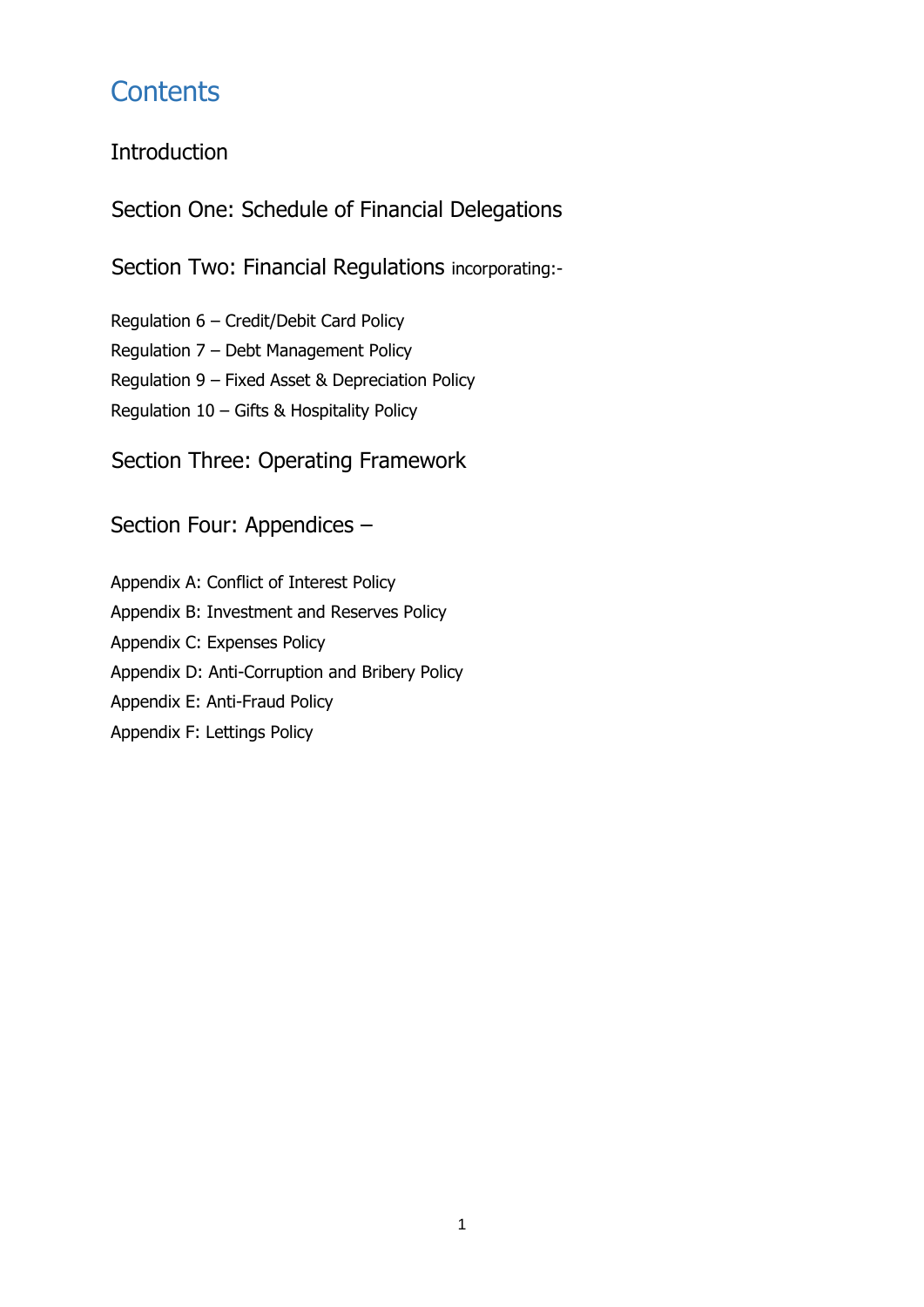# The Bay Learning Trust Financial Framework

# **Introduction**

The aim of The Bay Learning Trust (BLT) is to give children and young people from all backgrounds an education that will transform their lives. Key to the achievement of this is the effective use of resources, achieving strong financial management and achieving value for money.

BLT is a single legal entity that is responsible and accountable for the appropriate use of public funds and ensuring that all children and young people receive good quality education.

It is a legal requirement that BLT complies with both company and charitable law. In addition, we must meet the requirements of our external regulators; Department for Education (DfE) and Education & Skills Funding Agency (ESFA).

The key documents that determine the financial framework in which we must operate include:

- The Academies Financial Handbook the most up to date version
- The Bay Learning Trust Master Funding Agreement and Supplemental Funding Agreements
- The Bay Learning Trust Articles of Association

The returns submitted to the ESFA are based on the information contained within our financial systems. We must therefore ensure all financial information is accurate and up to date.

About this document Section One: Schedule of Financial Delegations Section Two: Financial Regulations Section Three: Operating Framework

We have developed this framework using interdependent key financial documents so everyone is clear about what is required to work successfully within the Financial Framework of BLT.

The documents provide clarity about the financial regulations and who has the authority to approve transactions that have a financial impact on the Trust to ensure we operate with appropriate internal controls in place. They set out the transactional tasks that need to be undertaken, and by whom, on a daily, weekly and monthly basis.

The Financial Framework will be reviewed in line with the development of our overall strategic plan. We will also seek input where relevant from a wider group of stakeholders.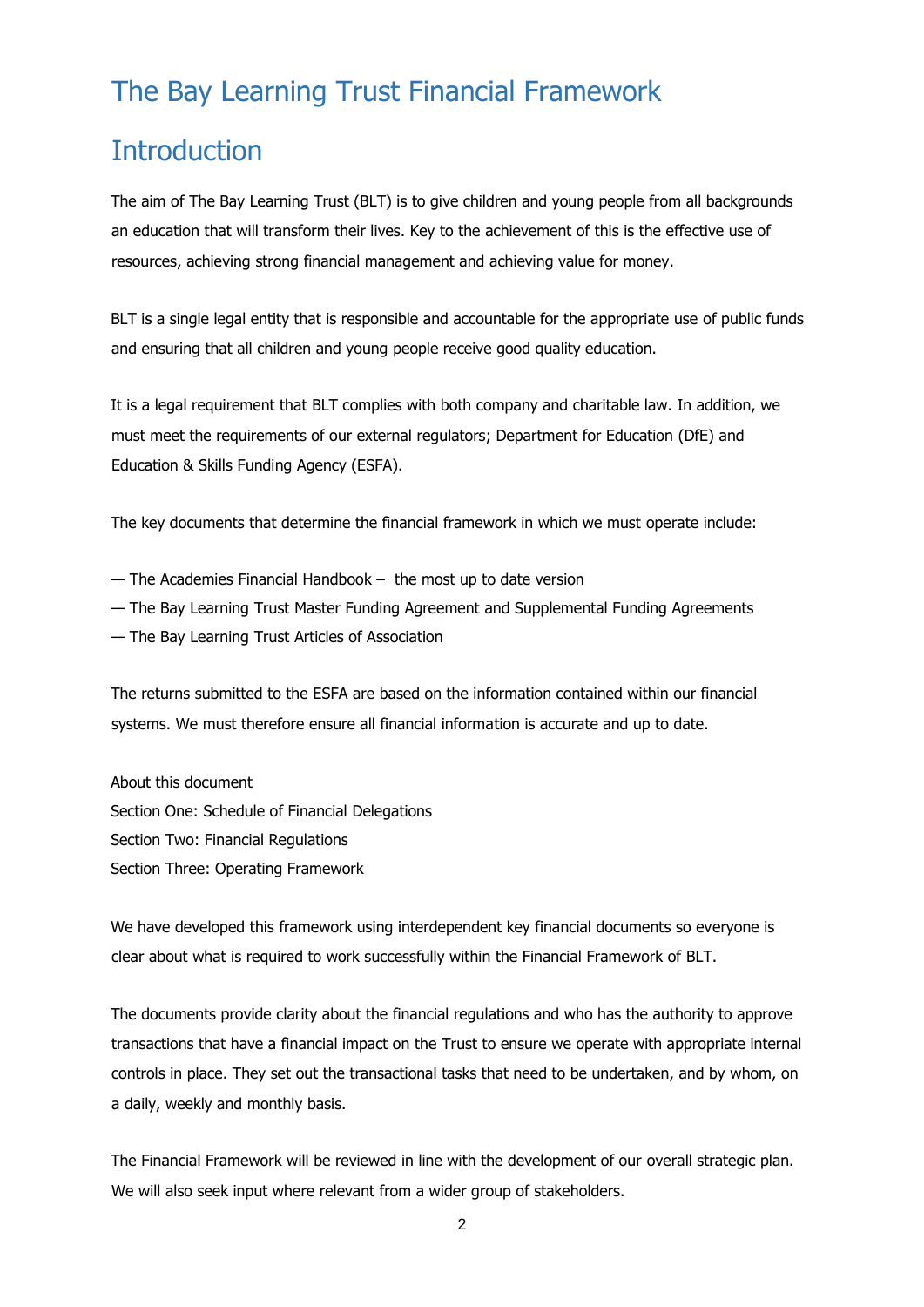# Section One:

Schedule of Financial Delegations

# **Contents**

Procurement section

Payments section

Budgets and income section

Other financial limits

Staffing and payroll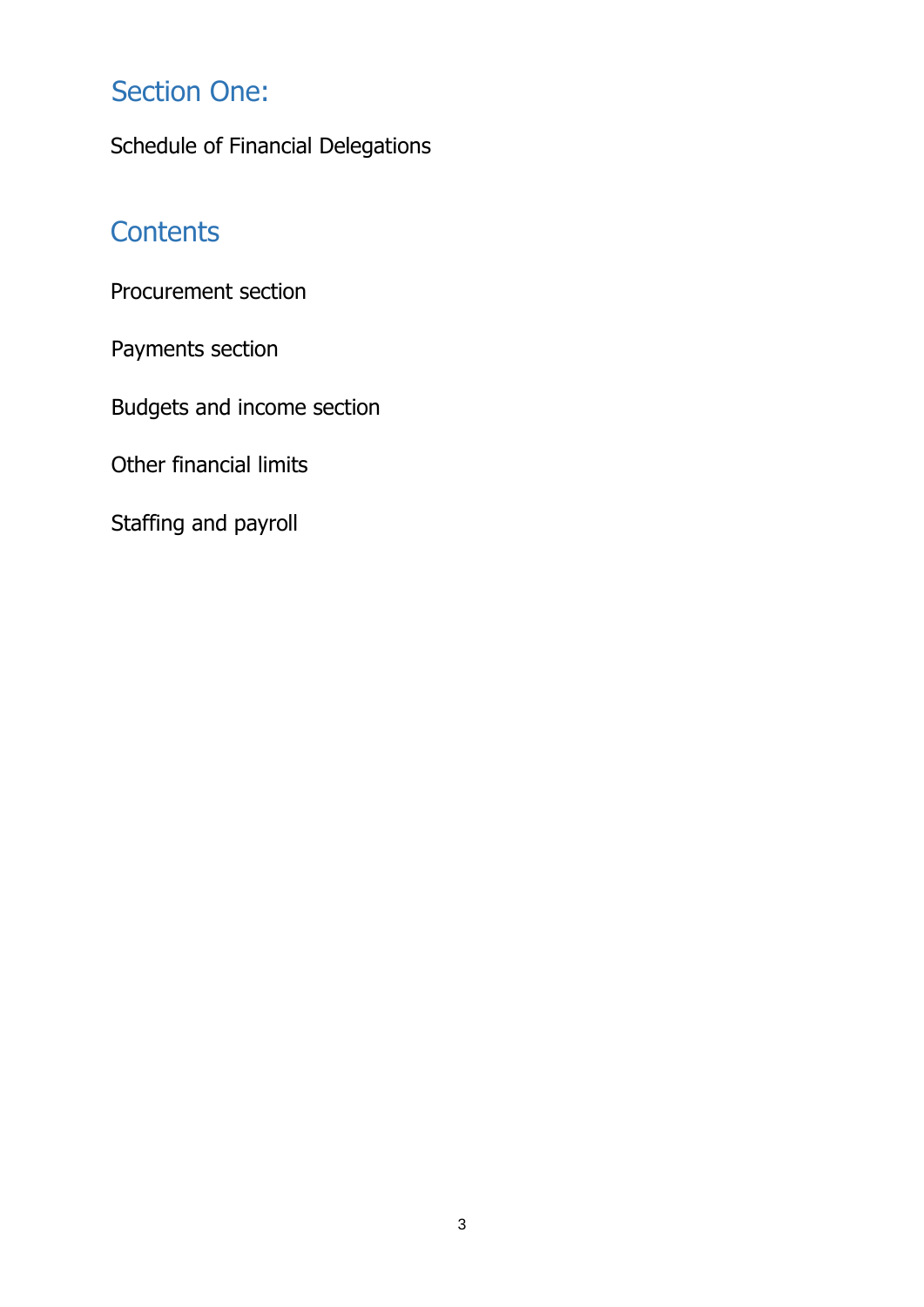# Schedule of Financial Delegations

These Delegations set out who has the authority to approve transactions that have a financial implication on behalf of The Bay Learning Trust. They apply across all Academies unless the Chief Executive determines that lower financial thresholds are to be established for individual Academies e.g. where there are financial management concerns where the following thresholds may not be appropriate. These Delegations need to be read in conjunction with guidance in the Financial Framework on the procedure to be followed for each process.

| <b>Academy</b><br><b>Academy</b><br><b>Chief Finance</b><br><b>Business Manager</b><br><b>Principal (AP)</b><br><b>Officer (CFO)</b><br>(ABM)<br><b>Procurement section</b>                                                                                                                                                                                                                                                                                                                                                                                                                                                                                                                                                                                                                                                                                                                                                                                  | <b>Ref</b><br><b>Process</b> | <b>Refer to</b> | <b>Delegation Limits</b> |  |                                                |  |  |  |
|--------------------------------------------------------------------------------------------------------------------------------------------------------------------------------------------------------------------------------------------------------------------------------------------------------------------------------------------------------------------------------------------------------------------------------------------------------------------------------------------------------------------------------------------------------------------------------------------------------------------------------------------------------------------------------------------------------------------------------------------------------------------------------------------------------------------------------------------------------------------------------------------------------------------------------------------------------------|------------------------------|-----------------|--------------------------|--|------------------------------------------------|--|--|--|
|                                                                                                                                                                                                                                                                                                                                                                                                                                                                                                                                                                                                                                                                                                                                                                                                                                                                                                                                                              |                              |                 |                          |  | <b>Chief Executive</b><br><b>Officer (CEO)</b> |  |  |  |
|                                                                                                                                                                                                                                                                                                                                                                                                                                                                                                                                                                                                                                                                                                                                                                                                                                                                                                                                                              |                              |                 |                          |  |                                                |  |  |  |
| Approve a Purchase Order or a<br>Section 6 of the<br>Up to $£5,000$<br>Up to £25,000<br>Up to £25,000<br>1.<br>Non-Purchase Order Invoice.<br>Financial<br>£175,000 to<br>Regulations and the<br>£250,000<br><b>Procurement Guide</b><br>Note that these limits apply to the<br>Finance and<br>total value of the commitment and<br><b>Resources</b><br>not just the amount due over one<br>Committee<br>year.<br>Quotes and Tender Limits for above<br>Up to $£5,000 - 1$ quote required.<br>$\bullet$<br>£5,000 to £50,000 – 3 written quotes required with a documented rationale for<br>$\bullet$<br>the decision made. This should be attached to the quotes received.<br>Items over £50,000 to be formally tendered with approval of the tendering<br>$\bullet$<br>process needed in writing from the CFO as per financial regulations.<br>Items over the threshold limits to be subject to the Public Contracts Regulations<br>$\bullet$<br>$2015.$ . |                              |                 |                          |  | Up to £175,000<br>>£250,000 Board              |  |  |  |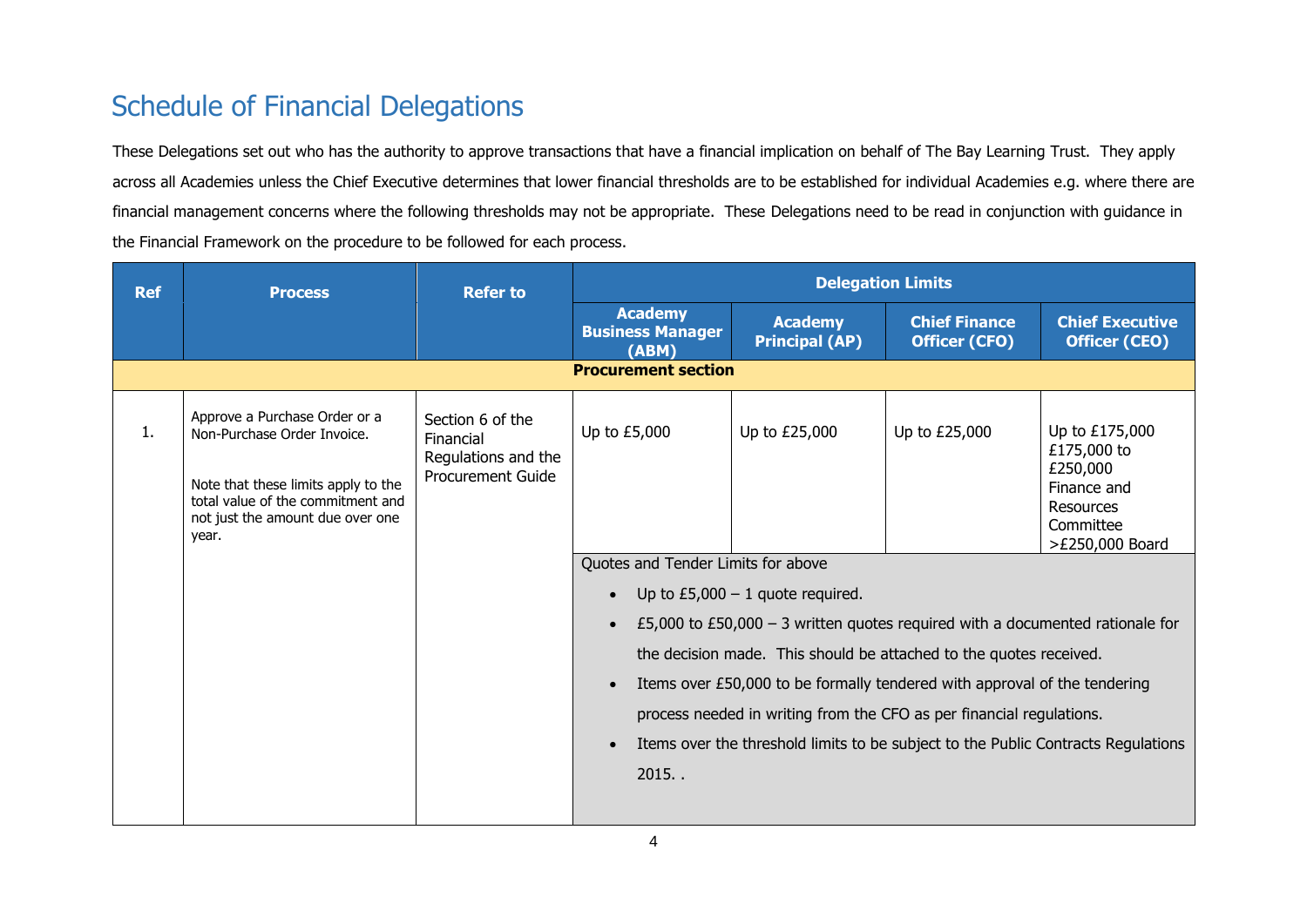| <b>Ref</b> | <b>Process</b>                                                                              | <b>Refer to</b>                              |                                                                                                                                                                                                                                                                                         | <b>Delegation Limits</b>                                                                                                                                                                       |                                                                                                                                                                                         |                                                                                                                                                                                                                                                                                                                               |  |
|------------|---------------------------------------------------------------------------------------------|----------------------------------------------|-----------------------------------------------------------------------------------------------------------------------------------------------------------------------------------------------------------------------------------------------------------------------------------------|------------------------------------------------------------------------------------------------------------------------------------------------------------------------------------------------|-----------------------------------------------------------------------------------------------------------------------------------------------------------------------------------------|-------------------------------------------------------------------------------------------------------------------------------------------------------------------------------------------------------------------------------------------------------------------------------------------------------------------------------|--|
|            |                                                                                             |                                              | <b>Academy</b><br><b>Business Manager</b><br>(ABM)                                                                                                                                                                                                                                      | <b>Academy</b><br><b>Principal (AP)</b>                                                                                                                                                        | <b>Chief Finance</b><br><b>Officer (CFO)</b>                                                                                                                                            | <b>Chief Executive</b><br><b>Officer (CEO)</b>                                                                                                                                                                                                                                                                                |  |
|            |                                                                                             |                                              | <b>Payments Section</b>                                                                                                                                                                                                                                                                 |                                                                                                                                                                                                |                                                                                                                                                                                         |                                                                                                                                                                                                                                                                                                                               |  |
| 2.         | Approve a BACS Payment Run<br>- all must be listed as<br>signatories to the bank<br>mandate | Section 8 of the<br>Financial<br>Regulations | Up to £5,000 per<br>transaction $-$ with $1$<br>other signatory from<br>the Academy or<br>Central Team.<br>Can load any value<br>of payments onto<br>the system but<br>needs approval from<br>other signatories in<br>all cases.<br>Maximum of £5,000<br>per transaction<br>within BACS | Up to £25,000 per<br>transaction $-$ with 1<br>other signatory<br>from the Academy<br>or Central Team.<br>This could be<br>delegated to<br>another member of<br>the Senior<br>Leadership Team. | Up to £25,000 per<br>transaction $-$ with 1<br>other signatory<br>from the Academy<br>or Central Team.<br>Unlimited $-$ with $1$<br>other signatory, AP<br>or from the Central<br>Team. | Up to £50,000 per<br>transaction with 1<br>other signatory<br>from the Academy<br>or Central Team.<br>>£50,000 per<br>transaction with 2<br>signatories from the<br>Central Team up to<br>£175,000.<br>Above £175,000<br>with Finance and<br>Resources<br>Committee<br>approval.<br>Above £250,000<br>with Board<br>approval. |  |
|            |                                                                                             |                                              | Control of Access to the Banking System:<br>Individuals access to the banking system is to be controlled centrally by an                                                                                                                                                                |                                                                                                                                                                                                |                                                                                                                                                                                         |                                                                                                                                                                                                                                                                                                                               |  |
|            |                                                                                             |                                              |                                                                                                                                                                                                                                                                                         |                                                                                                                                                                                                | administrator approved by the CEO signed off by another member of the Central Team.                                                                                                     |                                                                                                                                                                                                                                                                                                                               |  |
| 3.         |                                                                                             |                                              | Up to £5,000 per<br>transaction $-$ with 1                                                                                                                                                                                                                                              | Up to £25,000 per<br>transaction $-$ with 1                                                                                                                                                    | Up to £25,000 per<br>transaction $-$ with 1                                                                                                                                             | Up to £50,000 per<br>transaction with 1                                                                                                                                                                                                                                                                                       |  |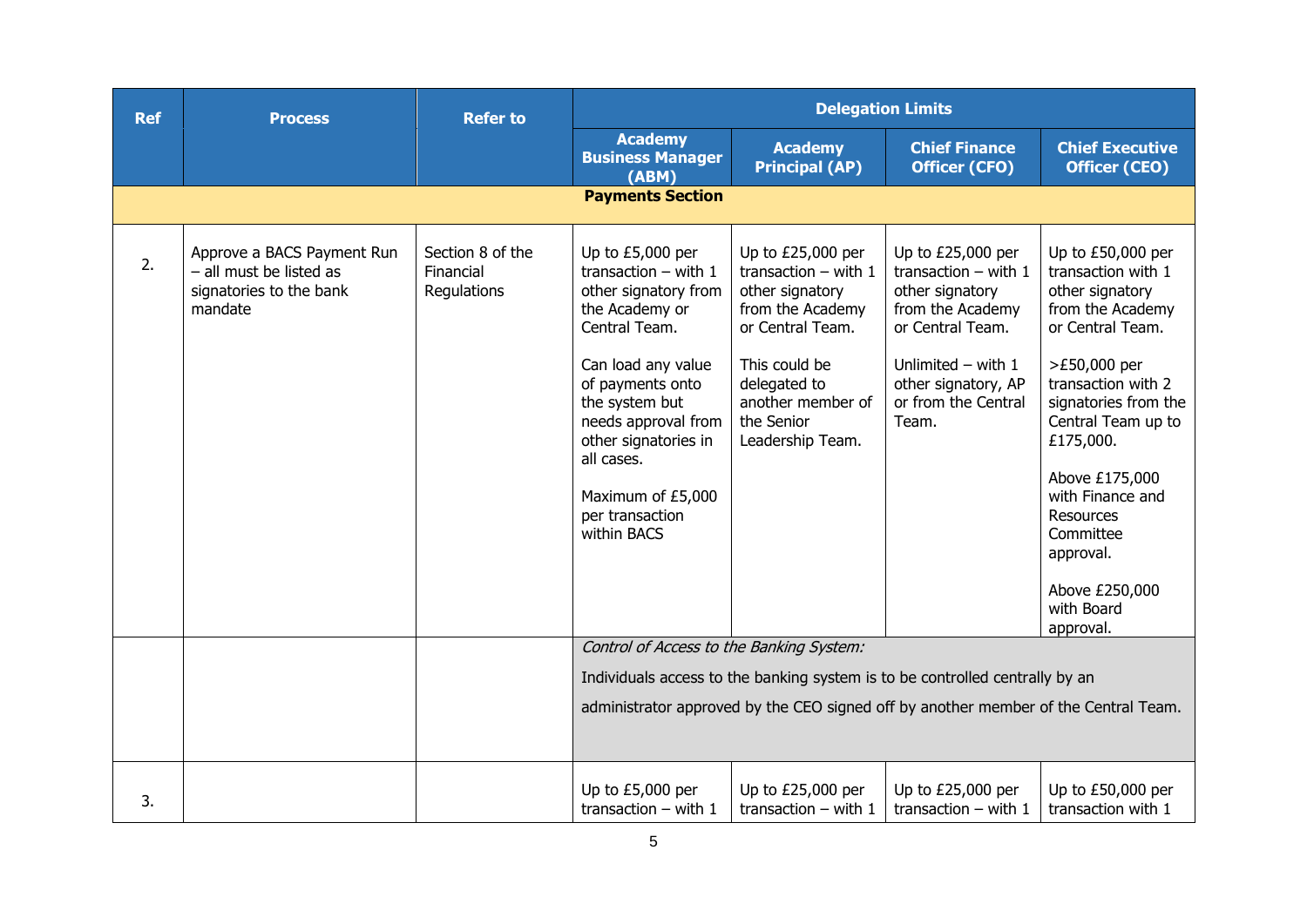| <b>Ref</b> | <b>Process</b>                                                                | <b>Refer to</b>                                                                                                                                                                                                                                                                           |                                                          | <b>Delegation Limits</b>                  |                                                                                                                                       |                                                                                                           |  |
|------------|-------------------------------------------------------------------------------|-------------------------------------------------------------------------------------------------------------------------------------------------------------------------------------------------------------------------------------------------------------------------------------------|----------------------------------------------------------|-------------------------------------------|---------------------------------------------------------------------------------------------------------------------------------------|-----------------------------------------------------------------------------------------------------------|--|
|            |                                                                               |                                                                                                                                                                                                                                                                                           | <b>Academy</b><br><b>Business Manager</b><br>(ABM)       | <b>Academy</b><br><b>Principal (AP)</b>   | <b>Chief Finance</b><br><b>Officer (CFO)</b>                                                                                          | <b>Chief Executive</b><br><b>Officer (CEO)</b>                                                            |  |
|            | Sign cheques $-$ all must be<br>listed as signatories to the<br>bank mandate. | Section 8 of the<br>Financial<br>Regulations                                                                                                                                                                                                                                              | other signatory at<br>the<br>the Academy or              | other signatory<br>from<br>the Academy or | other signatory<br>from<br>the Academy or                                                                                             | other signatory<br>from<br>the Academy or                                                                 |  |
|            |                                                                               |                                                                                                                                                                                                                                                                                           | Central Team.<br>Bank Mandate Signatories for the Above: | Central Team.                             | Central Team.                                                                                                                         | Central Team.<br>> £50,000 per<br>transaction 2<br>signatories from<br>the Central Team<br>up to £175,000 |  |
|            |                                                                               |                                                                                                                                                                                                                                                                                           | $\bullet$<br>$\bullet$                                   |                                           | Academies: AP. Members of the Senior Team nominated by the AP or CEO.<br>Central Team: Chief Executive. CFO. AN Other (Prof Crewdson) |                                                                                                           |  |
| 4.         | Approve employee expenses                                                     | Must be signed by<br>member of staff<br>higher in the<br>structure and not by<br>the employee<br>See the Trust<br>Expenses Policy set<br>out in Appendix C,<br>Anti-Corruption and<br><b>Bribery Policy set</b><br>out in Appendix D<br>and Anti-Fraud<br>Policy set out in<br>Appendix E | Up to £250                                               | Up to £500                                | Over £500                                                                                                                             | Over £500                                                                                                 |  |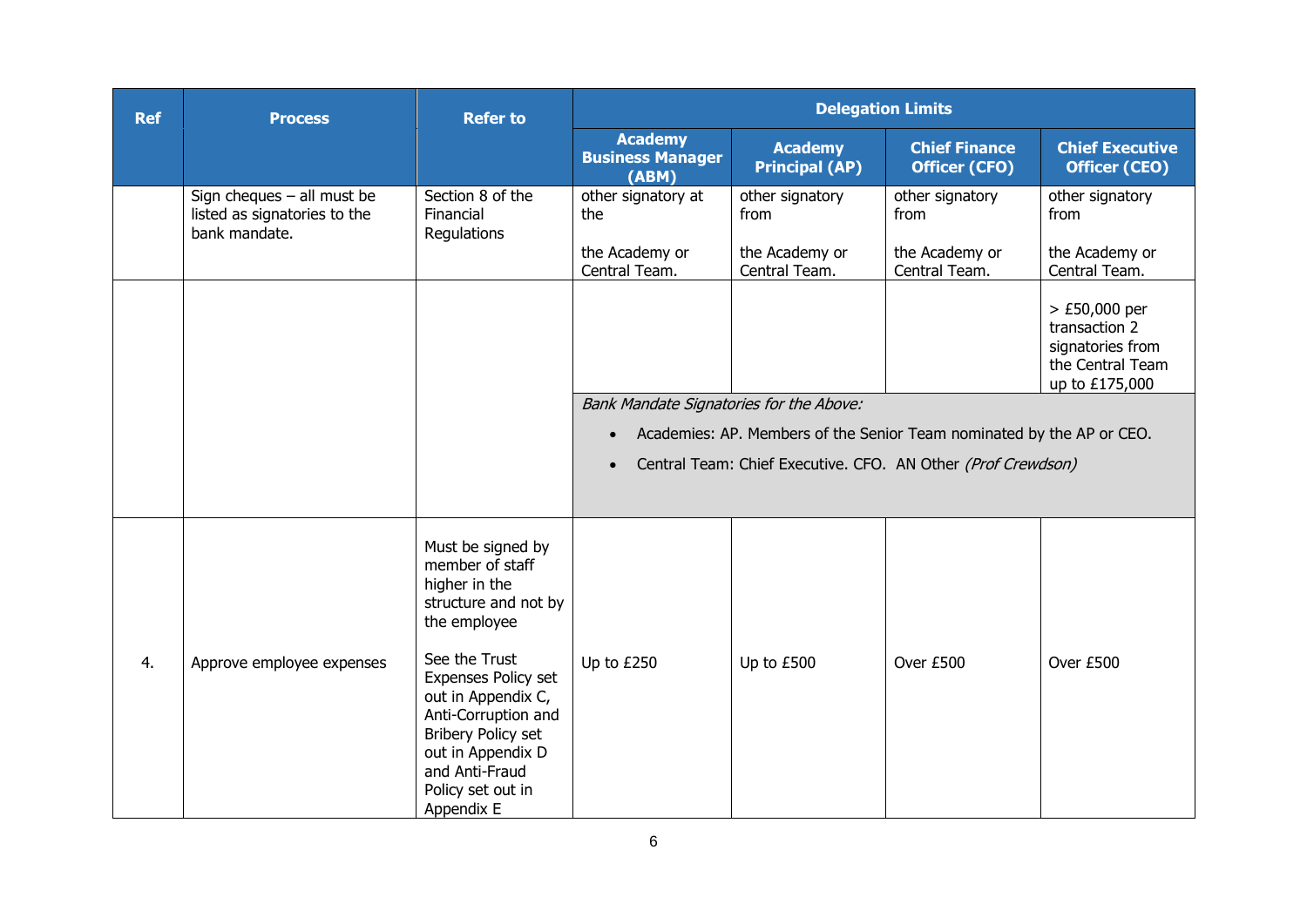| <b>Ref</b> | <b>Process</b>                                                                                                              | <b>Refer to</b>                                         |                                                    |                                                                                              | <b>Delegation Limits</b>                     |                                                                                                                                       |
|------------|-----------------------------------------------------------------------------------------------------------------------------|---------------------------------------------------------|----------------------------------------------------|----------------------------------------------------------------------------------------------|----------------------------------------------|---------------------------------------------------------------------------------------------------------------------------------------|
|            |                                                                                                                             |                                                         | <b>Academy</b><br><b>Business Manager</b><br>(ABM) | <b>Academy</b><br><b>Principal (AP)</b>                                                      | <b>Chief Finance</b><br><b>Officer (CFO)</b> | <b>Chief Executive</b><br><b>Officer (CEO)</b>                                                                                        |
|            |                                                                                                                             |                                                         |                                                    |                                                                                              |                                              |                                                                                                                                       |
| 5.         | Approve Academy Principal's<br>expenses                                                                                     | See the BLT<br>Expenses Policy set<br>out in Appendix C | No delegation                                      | No delegation                                                                                | All expenses                                 | All expenses                                                                                                                          |
| 6.         | Approve payments using<br>purchasing cards                                                                                  | Section 6 of the<br>Financial<br>Regulations            | Up to $£1,000$ for a<br>single transaction         | Up to $£2,000$ for a<br>single transaction                                                   | Up to £2,000 for a<br>single transaction     | Up to $£5,000$ for a<br>single transaction                                                                                            |
| 7.         | Any payments made outside of<br>employment terms and<br>conditions $-$ ex gratia,<br>severance and compensation<br>payments | Section 10 of the<br>Financial<br>Regulations           | No delegation                                      | Up to £10,000 for<br>any single<br>transaction with<br>approval from the<br><b>LGB Chair</b> | No delegation                                | Up to £50,000 for<br>non-statutory<br>element.<br>Over £50,000 for<br>non-statutory<br>element Board and<br>ESFA approval<br>required |
|            |                                                                                                                             |                                                         | <b>Budgets and Income Section</b>                  |                                                                                              |                                              |                                                                                                                                       |
| 8.         | Commit to ESFA/DfE grant<br>funding agreements for income<br>to the Trust                                                   |                                                         | No delegation                                      | No delegation                                                                                | Up to £50,000                                | Unlimited                                                                                                                             |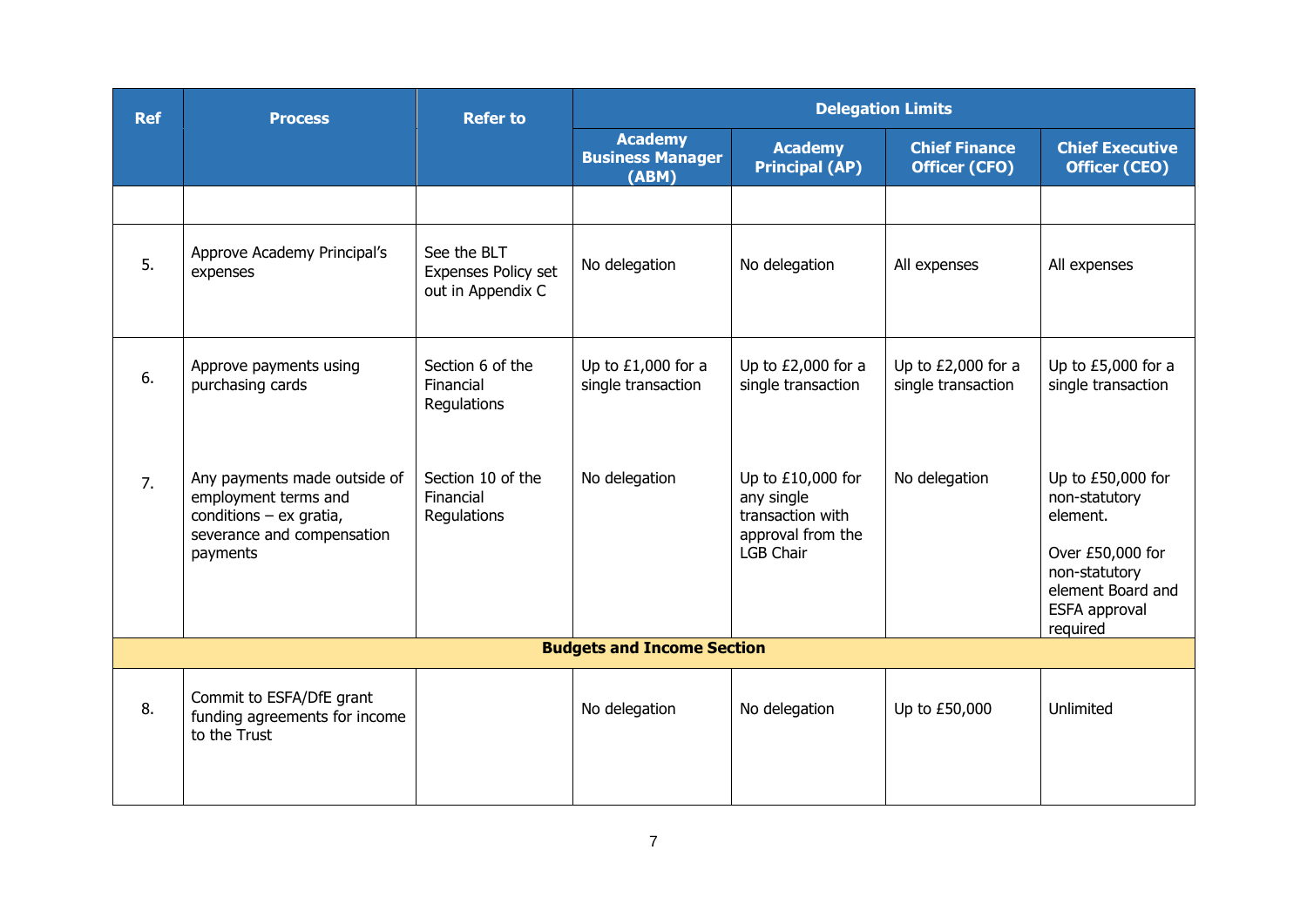| <b>Ref</b> | <b>Process</b>                                                                                                                                              | <b>Refer to</b>                              |                                                                                                          |                                                                                            | <b>Delegation Limits</b>                           |                                                                                                                                                                                                   |
|------------|-------------------------------------------------------------------------------------------------------------------------------------------------------------|----------------------------------------------|----------------------------------------------------------------------------------------------------------|--------------------------------------------------------------------------------------------|----------------------------------------------------|---------------------------------------------------------------------------------------------------------------------------------------------------------------------------------------------------|
|            |                                                                                                                                                             |                                              | <b>Academy</b><br><b>Business Manager</b><br>(ABM)                                                       | <b>Academy</b><br><b>Principal (AP)</b>                                                    | <b>Chief Finance</b><br><b>Officer (CFO)</b>       | <b>Chief Executive</b><br><b>Officer (CEO)</b>                                                                                                                                                    |
| 9.         | Approving grant funding claims<br>and ESFA Returns                                                                                                          |                                              | No delegation                                                                                            | No delegation                                                                              | No delegation                                      | Unlimited                                                                                                                                                                                         |
| 10.        | Approving increases to revenue<br>budget headings that are<br>within the overall budget                                                                     | Section 4 of the<br>Financial<br>Regulations | Up to £10,000 - to<br>be reported to the<br>Principal/Head of<br>Academy as part of<br>budget monitoring | Up to £25,000 - to<br>be reported to the<br>LGB as part of<br>budget monitoring<br>and CFO | Up to $£25,000 - to$<br>be reported to the<br>CEO. | Unlimited - to be<br>reported to Finance<br>and Resources<br>Committee                                                                                                                            |
| 11.        | Approving an increase in the<br>overall budget for an academy<br>or BLT Central. This is to cover<br>issues outside of the annual<br>budget setting process | Section 4 of the<br>Financial<br>Regulations | No delegation                                                                                            | No delegation                                                                              | No delegation                                      | Up to £20,000<br>$>$ £20,000 Finance<br>and Resources<br>Committee (must<br>be in line with the<br><b>Trust's Reserves</b><br>Policy and will<br>require Board<br>approval if outside<br>of this) |
|            |                                                                                                                                                             |                                              | <b>Other Financial Limits</b>                                                                            |                                                                                            |                                                    |                                                                                                                                                                                                   |
| 12.        | Purchase or sale of freehold or<br>leasehold property                                                                                                       | Section 9 of the<br>Financial<br>Regulations | No delegation                                                                                            | No delegation                                                                              | No delegation                                      | To seek approval<br>from the Board and<br>the ESFA                                                                                                                                                |
| 13.        | Disposal of fixed assets<br>All to be reported to the Board<br>annually                                                                                     | Section 9 of the<br>Financial<br>Regulations | No delegation                                                                                            | Up to £20,000<br>To be reported to<br>the LGB                                              | Up to £20,000<br>To be reported to<br>the CEO      | Up to £20,000<br>To be reported to<br>Finance and<br><b>Resources</b><br>Committee                                                                                                                |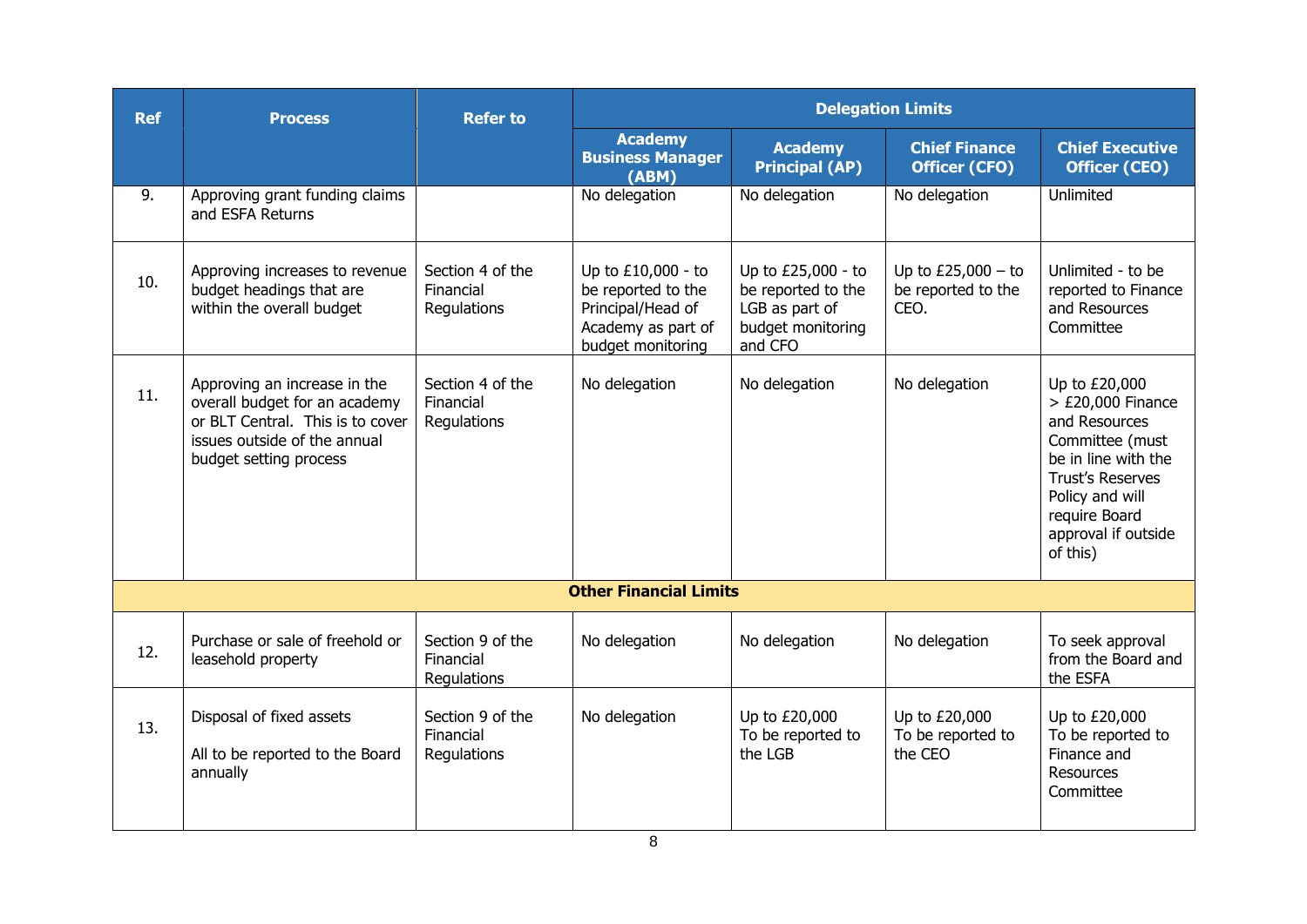| <b>Ref</b> | <b>Process</b>                                                                    | <b>Refer to</b>                                                                                                                                                                          |                                                    |                                         | <b>Delegation Limits</b>                     |                                                                                                          |
|------------|-----------------------------------------------------------------------------------|------------------------------------------------------------------------------------------------------------------------------------------------------------------------------------------|----------------------------------------------------|-----------------------------------------|----------------------------------------------|----------------------------------------------------------------------------------------------------------|
|            |                                                                                   |                                                                                                                                                                                          | <b>Academy</b><br><b>Business Manager</b><br>(ABM) | <b>Academy</b><br><b>Principal (AP)</b> | <b>Chief Finance</b><br><b>Officer (CFO)</b> | <b>Chief Executive</b><br><b>Officer (CEO)</b>                                                           |
| 14.        | Bad debt write offs<br>All to be reported to the Board<br>annually                | Section 7 of the<br>Financial<br>Regulations                                                                                                                                             | No delegation                                      | Up to £250                              | Up to £5,000                                 | £5,000 to £45,000<br>Finance and<br><b>Resources</b><br>Committee<br>>£45,000 Board<br>and ESFA approval |
| 15.        | Any guarantees, indemnities or<br>letter of comfort                               | Section 10 of the<br>Financial<br>Regulations                                                                                                                                            | No delegation                                      | No delegation                           | Up to £5,000                                 | £5,000 to £45,000<br>Finance and<br><b>Resources</b><br>Committee<br>>£45,000 Board<br>and ESFA approval |
| 16.        | Committing to equipment<br>leases, leasehold agreements<br>and tenancy agreements | Section 10 of the<br>Financial<br>Regulations                                                                                                                                            | No delegation                                      | No delegation                           | Up to £50,000                                | Over £50,000                                                                                             |
| 17.        | Novel or contentious issues                                                       | Novel payments or<br>other transactions<br>are those of which<br>the Academy Trust<br>has no experience,<br>or are outside the<br>range of normal<br>business activity for<br>the Trust. | No delegation                                      | No delegation                           | No delegation                                | To seek approval<br>from the ESFA<br>To be reported to<br>Audit and Risk<br>Committee                    |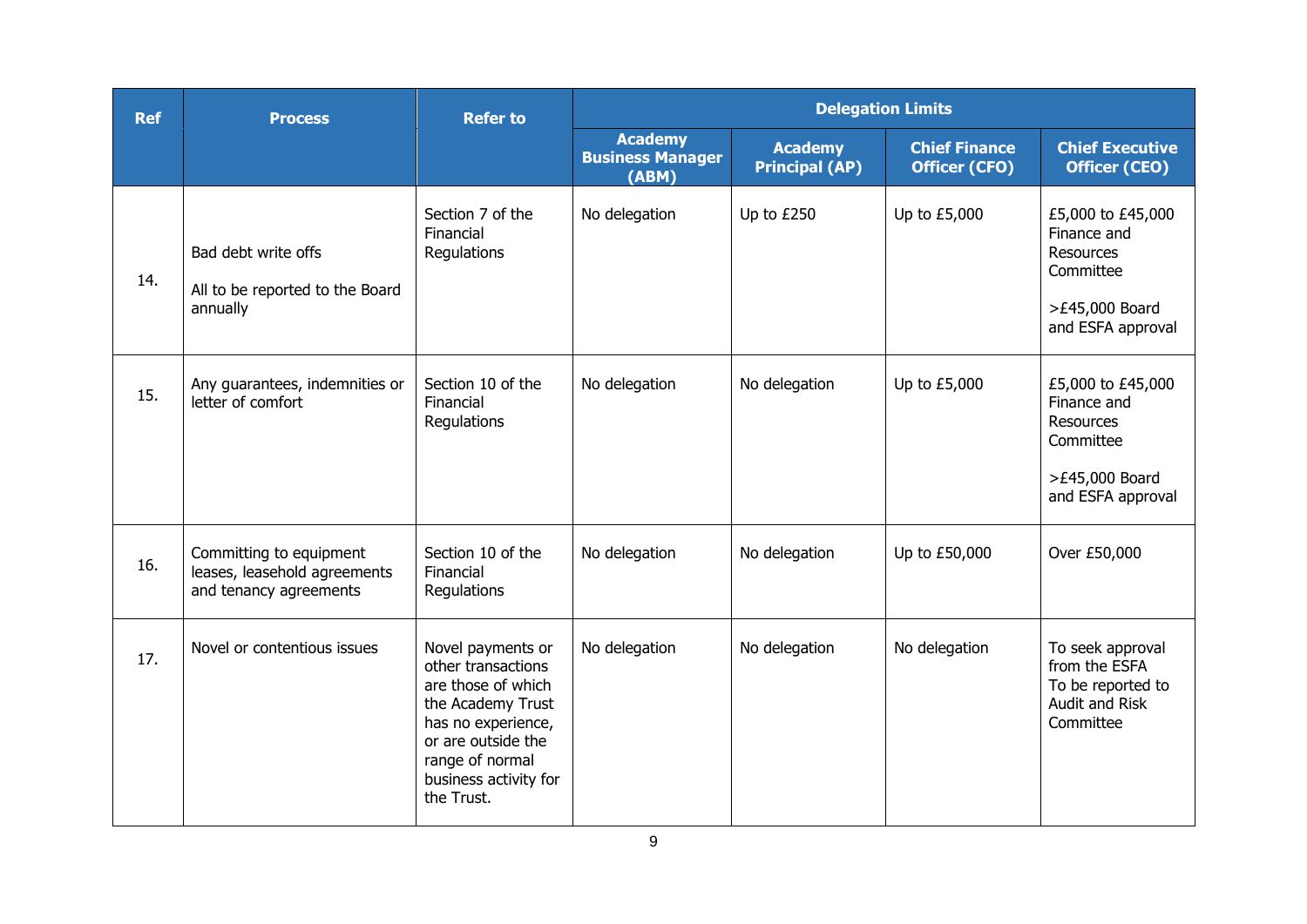| <b>Ref</b> | <b>Process</b>                        | <b>Refer to</b>                                                                                                                                            |                                                                                                                                                                                                                            |                                         | <b>Delegation Limits</b>                     |                                                                                                                                                                                                                                                                                                       |
|------------|---------------------------------------|------------------------------------------------------------------------------------------------------------------------------------------------------------|----------------------------------------------------------------------------------------------------------------------------------------------------------------------------------------------------------------------------|-----------------------------------------|----------------------------------------------|-------------------------------------------------------------------------------------------------------------------------------------------------------------------------------------------------------------------------------------------------------------------------------------------------------|
|            |                                       |                                                                                                                                                            | <b>Academy</b><br><b>Business Manager</b><br>(ABM)                                                                                                                                                                         | <b>Academy</b><br><b>Principal (AP)</b> | <b>Chief Finance</b><br><b>Officer (CFO)</b> | <b>Chief Executive</b><br><b>Officer (CEO)</b>                                                                                                                                                                                                                                                        |
|            |                                       | Contentious<br>transactions are<br>those which might<br>give rise to criticism<br>of the Trust by<br>Parliament, and/or<br>the public, and/or<br>the media |                                                                                                                                                                                                                            |                                         |                                              |                                                                                                                                                                                                                                                                                                       |
| 18.        | Borrowing                             | Section 10 of the<br>Financial<br>Regulations                                                                                                              | No delegation                                                                                                                                                                                                              | No delegation                           | No delegation                                | To seek approval<br>from the Board and<br>the ESFA                                                                                                                                                                                                                                                    |
| 19.        | Giving of gifts                       | Section 10 of the<br>Financial<br>Regulations                                                                                                              | No delegation                                                                                                                                                                                                              | No delegation                           | No delegation                                | Up to £200 per<br>item and no more<br>than $£1,000$ in any<br>on year<br><b>PROVIDED THAT</b><br>gifts of low intrinsic<br>value (less than<br>£25) may be given<br>without prior<br>referral providing<br>that the terms of<br>the Trust's Gifts<br>and Hospitality<br>Policy are not<br>compromised |
| 20.        | Receiving of gifts and<br>hospitality | Policy set out in Appendix E.                                                                                                                              | Must be in line with the Trust's Gifts and Hospitality Policy and Procedures - section 10 of the Financial<br>Regulations, the Trust's Anti-Corruption and Bribery Policy set out in Appendix D and the Trust's Anti-Fraud |                                         |                                              |                                                                                                                                                                                                                                                                                                       |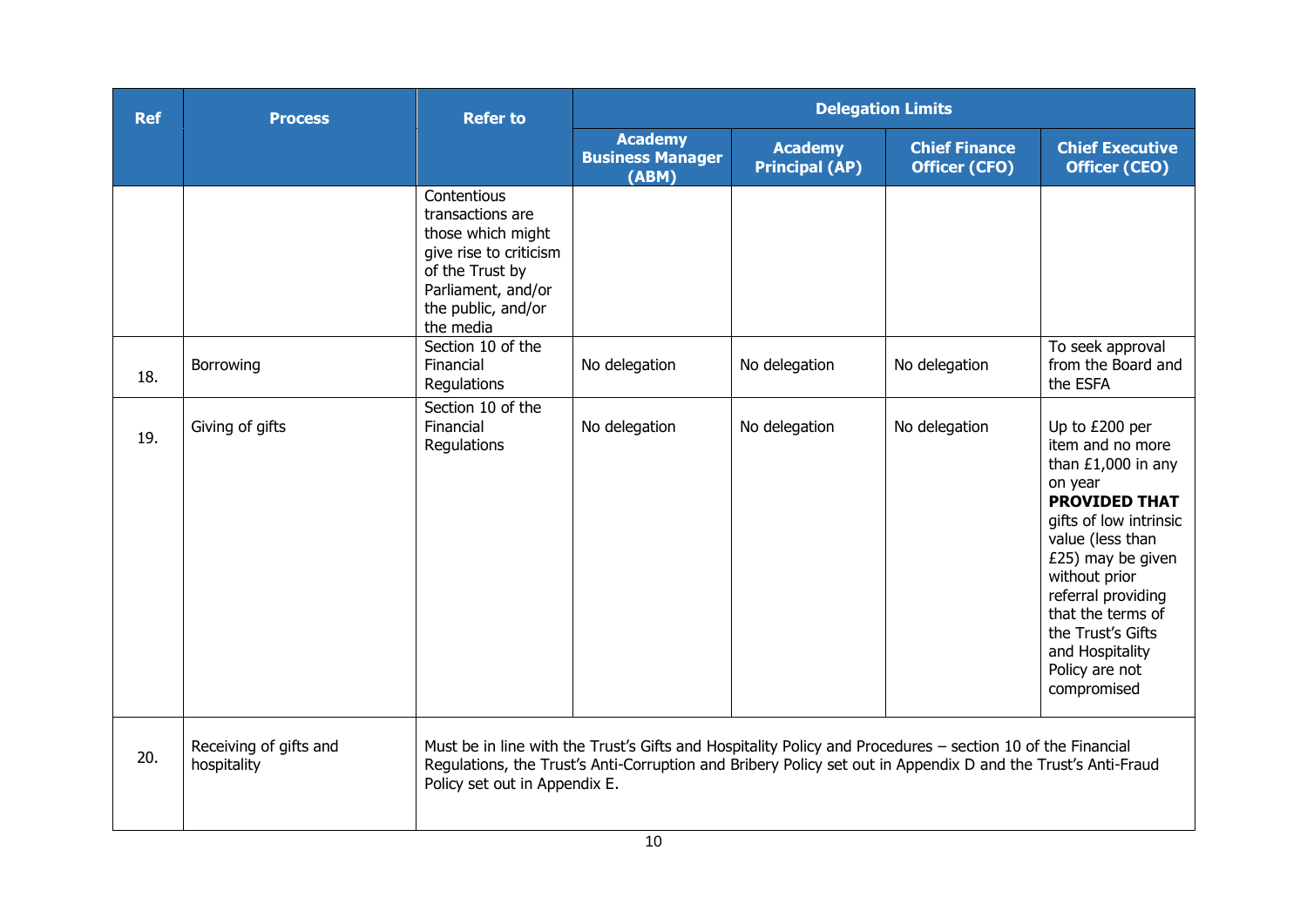| <b>Ref</b> | <b>Process</b>                                                                                                                          | <b>Refer to</b>                                                                                                                           | <b>Delegation Limits</b>                           |                                                                                                                                                                                                                        |                                              |                                                                                                                  |
|------------|-----------------------------------------------------------------------------------------------------------------------------------------|-------------------------------------------------------------------------------------------------------------------------------------------|----------------------------------------------------|------------------------------------------------------------------------------------------------------------------------------------------------------------------------------------------------------------------------|----------------------------------------------|------------------------------------------------------------------------------------------------------------------|
|            |                                                                                                                                         |                                                                                                                                           | <b>Academy</b><br><b>Business Manager</b><br>(ABM) | <b>Academy</b><br><b>Principal (AP)</b>                                                                                                                                                                                | <b>Chief Finance</b><br><b>Officer (CFO)</b> | <b>Chief Executive</b><br><b>Officer (CEO)</b>                                                                   |
|            |                                                                                                                                         |                                                                                                                                           | <b>Staffing and Payroll</b>                        |                                                                                                                                                                                                                        |                                              |                                                                                                                  |
| 21.        | Authority to fill funded posts of<br>Academy Principal                                                                                  | Accountability<br>framework and<br>Trust policies.<br>All recruitment will<br>be managed<br>through adherence<br>to central HR<br>process | No delegation                                      | No delegation                                                                                                                                                                                                          | No delegation                                | With involvement in<br>the decision making<br>process from the<br>LGB subject to<br>ratification by the<br>Board |
| 22.        | Authority to fill funded posts<br>except Academy Principal on<br>the approved establishment<br>with permanent and/or<br>temporary staff | Accountability<br>framework and<br>Trust policies.<br>All recruitment will<br>be managed<br>through adherence<br>to central HR<br>process | No delegation                                      | SLT under the<br>approved<br>delegation of the<br>CEO.<br><b>LGB</b><br>Chair/delegated<br>member approval<br>required on key<br>appointments.<br>CEO/AP and LGB<br>Chair to agree on<br>key appointment<br>definition | No delegation                                | All Central Team<br>posts                                                                                        |
| 23.        | Authority to appoint staff to<br>post not on approved staffing<br>establishment                                                         | Accountability<br>framework and<br>Trust policies.                                                                                        | No delegation                                      | AP with ratification<br>of the LGB and CEO                                                                                                                                                                             | No delegation                                | Central Team - with<br>ratification by the<br>Board                                                              |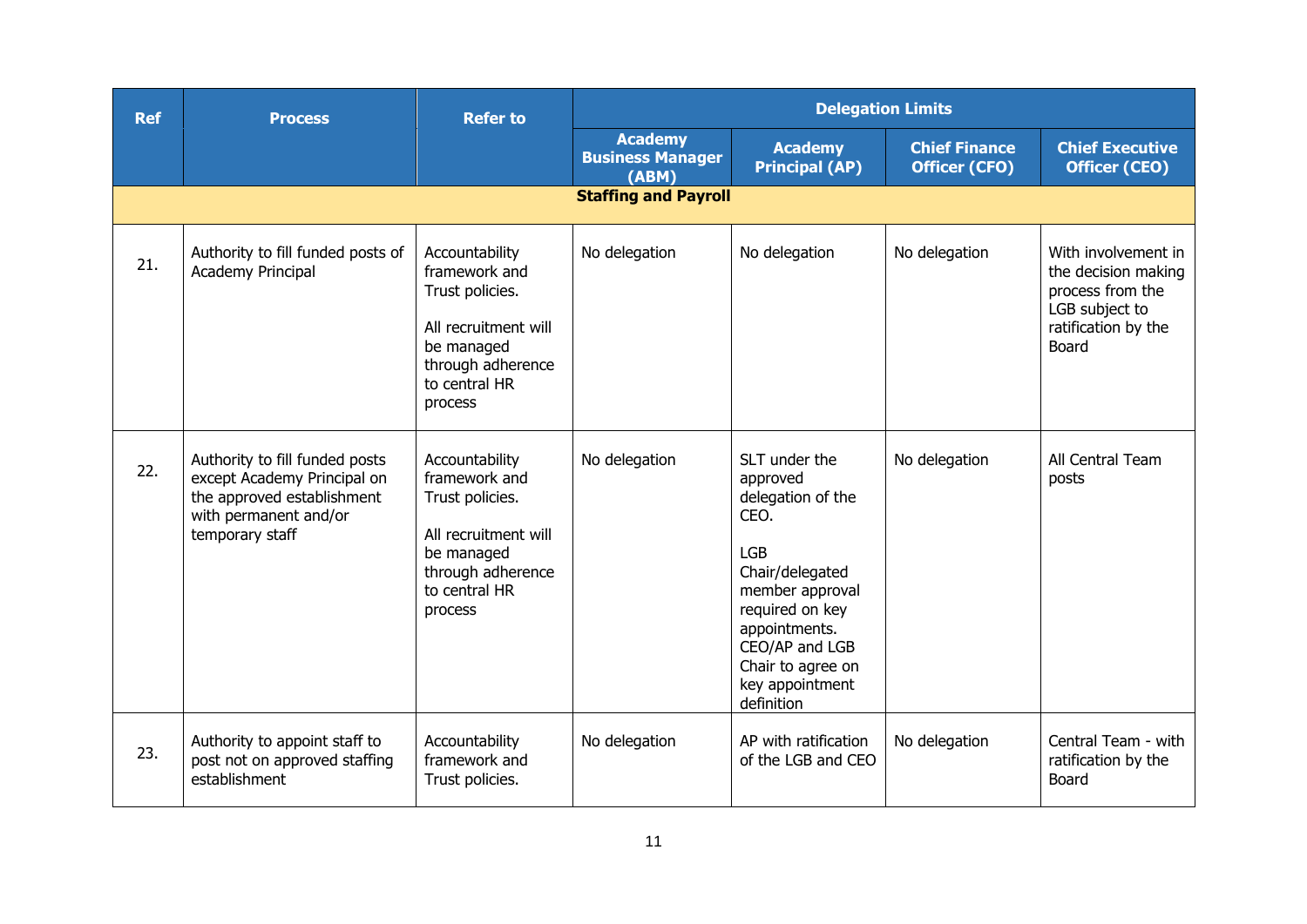| <b>Ref</b> | <b>Process</b>                                                                                          | <b>Refer to</b>                                                                                               |                                                           | <b>Delegation Limits</b>                |                                              |                                                |
|------------|---------------------------------------------------------------------------------------------------------|---------------------------------------------------------------------------------------------------------------|-----------------------------------------------------------|-----------------------------------------|----------------------------------------------|------------------------------------------------|
|            |                                                                                                         |                                                                                                               | <b>Academy</b><br><b>Business Manager</b><br>(ABM)        | <b>Academy</b><br><b>Principal (AP)</b> | <b>Chief Finance</b><br><b>Officer (CFO)</b> | <b>Chief Executive</b><br><b>Officer (CEO)</b> |
|            |                                                                                                         | All recruitment will<br>be managed<br>through adherence<br>to central HR<br>process.                          |                                                           |                                         |                                              |                                                |
|            |                                                                                                         | Decision needs to<br>consider the impact<br>on the annual<br>budget and<br>reserves. Ref 10<br>and 11 applies |                                                           |                                         |                                              |                                                |
| 24.        | Authority to set up initial<br>payroll for each Academy for<br>submission to payroll                    | Accountability<br>framework and<br>Trust policies                                                             | No delegation                                             | No delegation                           | Any new payrolls                             | Any new payrolls                               |
| 25.        | Authority to approve standing<br>data forms affecting pay, new<br>starters, changes and leavers         | Accountability<br>framework and<br>Trust policies                                                             | No delegation                                             | All Academy<br>changes                  | All Central changes                          | All Central changes                            |
| 26.        | Authority to approve additional<br>hours/overtime (required in<br>advance of the hours being<br>worked) | Accountability<br>framework and<br>Trust policies                                                             | As directed by the<br>AP                                  | All Academy<br>changes                  | All Central changes                          | All Central changes                            |
| 27.        | Authority to approve that pre-<br>approved hours/overtime has<br>been worked                            | Accountability<br>framework and<br>Trust policies                                                             | Delegation for staff<br>managed directly by<br><b>ABM</b> | Delegated to<br>Departmental<br>Heads   | Delegated to Line<br>Managers                | Delegated to Line<br>Managers                  |
|            | NB Claimant must be<br>subordinate to the authorising<br>officer                                        |                                                                                                               |                                                           |                                         |                                              |                                                |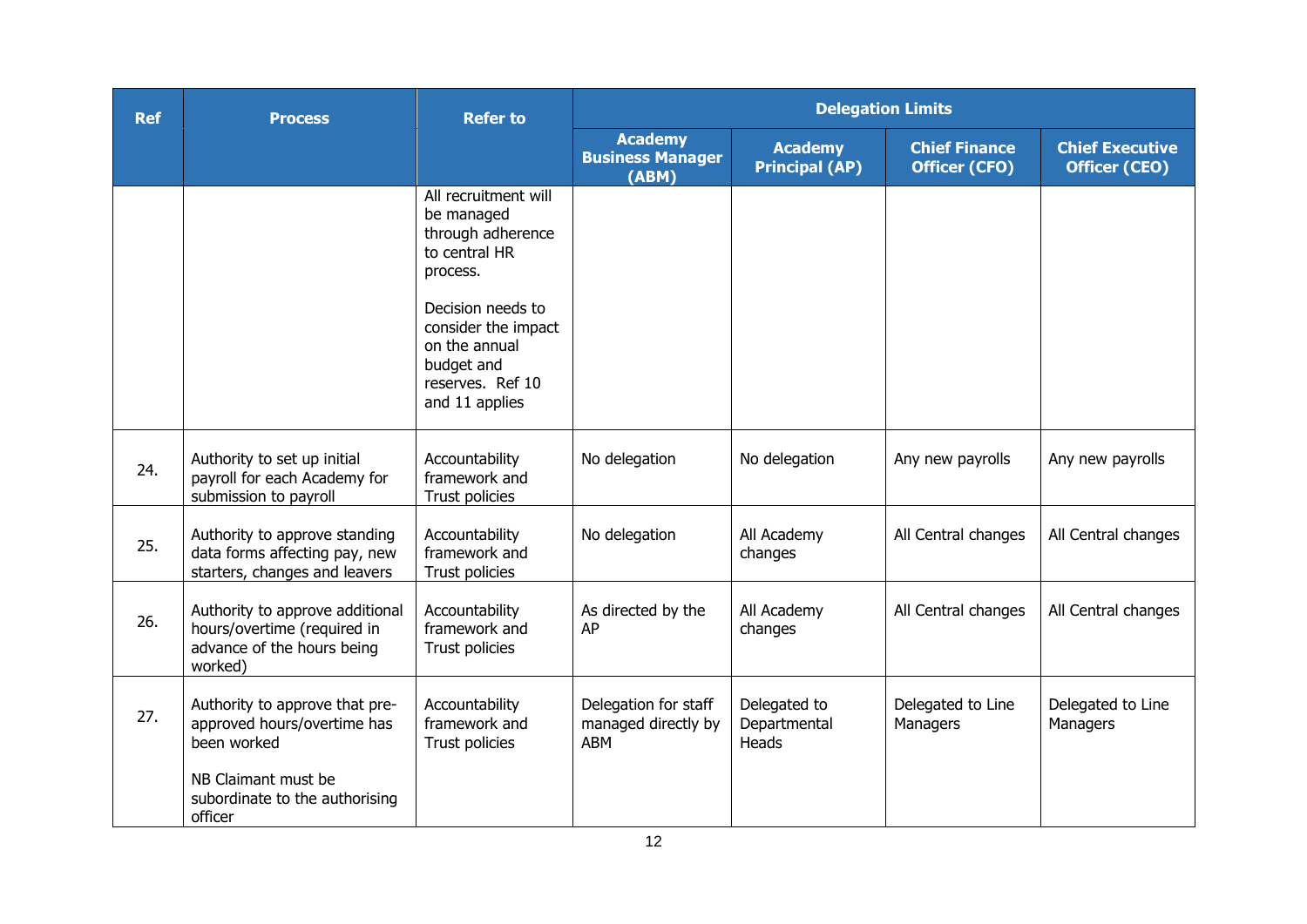| <b>Ref</b> | <b>Process</b>                                                                             | <b>Refer to</b>                               |                                                                        | <b>Delegation Limits</b>                                                                                                              |                                              |                                                                                                                                      |  |
|------------|--------------------------------------------------------------------------------------------|-----------------------------------------------|------------------------------------------------------------------------|---------------------------------------------------------------------------------------------------------------------------------------|----------------------------------------------|--------------------------------------------------------------------------------------------------------------------------------------|--|
|            |                                                                                            |                                               | <b>Academy</b><br><b>Business Manager</b><br>(ABM)                     | <b>Academy</b><br><b>Principal (AP)</b>                                                                                               | <b>Chief Finance</b><br><b>Officer (CFO)</b> | <b>Chief Executive</b><br><b>Officer (CEO)</b>                                                                                       |  |
|            | Budget provision needs to be<br>agreed before hours worked                                 |                                               |                                                                        |                                                                                                                                       |                                              |                                                                                                                                      |  |
| 28.        | Authority to negotiate and<br>approve termination payments                                 | Section 10 of the<br>Financial<br>Regulations | No delegation                                                          | Up to $£10,000$ for<br>any single<br>transaction with the<br>approval of the CFO<br>and thereafter<br>reported to the<br><b>Board</b> | No delegation                                | Up to £50,000 for<br>non-statutory<br>element<br>Over £50,000 for<br>non-statutory<br>element Board and<br>ESFA approval<br>required |  |
| 29.        | Authority to sign off the legal<br>contract for termination<br>payments                    | Section 10 of the<br>Financial<br>Regulations | No delegation                                                          | LGB Chair up to<br>£10,000                                                                                                            | No delegation                                | CEO over £50,000 -<br>Board and ESFA<br>approval required                                                                            |  |
| 30.        | Authority to instruct the payroll<br>provider to process BACS<br>payments for each pay run |                                               | Delegated authority<br>for Academy payroll<br>with approval from<br>AP | To sign off the pay<br>run created by the<br>ABM                                                                                      | Delegated authority<br>for Central payroll   | Delegated authority<br>for Central payroll                                                                                           |  |
| 31.        | Authority to instruct the payroll<br>provider to make BACS<br>reductions or recalls        |                                               | No delegation                                                          | For Academy<br>payroll                                                                                                                | For Central payroll                          | For Central payroll                                                                                                                  |  |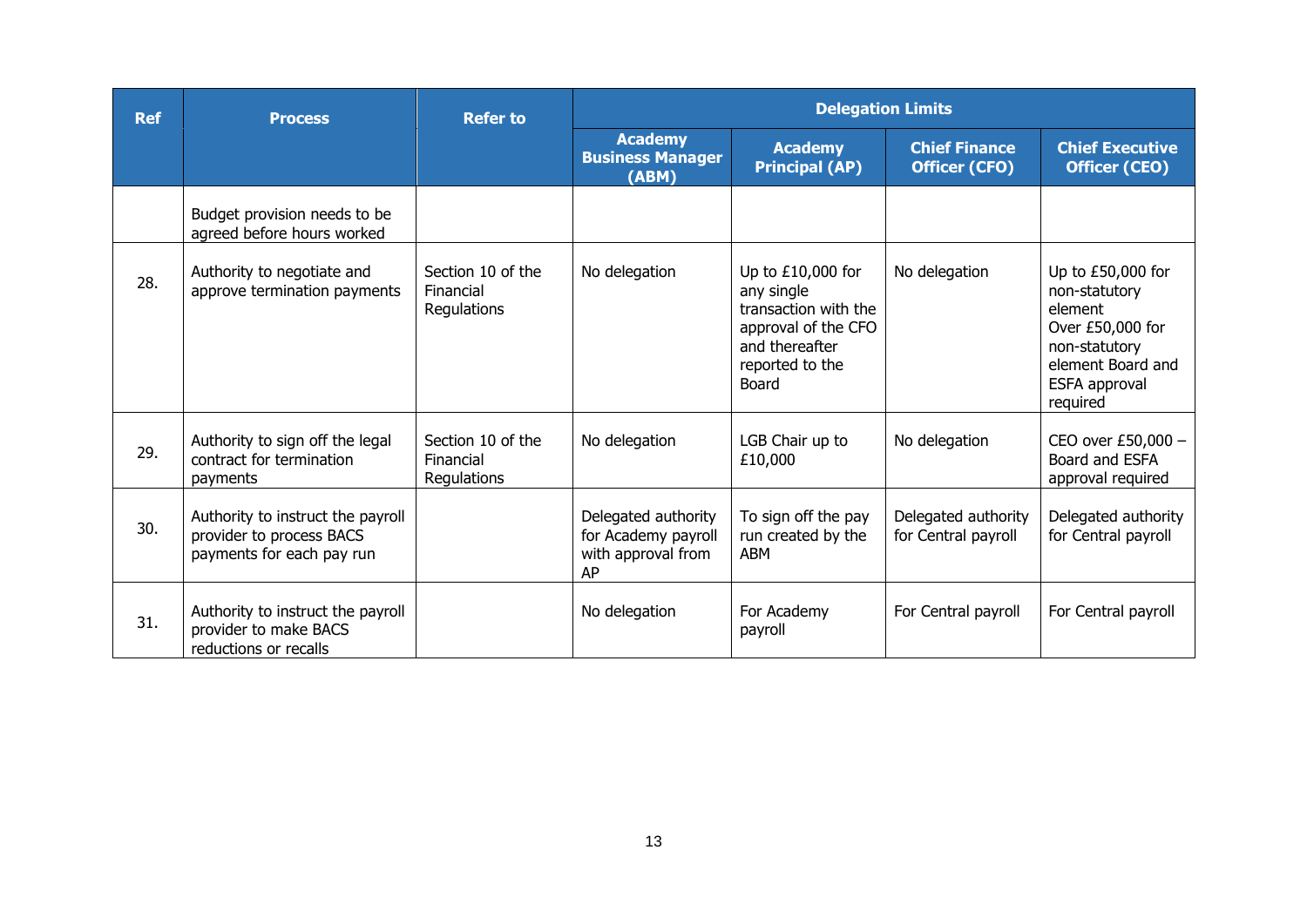Section Two: Financial Regulations

# **Contents**

Introduction

**Organisation** 

Accounting System

Financial Planning

Payroll

Purchasing

Income

Cash Management

Fixed Assets

Other Transactions

Dispensation from Financial Regulations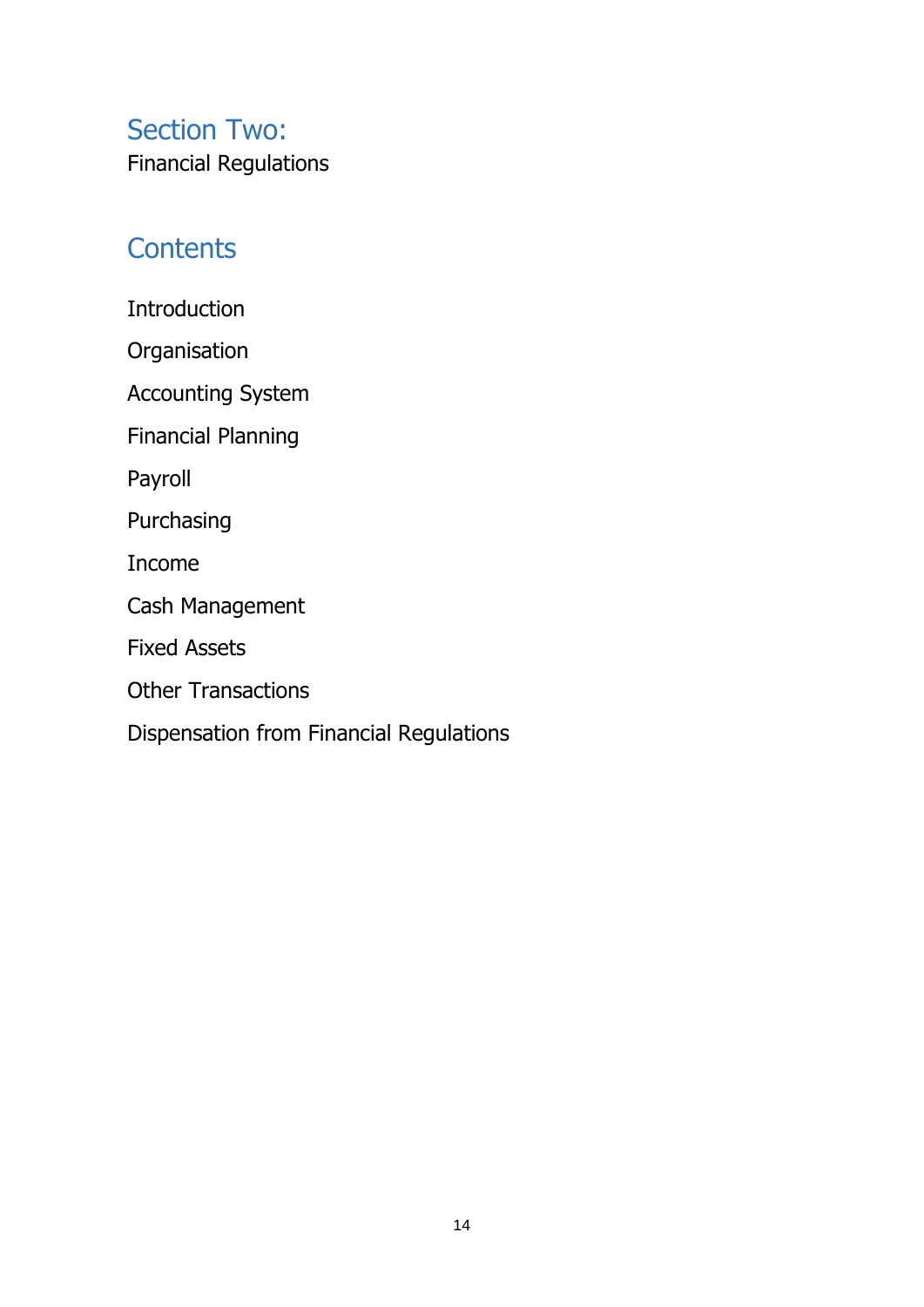### **1. Introduction**

1.1 The purpose of these regulations is to ensure that the Trust maintains and develops systems of financial control, which conform to the requirements both of propriety and of good financial management. These regulations form part of the Financial Framework, which has been designed to meet the requirements of the ESFA Financial Handbook and our Master and Supplemental Funding Agreements with the Department for Education (DfE). The Trust provides training to members of staff involved in financial transactions to ensure that the Financial Framework is embedded and operating effectively.

## **2. Organisation**

2.1 The Trust has defined the responsibilities of each person involved in the administration of Trust finances to avoid the duplication or omission of functions and to provide a framework of accountability for Trustees, governors and staff. The financial reporting structure is illustrated below:

#### **The Directors**

- 2.2 The Directors (who have duties as Directors under company law and duties as Trustees under charity law) have overall responsibility for the administration of the Trust's finances. The main responsibilities of the Directors are prescribed in the Master and Supplemental Funding Agreements between the Trust and the DfE and in the Trust's Accountability Framework. The main responsibilities include:
	- ensuring that grant from the DfE is used only for the purposes intended;
	- ensuring economy, efficiency and effectiveness in the use of funds;
	- approval of the annual budget;
	- the regular monitoring of actual expenditure and income against budget;
	- authorising expenditure against capital grants;
	- ensuring that the annual audited accounts are produced in accordance with the requirements of the Companies Act 2006 and the DfE guidance issued to Academies;
	- authorising changes to the Trust's approved staffing structure;
	- appointment of the Chief Executive Officer and the Chief Finance Officer .
	- reviewing the reports of the Internal Auditor/Responsible Officer on the effectiveness of the financial procedures and controls.

#### **Local Governing Bodies (LGBs)**

2.3 The LGBs are a key part of the overall system for school accountability, playing a vital role to drive up performance and ensuring that resources are used well to give every child the best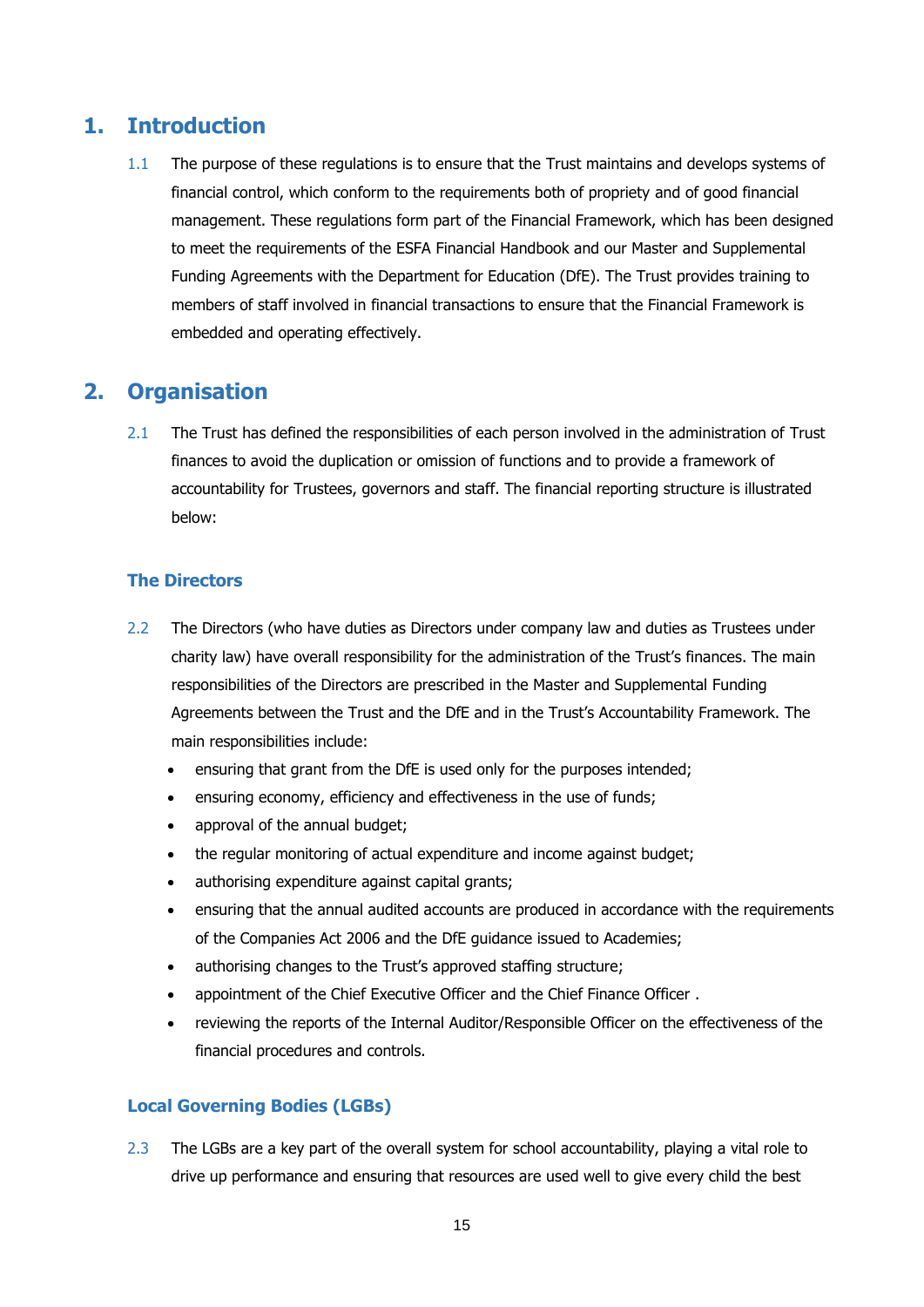possible education. Every Academy will have a dynamic LGB that understands its responsibilities and focuses tightly on its core strategic functions, with all members actively contributing relevant skills and experience. A clear and robust system of accountability is vital to driving up the quality of education delivered in our Academies. Our LGBs will provide strong strategic leadership and to hold their Academy leaders to account.

#### **Chief Executive Officer (CEO)**

- 2.4 The CEO has overall executive responsibility for the Trust's activities including financial activities and is the Trust's accounting officer. The CEO has responsibility for:
	- human resource issues as delegated by the Board;
	- authorising contracts in accordance with the Schedule of Financial Delegations;
	- signing cheques in conjunction with other authorised signatories in accordance with the Schedule of Financial Delegations;
	- assuring the Board of Trustees that there is compliance with the Academies Financial Handbook, the Master and Supplemental Funding Agreements and all relevant aspects of company and charitable law.

#### **Chief Finance Officer (CFO)**

- 2.5 The Chief Finance Officer works in close collaboration with the CEO through whom (s)he is responsible to the Trust Board. The main responsibilities of the Chief Finance Officer are:
	- the day to day management of financial issues including the establishment and operation of a suitable accounting system;
	- the management of the Trust's financial position at a strategic and operational level within the framework for financial control determined by the Trust Board;
	- the maintenance of effective systems of internal control;
	- the day to day management of risks;
	- efficient use of assets and resources across the Trust;
	- ensuring that the annual accounts are properly presented and adequately supported by the underlying books and records of each Academy within the Trust;
	- the preparation and monitoring of the annual budget
	- the preparation of monthly financial reports;
	- ensuring compliance with company and charity financial regulations;
	- processing electronic payments and signing cheques in conjunction with the other authorised signatory; and
	- ensuring forms and returns are sent to the DfE on time.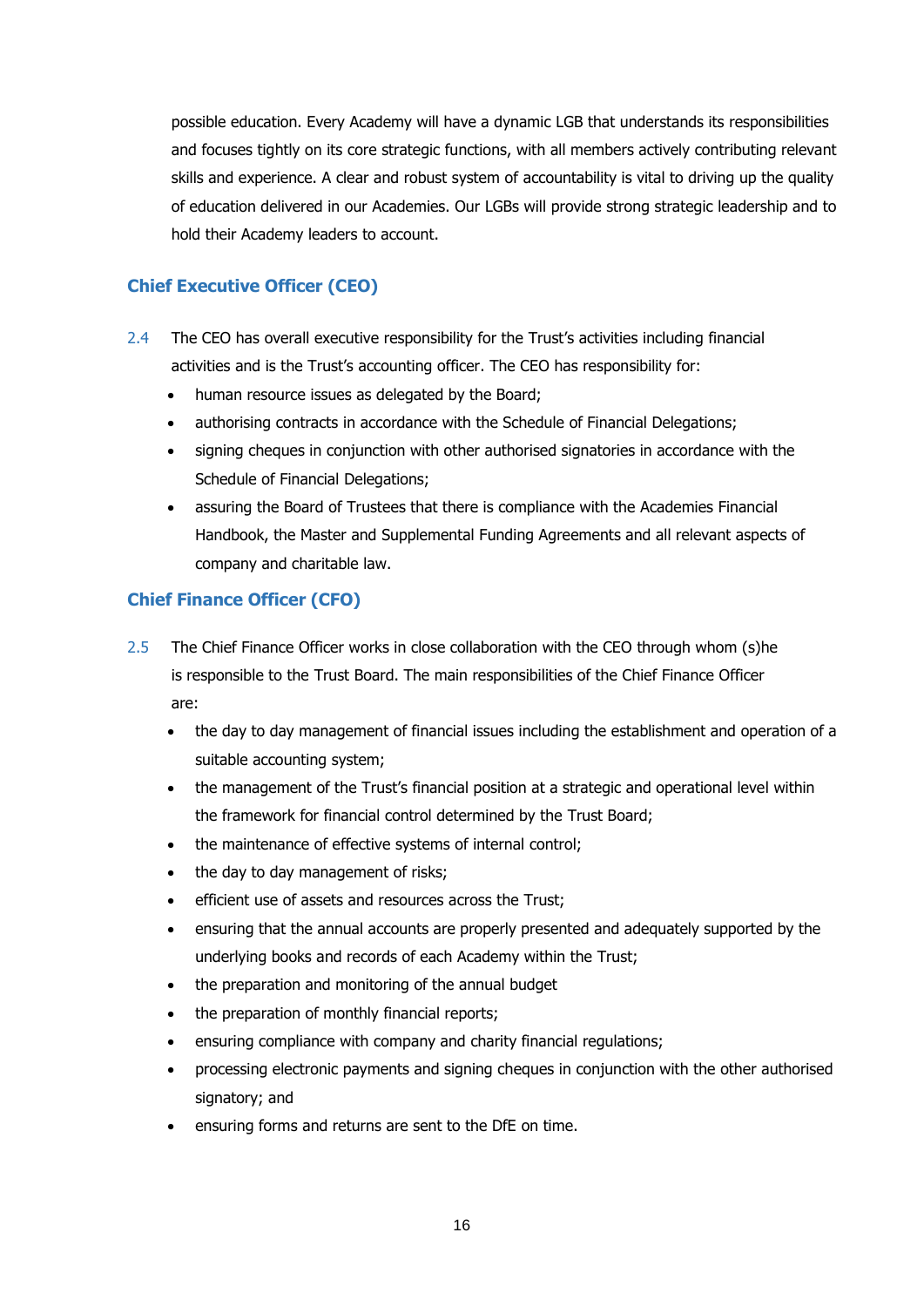#### **Internal Scrutiny**

- 2.6 The Trust has in place a process for independent checking of financial controls, systems, transactions and risks. The Audit & Risk Committee reviews the risks to internal financial control and agrees a programme of work that will address these risks. The management of the programme of risks will be undertaken via a combination of:
	- the work of an internal audit service:
	- the work of the Trust's external auditors in preparing the annual report and accounts;
	- the work of a responsible officer who coordinates the internal audit work.
- 2.7 A regular programme of reviews is undertaken to ensure that financial transactions have been properly processed and that controls are operating as laid down by the Trust Board. A report of the findings and actions from each review is produced and presented to the Audit & Risk Committee.

#### **Other Staff**

2.8 Academy Business Managers (including those Academy Business Managers who may be referred to as the Director of Business and Finance in an academy) and budget holders have financial responsibilities and these are detailed in the following sections of these regulations. All staff have responsibility for the security of Trust property, for avoiding loss or damage, for ensuring economy and efficiency in the use of resources and for conformity with the requirements of the Trust's Financial Framework.

#### **Register of Interests**

- 2.9 It is important for anyone involved in spending public money to demonstrate that they do not benefit personally from the decisions they make. To avoid any misunderstanding that might arise all Members, Directors, governors, and staff with significant financial or spending powers are required to declare any interests they have in companies. The register is formally updated on an annual basis, with a requirement to update where significant changes in circumstances change during the year. The register is published on the Trust's website with links to each Academy's website.
- 2.10 The register includes all business interests such as directorships, shareholdings or other appointments of influence within a business or organisation. The disclosures will also include business interests of relatives such as a parent or spouse or business partner where influence could be exerted over a Trustee, governor or a member of staff by that person.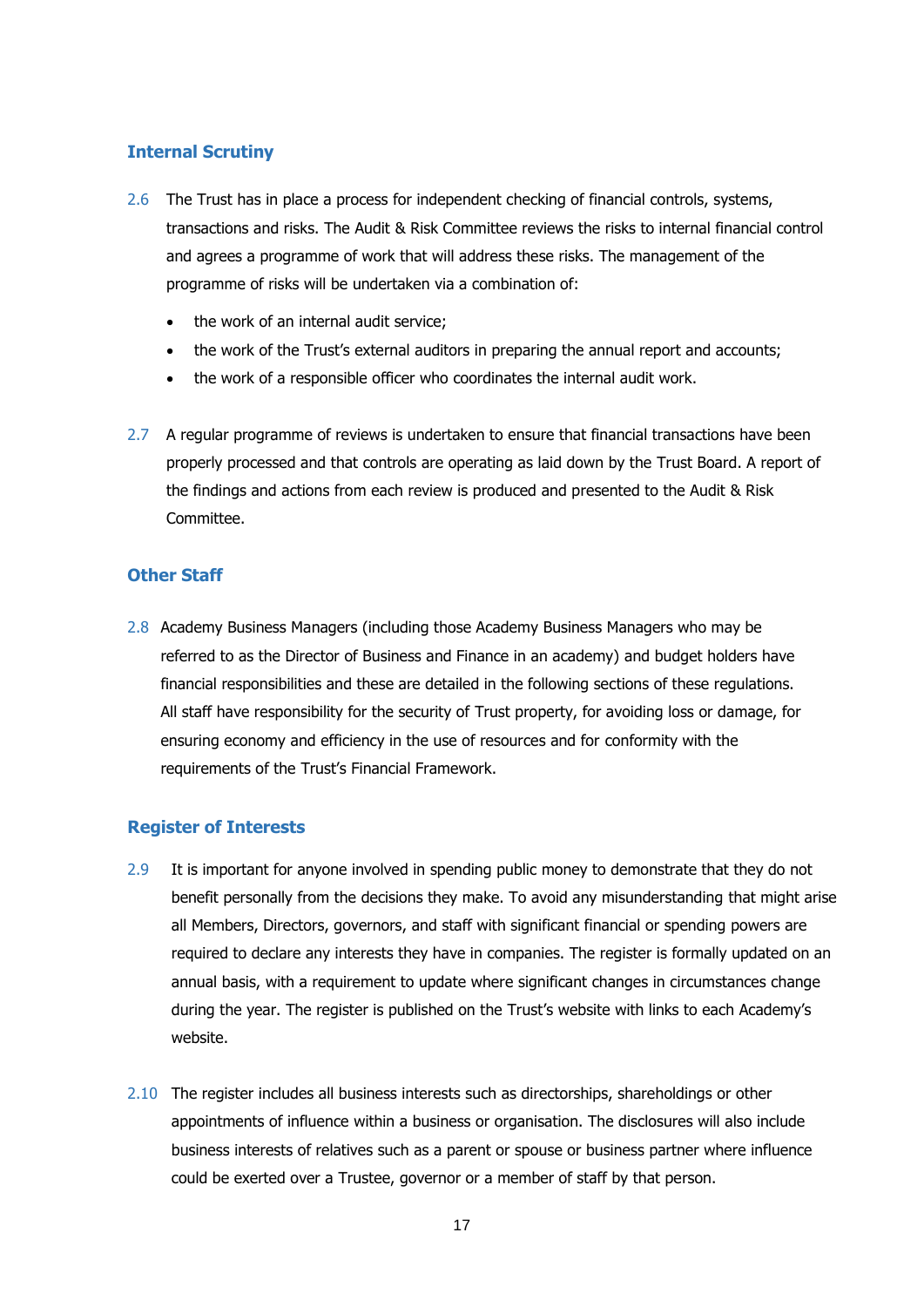2.11 The existence of a register of business interests does not, of course, detract from the duties of Trustees and staff to declare interests whenever they are relevant to matters being discussed by the Trust Board. Where an interest has been declared, Trustees and staff will not attend that part of any meeting.

Please refer to Appendix A for the Trust's Conflicts of Interest Policy, Appendix D for the Trust's Anti-Corruption and Bribery Policy and Appendix E for the Trust's Anti-Fraud Policy

### **3. Accounting System**

3.1 All the financial transactions of the Academy must be recorded in Sage Accounting and Tucasi.

#### **System Access**

3.2 Entry to the accounting system is password restricted and the Chief Finance Officer/Academy Business Manager is responsible for setting access levels for all members of staff using the system.

#### **Back-up Procedures**

- 3.3 The Chief Finance Officer is responsible for ensuring that there are effective back up procedures for the system.
- 3.4 The Chief Finance Officer also prepares a Business Continuity Plan in the event of loss of accounting facilities or financial data. This links in with the annual assessment made by the Trust Board of the major risks to which the Trust is exposed and the systems that have been put in place to mitigate those risks.

#### **Transaction Processing**

- 3.5 All transactions input into the accounting system must be authorised in accordance with the Financial Framework and Schedule of Financial Delegations.
- 3.6 Support on the use of Sage Accounting is provided through the Trust Business Development Officer and use of a helpdesk facility.

#### **Reconciliations**

3.7 Reconciliation of control accounts is a key financial control. The Academy Business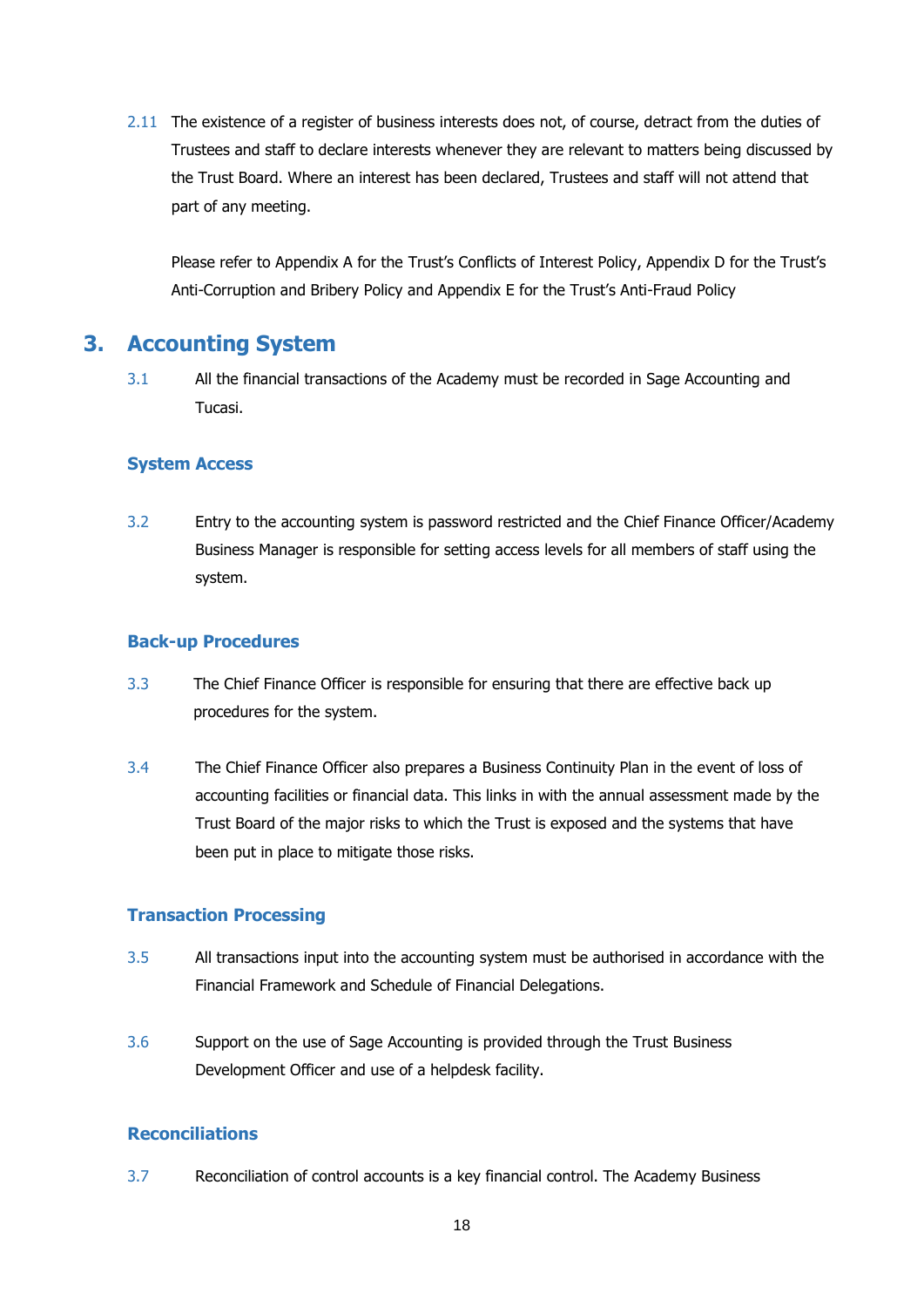Manager and Trust Business Development Officer are responsible for ensuring the following reconciliations are performed each month, and that any reconciling or balancing amounts are appropriately cleared:

- sales ledger control account;
- purchase ledger control account;
- payroll control account;
- VAT control account;
- all suspense accounts and
- bank balance per the nominal ledger to the bank statement.
- 3.8 Any unusual or long outstanding reconciling items, or any old or negative purchase or sales ledger balances must be brought to the attention of the Chief Finance Officer. The Academy Business Manager/Trust Business Development Officer will review and sign all reconciliations as evidence of his or her review.

### **4. Financial Planning**

- 4.1 The Trust and each Academy will prepare both short term and medium term financial plans.
- 4.2 The medium term financial plan is prepared as part of the development planning process. The development plan indicates how the Trust's educational and other objectives are going to be achieved within the expected level of resources over the next three years.
- 4.3 The development plan provides the framework for the annual budget. The budget is a detailed statement of the expected resources available to the Trust and the planned use of those resources for the following year. The annual budget will be used as a base for completing 3-year financial forecasts with detailed assumptions.
- 4.4 The development planning process and the budgetary process are described in more detail below.

#### **Academy Development Plan (for each Academy)**

4.5 The development plans set out the future aims and objectives of each Academy and how they are to be achieved; matching the objectives and targets to the resources expected to be available.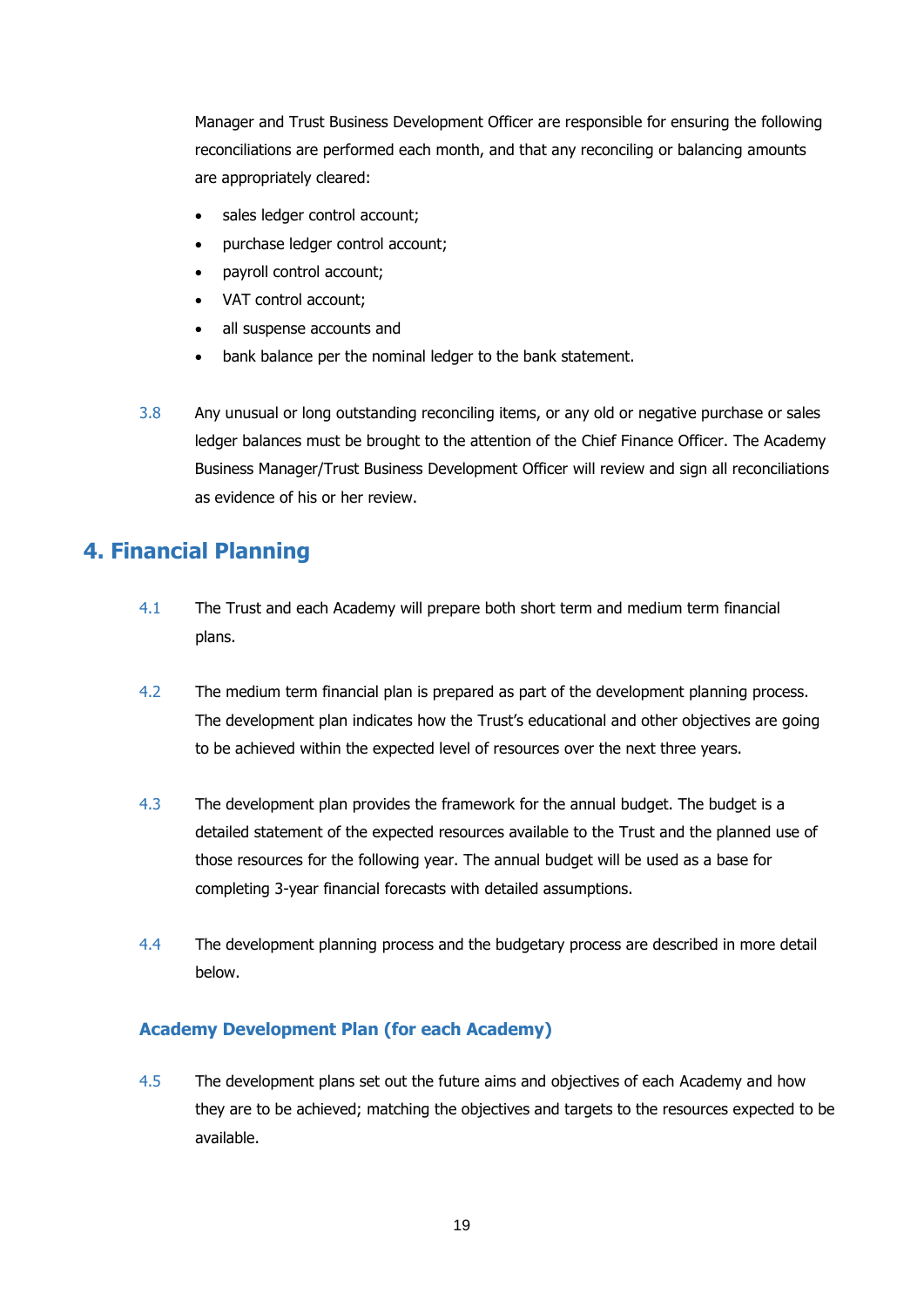- 4.6 Individual plans are determined by the Principal of each Academy, drawing top level content from the Academy improvement framework, with due regard to matters included within the guidance to Academies and any annual guidance issued by the DfE. Ultimately, the aim of each plan is to deliver the best outcomes for pupils, according to the local context of the Academy, within the budget envelope available.
- 4.7 Each year the CEO proposes a planning cycle and timetable to the Trust Board regarding the plans which allows for:
	- a review of past activities, aims and objectives "did we get it right?"
	- definition or redefinition of aims and objectives "are the aims still relevant?"
	- development of the plan and associated budgets "how do we go forward?"
	- implementation, monitoring and review of the plan "who needs to do what by when to make the plan work and keep it on course" and
	- feedback into the next planning cycle "what worked successfully and how can we improve?"
- 4.8 The timetable specifies the deadlines for the completion of work as described above. Lead responsibility for the completion of each of the stages will be assigned by the CEO
- 4.9 Each completed development plan includes detailed objectives for the coming academic year and outline objectives for the following two years. In addition, the plan includes the estimated resource costs, both capital and revenue, associated with each objective and success criteria against which achievements can be measured.
- 4.10 For each objective, the lead responsibility for ensuring progress is made and delivered is assigned to a manager within each Academy. The responsible manager is required to monitor performance against the defined success criteria throughout the year and report to the Senior Leadership Team on a quarterly basis. The Senior Leadership Team will report to the LGB and Trust Board and, if there is a significant divergence from the agreed plan, will recommend an appropriate course of action.

#### **Annual Budget**

- 4.11 The Principal is responsible for preparing and obtaining approval for the annual budget. The budget for each Academy must be approved by the Trust Board, following agreement by the relevant LGB.
- 4.12 The approved budget must be submitted to the Education & Skills Funding Agency by the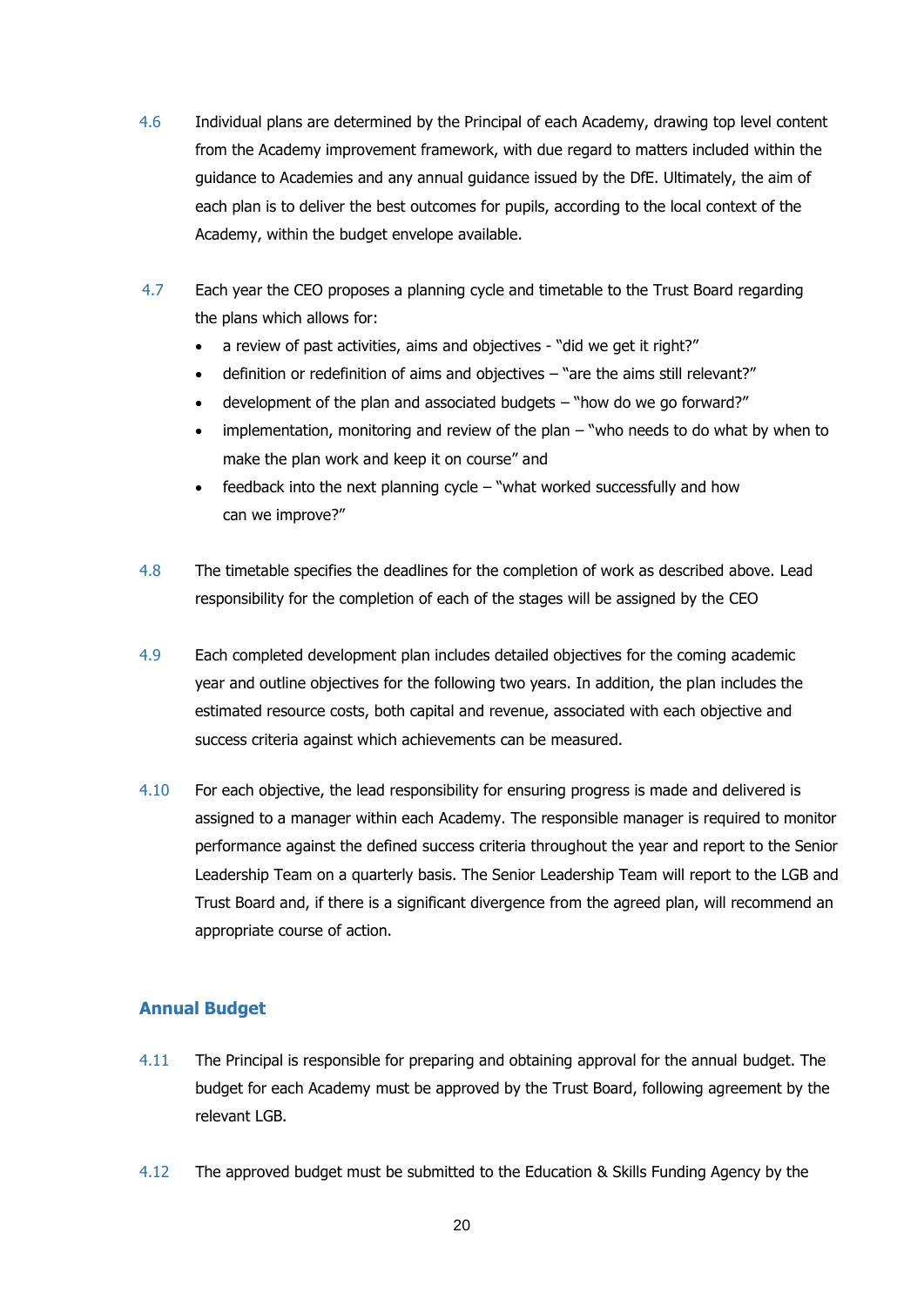required date. The Chief Finance Officer will implement a timetable, which allows sufficient time for the approval process and ensures that the submission date is met.

- 4.13 The annual budget will reflect the best estimate of the resources available to the Academy for the forthcoming year and will detail how those resources are to be utilised. There will be a clear link between the development plan objectives and the budgeted utilisation of resources.
- 4.14 The budgetary planning process will incorporate the following elements:
	- forecasts of the likely number of pupils to estimate the amount of DfE grant receivable;
	- review of other income sources available to assess likely level of receipts;
	- review of past performance against budgets to promote an understanding of the cost base;
	- identification of potential efficiency savings;
	- review of the main expenditure headings in light of the development plan objectives and the expected variations in cost e.g. pay increases, inflation and other anticipated changes;
	- review of the main expenditure headings in light of utilising grants / donations and their intended purposes;
	- A plan for levels of reserves in accordance with the parameters of the Trust's Investment and Reserves Policy (see Appendix B) or develop a recovery plan for approval by the Trust Board where an anticipated deficit cannot be avoided due to exceptional / extraordinary circumstances; and
	- Scrutiny by the Finance and Resources Committee and approval by the Board.

#### Balancing the Budget

 4.15 A monthly comparison of budgeted income and expenditure and actual income and expenditure will identify any potential surplus or shortfall in funding in year. If shortfalls are identified opportunities to increase income will be explored and expenditure headings will need to be reviewed for areas where savings can be made. This may entail prioritising tasks and deferring projects until more funding is available. Plans and budgets will be revised until recurring levels of income and expenditure are in balance. If a potential surplus is identified, this may contribute to the levels of reserves in accordance with the Trust's Investment and Reserves Policy (see Appendix B) as an aid to medium term planning.

#### Finalising the Budget

4.16 Once the different options and scenarios have been considered, an individual Academy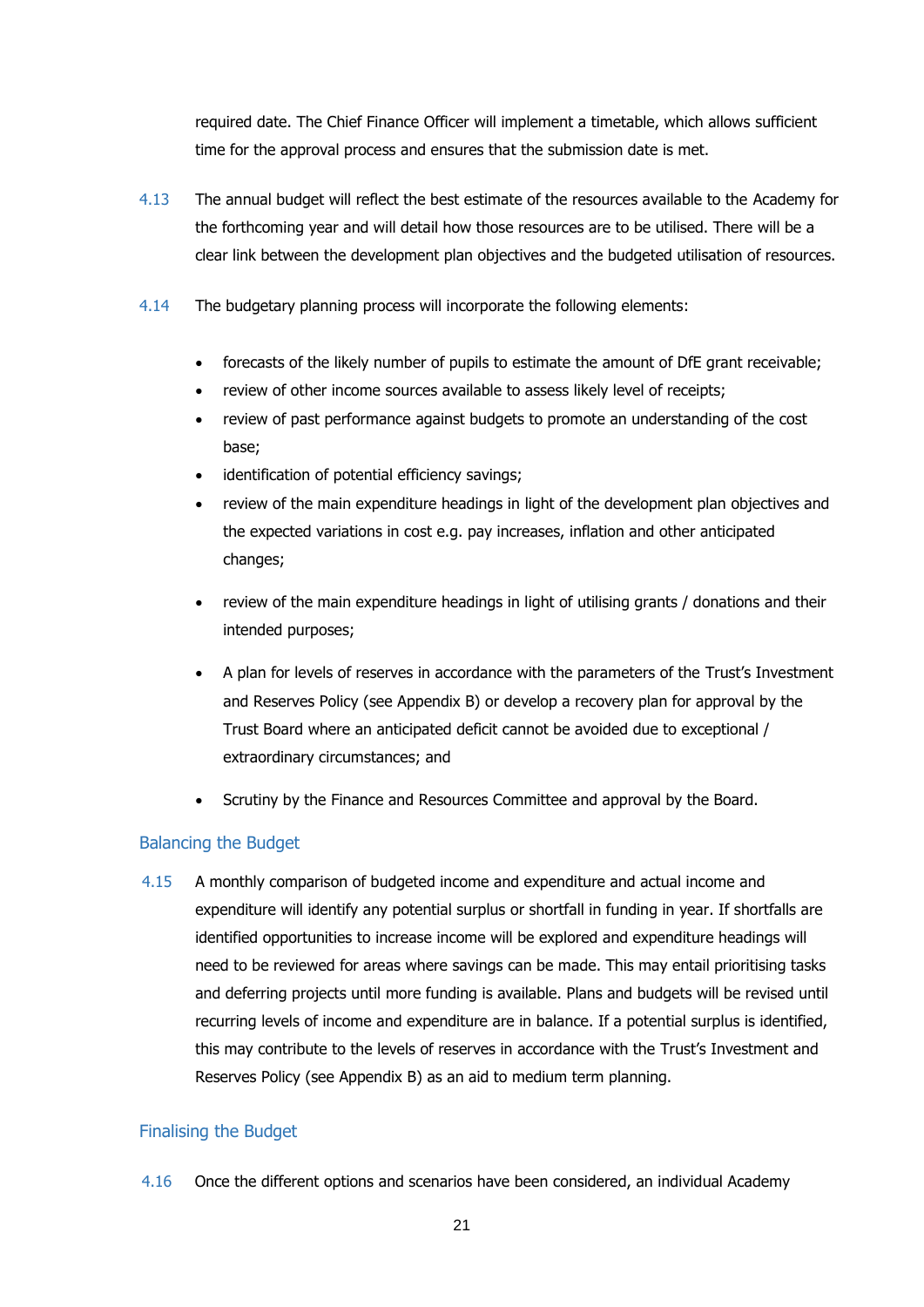budget will be drafted by the Academy Business Manager and Principal for approval by the CFO/CEO in liaison with each LGB. Subsequently, each Academy budget passes to the Trust Board for final approval. The budget is then communicated to all staff who have responsibility for budget lines so everyone is aware of the overall budgetary constraints.

 4.17 The budget will be accompanied by a statement of assumptions and hierarchy of priorities so that if circumstances change, it is easier for all concerned to take remedial action. The budget will be used as a working document, which may need revising throughout the year as circumstances change.

#### Monitoring and Review

- 4.18 Monthly narrative reports will be prepared by the Academy Business Manager using Sage Accounting and provided to the Trust by the deadline of the  $5<sup>th</sup>$  working day after month end. The reports will detail actual income and expenditure against budget for budget holders and at a summary level for the CEO/Chief Finance Officer and LGB.
- 4.19 In some cases there will be unforeseen financial challenges which could lead to an overspend against the budget. For example a water/gas leak or a loss to some aspect of the asset. As a result the Chief Finance Officer will discuss the situation with the Principal and Academy Business Manager to seek a resolution.
- 4.20 Purchase orders which create an overspend on a budget will only be approved with a clear business case and the prior approval of the Principal and Academy Business Manager with due regard to the Schedule of Financial Delegations. This may need approval from the Trust Board depending on the amounts involved.
- 4.21 The budget monitoring process will be effective and timely in highlighting variances in the budget so any anomalies can be investigated and action taken where appropriate. For example, if a budget overspend is forecast, actions will be agreed to mitigate the financial impact through planning to underspend on another element of the budget.
- 4.22 If the monitoring process identifies an overspend during the year which would result in a deficit position and/or a significant variance to the budget at the end of the year this will be reported at the earliest opportunity to the Trust Board with a proposed recovery plan.
- 4.23 The Trust Business Development Officer will prepare consolidated monthly Management Accounts with the Chief Finance Officer for review by the Chair of the Board, CEO and the Chair of the Finance and Resources Committee on a monthly basis and for review by the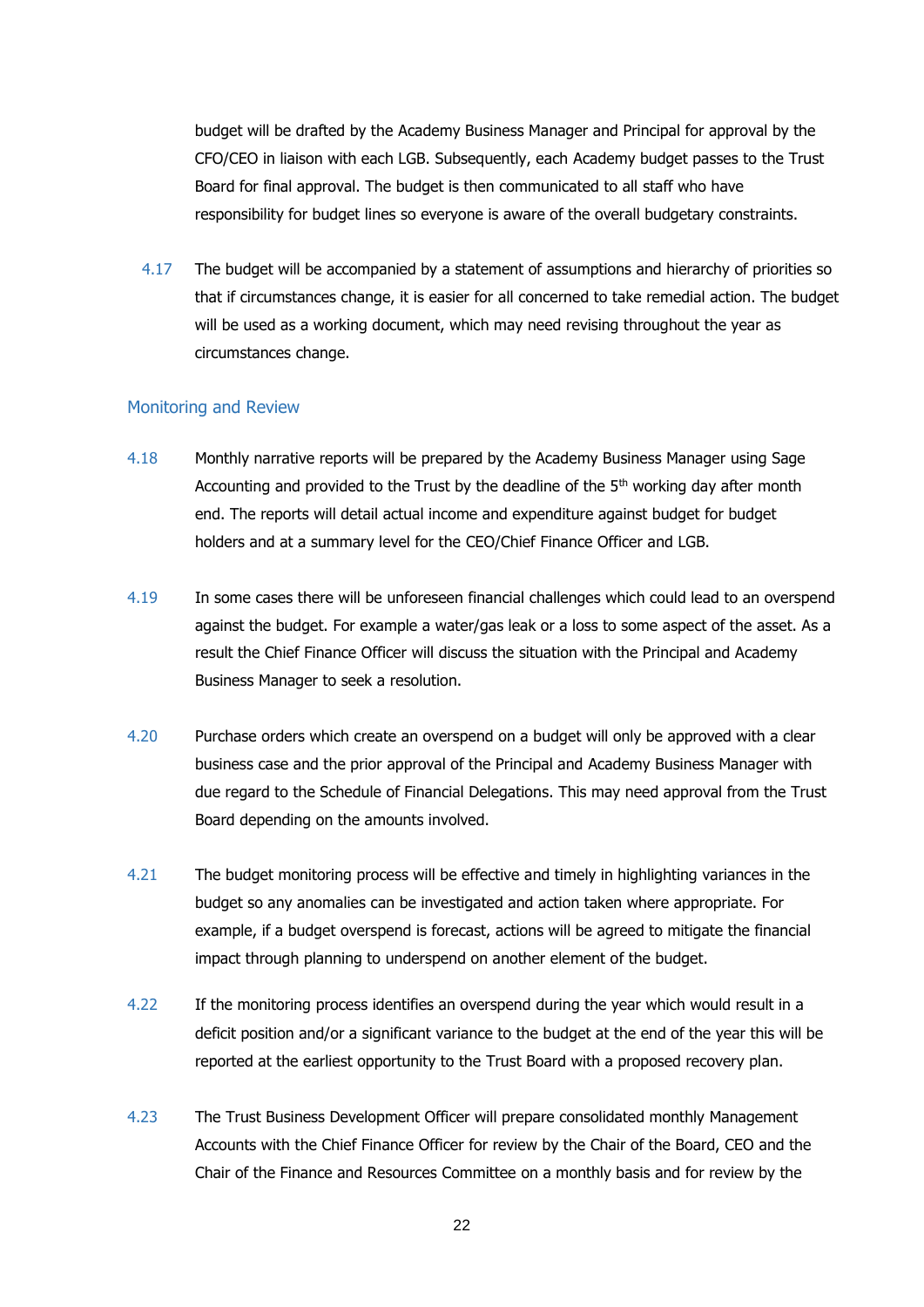Board of Directors and Finance and Resources Committee on a termly basis.

## **5. Payroll**

- 5.1 The main elements of the payroll system are:
	- staff appointments;
	- terminations
	- pension deductions;
	- national insurance and tax deductions;
	- payroll administration and
	- third party payments

#### Staff Appointments

- 5.2 See Scheme of Delegation for each Academy.
- 5.3 All appointments are subject to the structure being affordable and any appointments outside of the approved establishment need be contained within the annual budget. Any staffing changes that may require the use of Academy reserves need to be approved by the Principal.
- 5.4 The CEO has the authority to appoint staff within the Central Trust Functions subject to appointments or changes to structure being affordable within the central budget.
- 5.5 The Academy Business Manager/Trust HR Team shall maintain personnel files for all members of staff which include contracts of employment. All personnel changes must be notified, in writing, to the Academy Business Manager/Trust HR Team.

#### Payroll Administration

- 5.6 All staff are paid monthly using documentation held on personnel files for each employee, which records key data including:
	- salary;
	- bank account details;
	- taxation status;
	- personal details and
	- and deductions or allowances payable.
- 5.7 Changes to this key data in payroll can only be submitted by the Academy Business Manager with the express approval of the Principal. Advice from the Chief Finance Officer should be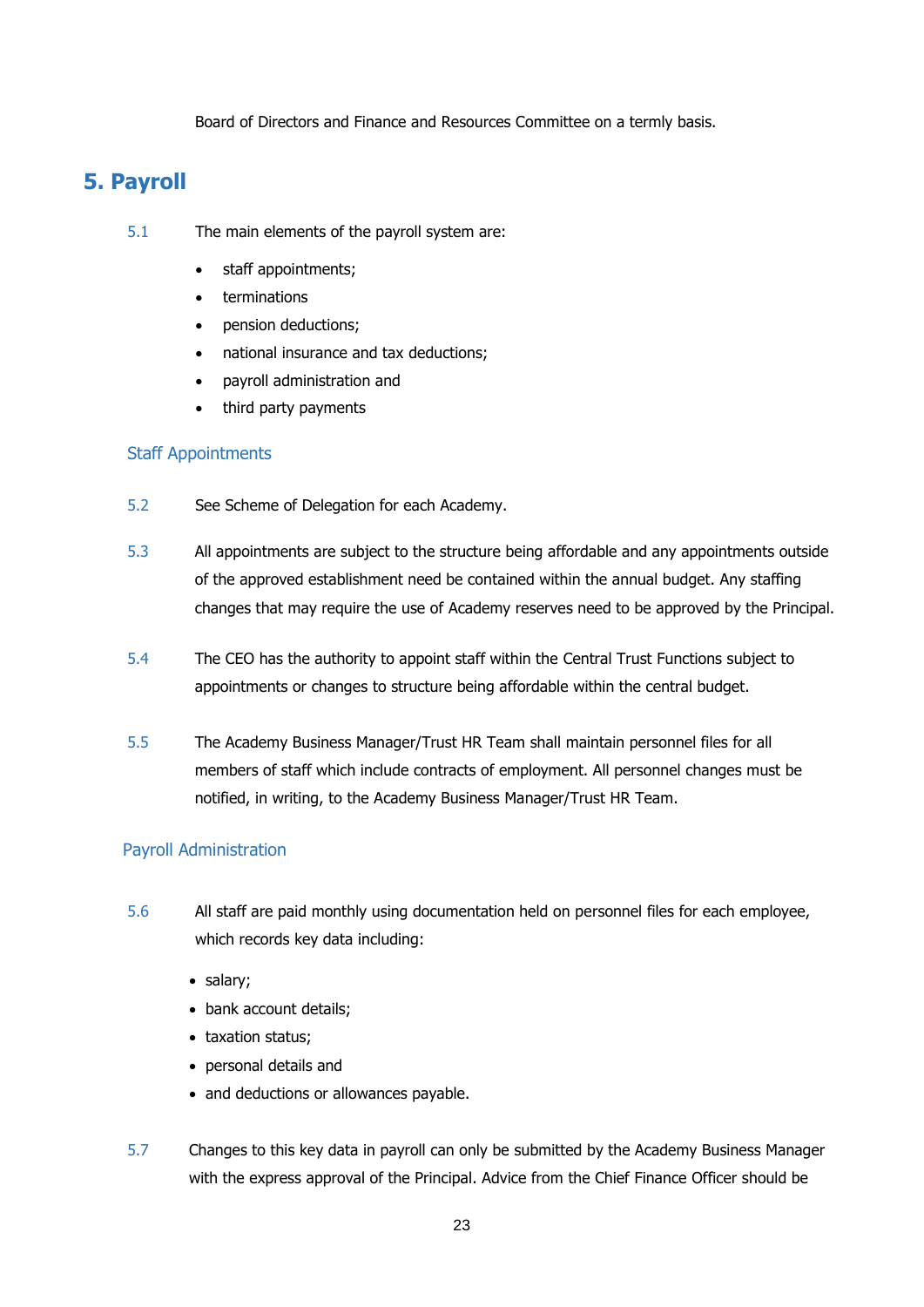sought prior to any salary changes, whether permanent or temporary. Any key data amendments must be authorised by the Principal. Changes to key data will be checked against approved documentation by the Academy Business Manager and signed off by the Principal before the payroll is processed for payment.

- 5.8 Payroll production requires the Academy to comply with the necessary deadlines for the production of both the support staff and teachers' payroll.
- 5.9 In line with the payroll calendar, draft reports will be produced for checking by the Academy Business Manager and Principal. The process must include, but is not limited to, a check for contract changes, appointments, the absence of leavers from the previous month, additions to and deductions from pay, occupational and statutory sick pay and parental pay and ad hoc payments
- 5.10 A print of salary payments by individual employee, showing the amount payable in total will be included in the draft reports. The Principal must check a minimum of 10% of teacher and support staff salaries and initial each check to confirm that the salary is correct.
- 5.11 The Academy Business Manager will submit any corrections to payroll within the specified deadline.

#### Payroll Payments

- 5.12 After any further amendments have been processed, the final reports, including the Bank Reconciliation, will be released to the academy. The Bank Reconciliation Report must be checked and signed by the Academy Business Manager and Principal, and returned to the Business Development Officer by the specified timescale to authorise the release of the payment(s). The final Employee Detail report must be checked and signed by the Academy Business Manager and Principal to confirm the totals agree with the draft report. Where changes have been made from the draft report the Principal must initial such changes.
- 5.13 All salary payments are to be made by BACS. In exceptional circumstances, cheques will be issued following confirmation of the amount from the Academy Business Manager. Cheques will be raised and signed in line with the Scheme of Financial Delegations.
- 5.14 The Academy Business Manager must ensure suitable arrangements are in place to reconcile the current and previous month's gross salary payments, showing adjustments made for new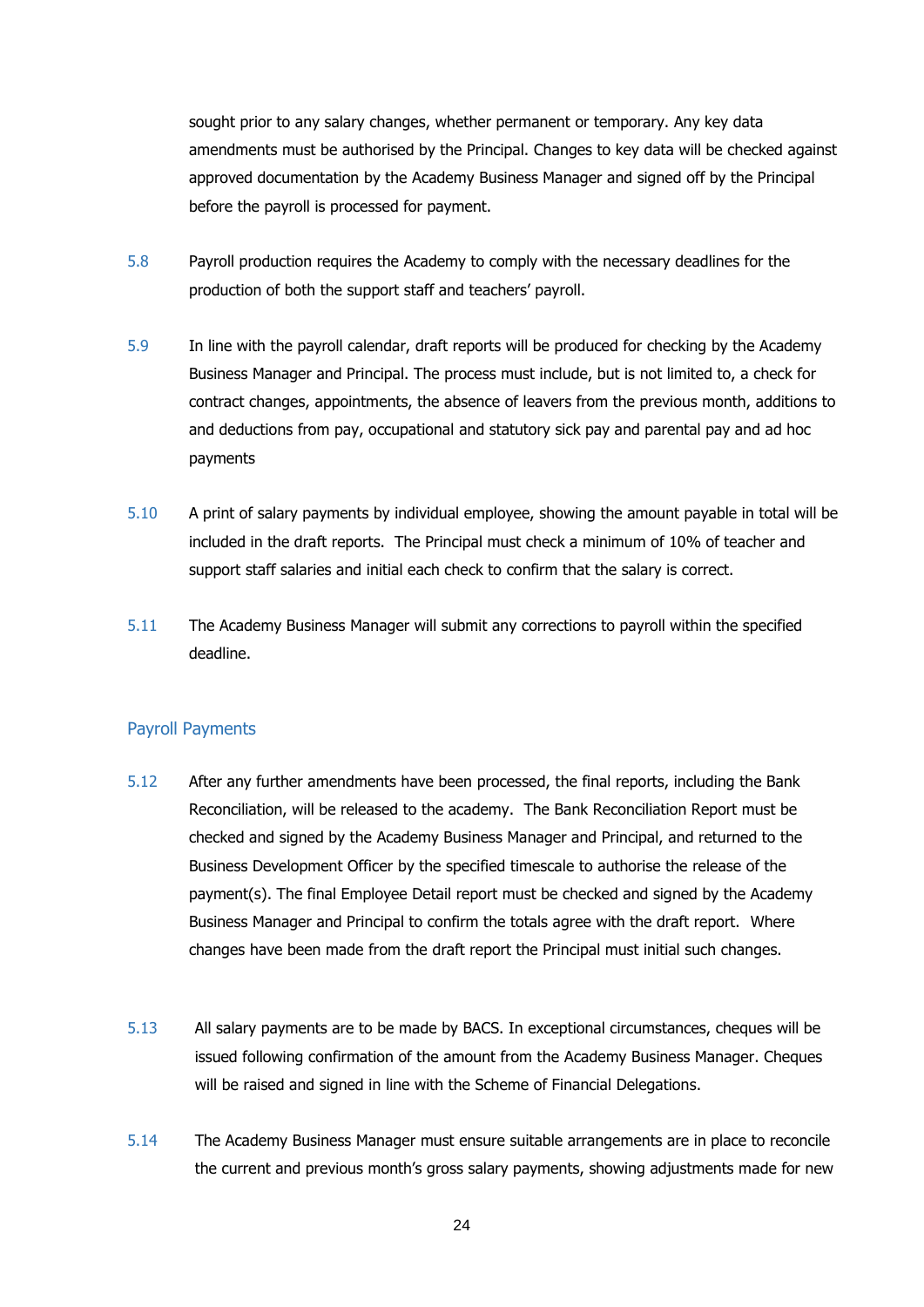appointments, resignations, pay increases etc. This reconciliation must be reviewed and signed by the Principal to evidence that the checks have been completed and any variances highlighted.

- 5.15 The payroll system automatically calculates the deductions due from payroll to comply with current legislation. The major deductions are for tax, National Insurance contributions and pensions. The amounts payable are summarised on the gross to net pay print. Payments to the deducting organisations are made by BACS payment.
- 5.16 The Academy Business Manager will select three employees at random each month and check the calculation of gross to net pay to ensure that the payroll system is operating correctly.
- 5.17 After the payroll has been processed the nominal ledger will be updated using a journal posted by the Academy Business Manager. Postings will be made both to the payroll control account and individual cost centres. The Academy Business Manager must review the payroll control account each month to ensure the correct amount has been posted from the payroll system and matches the net pay being made to employees and deductions paid to HMRC etc. Differences must be investigated and corrected on a monthly basis with a clear record of how the difference arose and how it was dealt with.
- 5.18 On an annual basis the Academy Director of Business and Finance/Academy Business Manager, or delegated officer, must check for each member of staff that the gross pay per the payroll system agrees with the contract of employment (adjusted to reflect current rates) held on the personnel file
- 5.19 Any contract for the services of a Payroll Service Provider will be reviewed regularly to ensure that the Trust is getting value for money and that the provider is giving adequate service.

### **6. Purchasing**

6.1 The Trust aims to achieve the best value for money from all purchases, getting what is required in the correct quality, quantity and time at the best price possible. A large proportion of purchases will be paid for with public funds and the Trust must maintain the integrity of these funds by following the general principles of: Probity, it must be demonstrable that there is no corruption or private gain involved in the contractual relationships of the Trust; Accountability, the Trust is publicly accountable for its expenditure and the conduct of its affairs; Fairness, that all those dealt with by the Trust are dealt with on a fair, transparent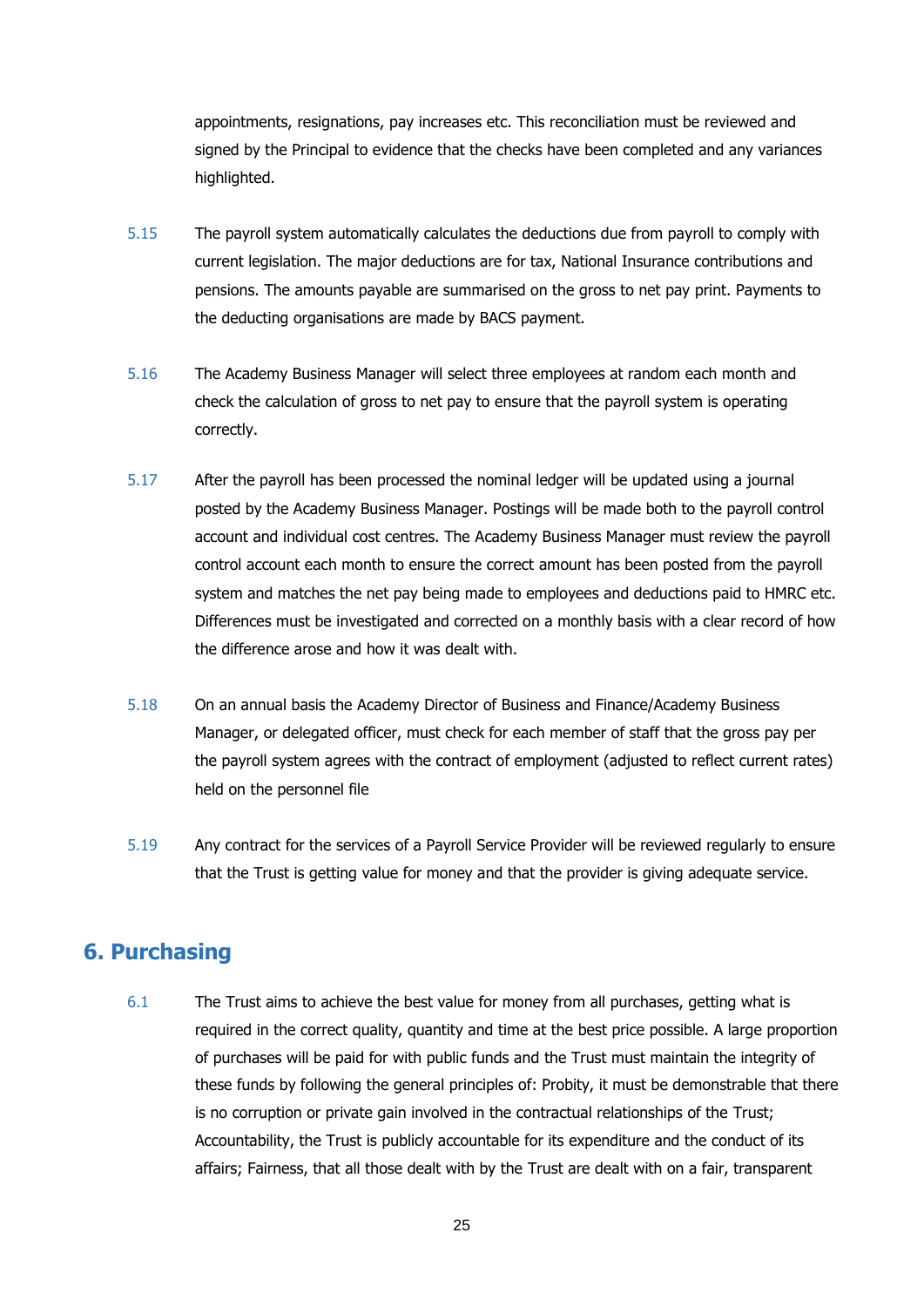and equitable basis.

6.2 Please refer to Appendix D for the Trust's Anti-Corruption and Bribery Policy and Appendix E for the Trust's Anti-Fraud Policy.

#### Routine Purchasing

- 6.3 Budget holders will be informed of the budget available to them at least one month before the start of the academic year. It is the responsibility of the budget holder to manage the budget and to ensure that the funds are available to meet any purchases.
- 6.4 Routine purchases up to £5,000 can be approved by the Academy Business Manager. In the first instance a supplier should be chosen where possible from a list of preferred suppliers to be maintained by the Trust. These suppliers will have already been subject to a procurement process to ensure value for money is obtained. For purchases of any single item between £5,000 and £50,000, three written quotes must always be obtained before any order is placed. Record of the decision must be made to show the rationale. If the budget holder considers that better value for money can be obtained by ordering from a supplier not on the preferred supplier list the reasons for this decision must be documented.
- 6.5 All orders must be made, or confirmed, in writing using an official form. Orders must bear the signature of the budget holder or be confirmed by email, and must be forwarded by email to the Chief Finance Officer/Academy Business Manager who will check to ensure adequate budgetary provision exists. The Chief Finance Officer/Academy Business Manager will review all outstanding orders and cancel any that are no longer required.
- 6.6 Purchase orders are not required for utility costs and service level agreements that are renewed on an annual basis and have been approved as per the Schedule of Financial Delegations. Where the actual final cost is dependent upon the amount of work undertaken e.g. charges for agency staff then a purchase order is to be raised using the estimated total time and the agreed price per hour or per day.

#### Orders up to £50,000

6.7 One quote required up to £5,000 with best value being realised. At least three written quotations should be obtained for all orders between £5,000 and £50,000 to identify the best source of the goods /services. Written details of quotations obtained should be prepared and retained by budget holders for audit purposes. The Principal must approve a justification statement where three written quotations cannot be secured.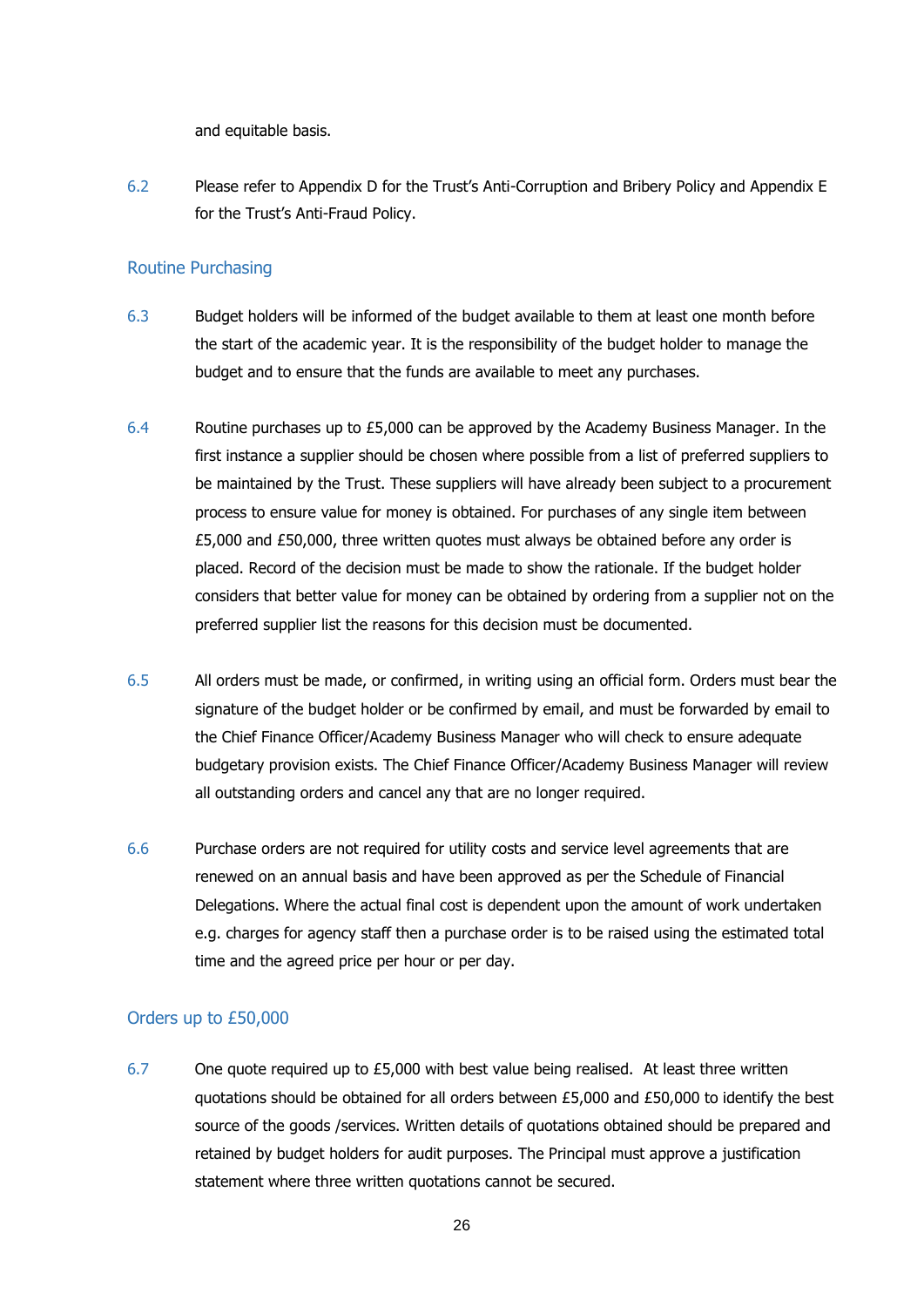#### Orders over £50,000

- 6.8 All goods/services ordered with a value over £50,000, or for a series of contracts, which in total exceed £50,000, must be subject to formal tendering procedures and made in accordance with the Procurement Section. This is the total value of the contract and not the annual cost. Advice must be sought from the Chief Finance Officer if any goods or service contracts will exceed this threshold.
- 6.9 Refer to the Procurement Section for information on the various forms of tender and the procedures to be followed. All purchases above £50,000 are to be referred to the Chief Finance Officer for a tender reference number and guidance on the appropriate procurement method to be used.

#### Goods Received and Invoicing

- 6.10 The Trust will define on all orders the appropriate arrangements for the delivery of goods to the Academy. On receipt, a detailed check of the goods received against the goods received note (GRN) will be undertaken and a record made of any discrepancies between the goods delivered and the GRN. Discrepancies must be discussed with the supplier of the goods without delay.
- 6.11 If any goods are rejected or returned to the supplier because they are not as ordered or are of sub-standard quality, The Academy Business Manager must be notified. The Academy Business Manager will keep a central record of all returned goods.
- 6.12 All invoices must be sent to The Academy Business Manager/Business Development Officer. The budget holder will certify that the goods have been received and that the invoice is authorised for payment. Before signing the invoice the ABM must make a detailed check against the order and the GRN and these documents must be attached to the invoice. Budget holders must undertake these checks without undue delay and in any case within 7 days of invoice receipt.
- 6.13 If a budget holder is pursuing a query with a supplier, The Academy Business Manager/Business Development Officer must be informed of the query and kept up to date on progress on a weekly basis.
- 6.14 At the end of every week The Academy Business Manager/Business Development Officer will produce a list of outstanding invoices from the purchase ledger to determine which invoices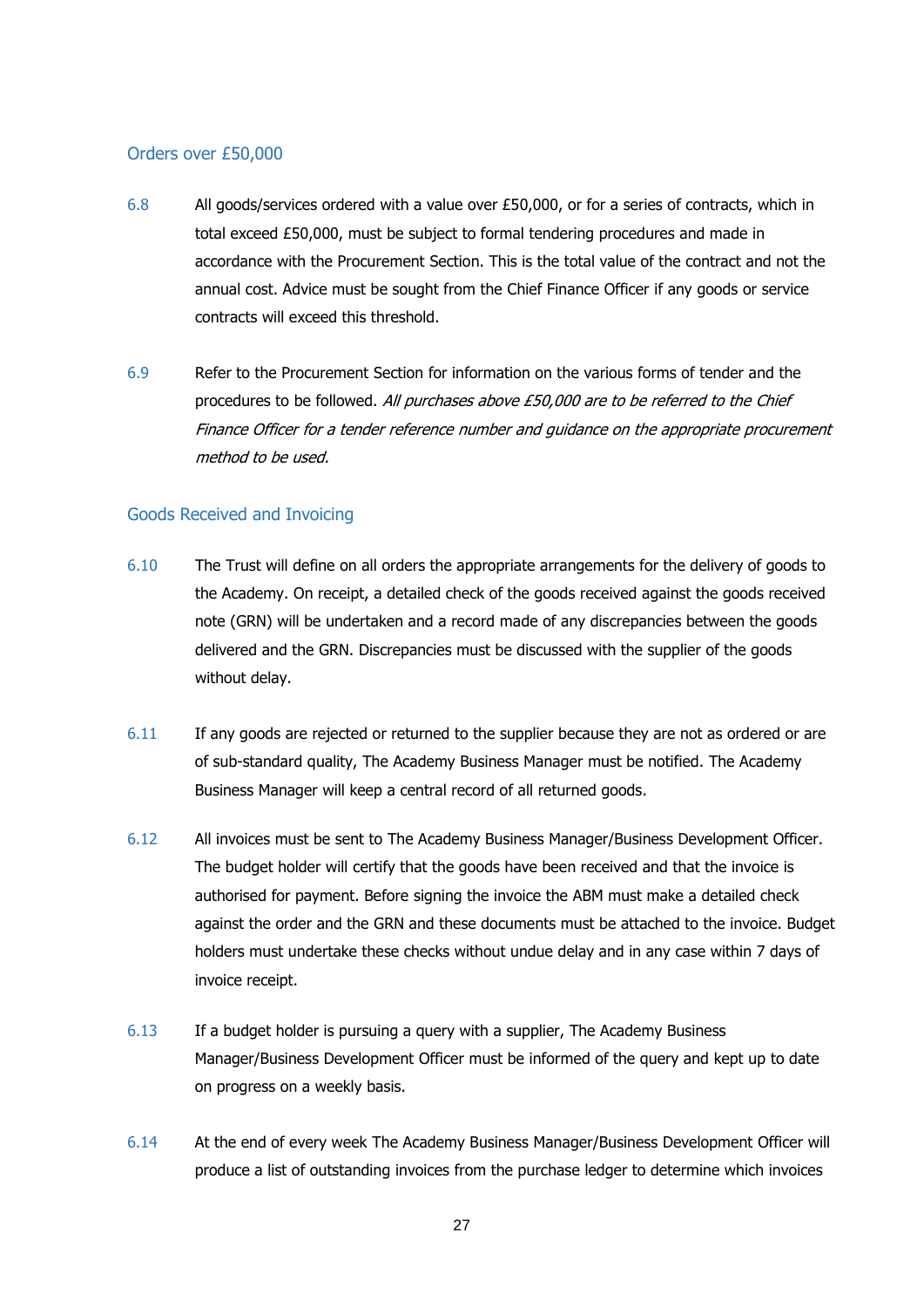should be paid.

- 6.15 The Chief Finance Officer/Academy Business Manager or other delegated member of staff then generates the cheques/BACS required. The cheques/BACS and associated paperwork must be authorised by two of the nominated cheque signatories listed on the bank mandate and in line with the Scheme of Financial Delegations.
- 6.16 The Academy Business Manager/Business Development Officer will dispatch cheques/BACS remittances to suppliers.
- 6.17 There may be exceptional circumstances where purchases are to be made outside the documented process. The budget holder must provide a written business case/justification to the Principal and the Academy Business Manager before any purchases are made. The Academy Business Manager will keep a record of all exception transactions.

#### Purchase Cards / Commercial Cards / Credit Cards / Debit Cards

- 6.18 Purchase/Commercial /Credit Cards are not considered to infringe the borrowing restrictions imposed on Academies, providing any balance is cleared in full at the end of each month. Holders of such cards are to follow the Trust's Cards Policies (see below).
- 6.19 The Trust Business Development Officer, as directed by the CFO, will be appointed to administer the signing in and out of cards and will maintain a list of those staff members who are authorised signatories.
- 6.20 A direct debit will be set up between the bank and Multipay card provider to clear the monthly balance in full from the relevant Academy bank account.
- 6.21 All purchases made using a card must be evidenced as being authorised per the Schedule of Financial Delegations prior to the purchase being made.
- 6.22 Purchase receipts will be returned from card users to the Academy Business Manager as soon as is practically possible, and they will reconcile receipts on a monthly basis against the statements and subsequently against the bank direct debit charge.
- 6.23 When not on loan to staff members all cards will be kept in the school safe.
- 6.24 A card-holder must not review and sign off the expenditure on their own card statement;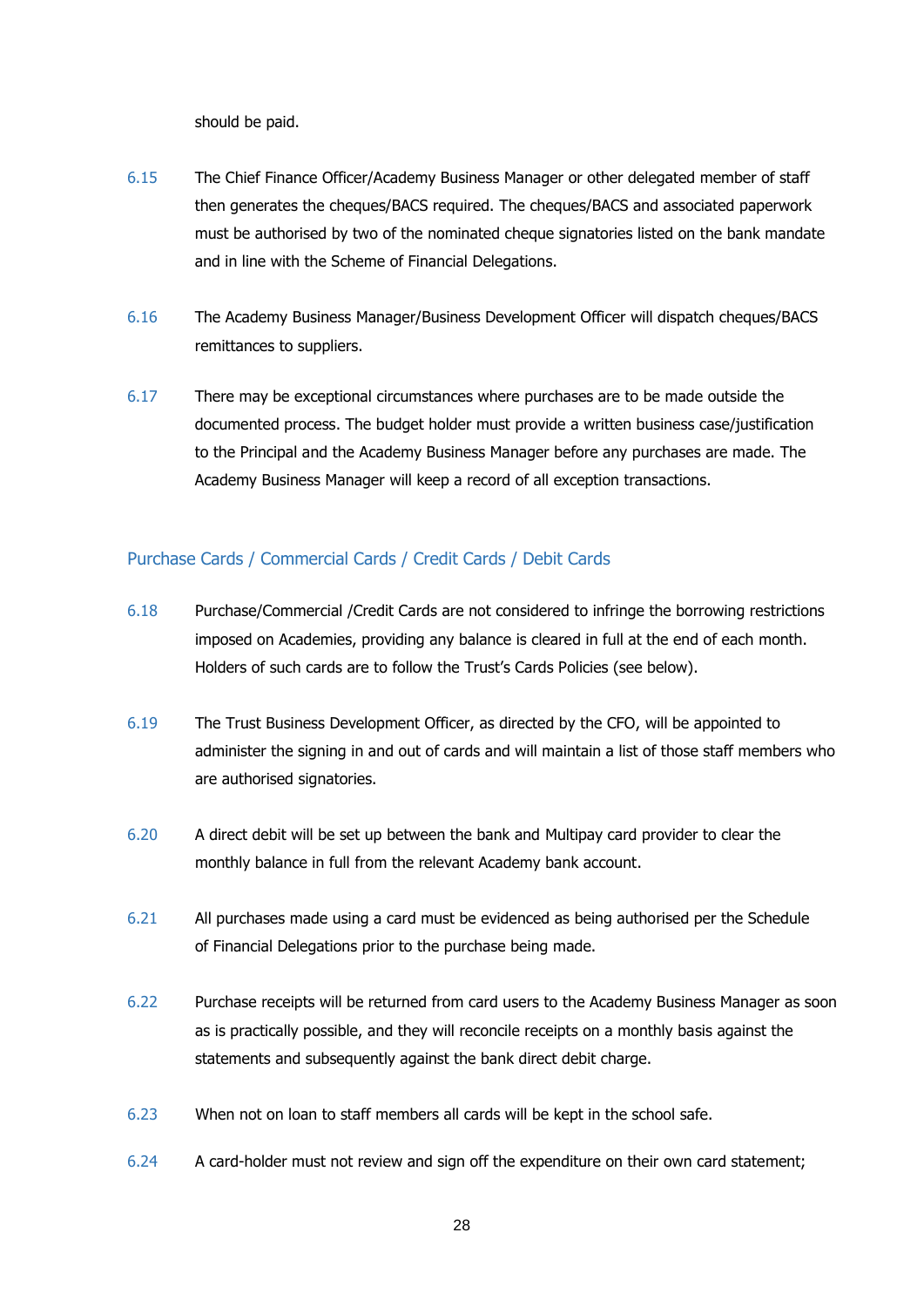this must be performed on a monthly basis by another member of the senior team within the Academy.

6.25 Purchase/commercial/credit cards details must not be lodged with a supplier.

#### **CARDS POLICY**

#### **1. Credit/Debit Card Security**

- 1.1 The Trust credit/debit cards are for the use of named individuals and must be held securely by the persons named on the cards. When not on loan to staff members all cards will be stored in the Academy safe.
- 1.2 The credit/debit card-holders for each Academy must be agreed by the CFO.
- 1.3 The credit/debit card-holders for Central Trust fund must be agreed by the CFO.

#### **2. Use of Credit/Debit Card**

### **DEBIT CARDS MAY ONLY BE USED IN EXCEPTIONAL CIRCUMSTANCES AND WITH THE EXPRESS PERMISSION OF THE CEO OR CHIEF FINANCE OFFICER**

- 2.1 Use of the credit/debit card will be limited to circumstances:
	- where no other method of purchasing goods or services to be delivered is available from a supplier; or
	- where significant discounts can be obtained by ordering/paying for services on-line; or
	- where a number of lower cost items amounting to over the petty cash limit need to be purchased from a local store (e.g. end-of-term rewards for pupils, normally obtained from supermarkets).
- 2.2 A credit/debit card request form detailing the proposed expenditure must be completed by the budget holder and authorised by two bank account signatories before any transaction may take place. Where the exact cost is not known prior to the transaction (e.g. in supermarket orders) an estimated budget figure will be entered on the form and detailed costs supplied immediately after payment.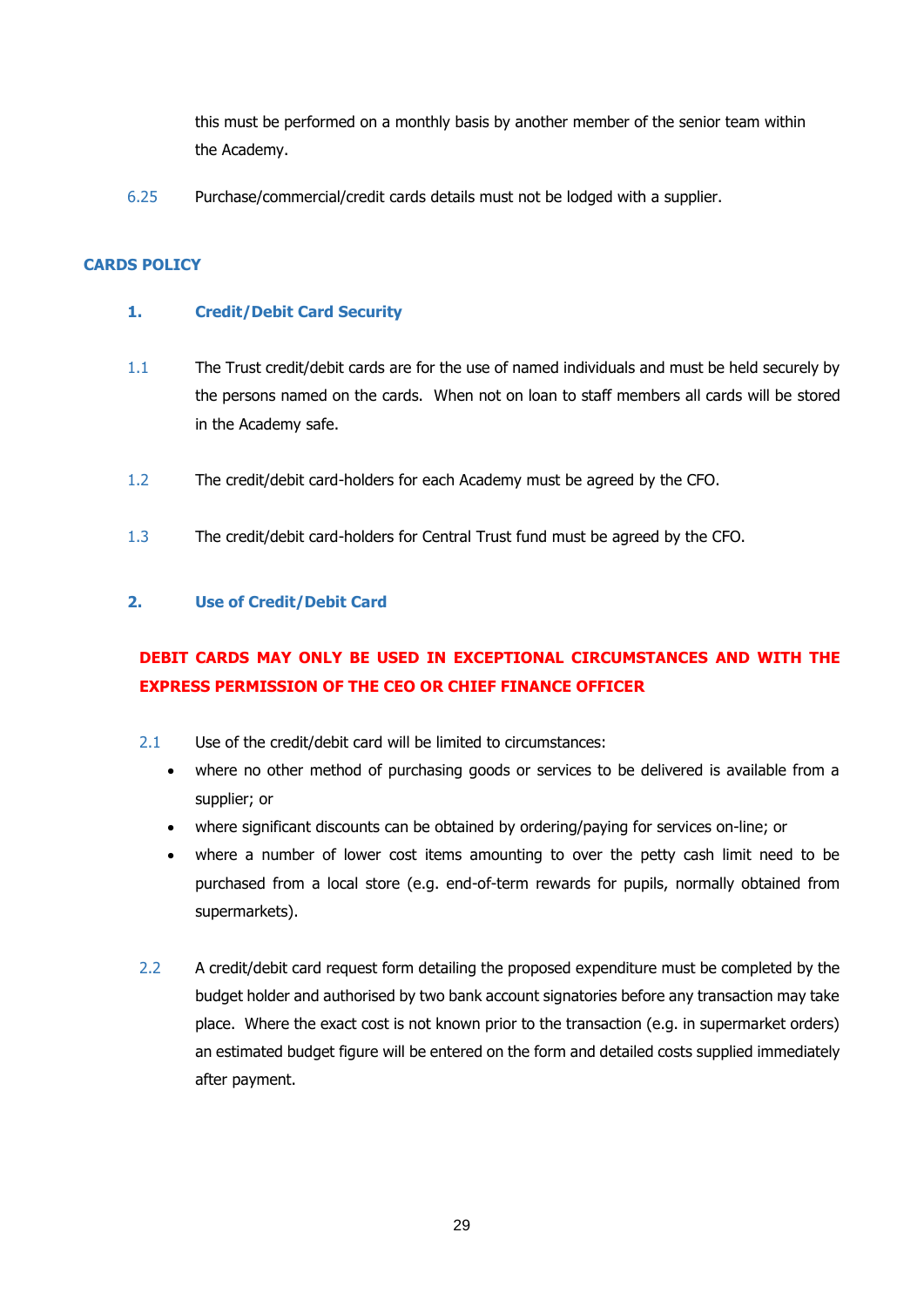- 2.3 When the expenditure is to be debited against the Academy budget a cashbook journal is processed by the Academy Business Manager, or a senior designated finance officer, with the expenses allocated to the relevant Finance software cost centre and ledger codes.
- 2.4 A transaction limit of £5,000 (inclusive of VAT) will apply. This may be increased in certain circumstances, e.g. booking air travel. Any such increase shall be with approval from the CFO.
- 2.5 When purchasing items via the Internet strict controls will apply (see The Appendix at the bottom of this policy). All transactions must be done on school computer systems.
- 2.6 When the expenditure is to be debited against the Private Fund the expenditure is posted via the Miscellaneous Expenditure tab within School Cash Office, marked as a credit/debit card payment and allocated to the relevant cost centre.
- 2.7 The credit/debit card must not be used for obtaining cash.
- 2.8 The credit/debit card must not be used for personal transactions.
- 2.9 Cards must not be lodged with suppliers using an ordering system. All transactions must be individually approved with the correct signed approval documentation.

#### **The Appendix to the Cards Policy**

#### **Controls for use of Credit/Debit Card for Internet Purchases**

#### **1. Take care of card details online**

Secure sites will start with https, not http. Secure sites have an added encrypted transaction layer. Other security systems include Secure Socket Layer (SSL), Secure Electronic Transaction (SET) and Hypertext Protocol Secure (HTTPS). Use these whenever possible.

#### **2. Check for a secure connection before you enter your card details**

Your browser is the piece of software that enables your computer to access the World Wide Web. A secure browser such as Netscape Navigator version 4.0 or later or Microsoft Internet Explorer version 4.0 or later will show you whether or not the website you are visiting is secure. Internet Explorer uses the padlock symbol while Netscape uses keys.

#### **3. Get to know a company before you buy**

If you are not familiar with a supplier contact them first and ask for some background information before you buy. Check if the company's registered details are displayed on the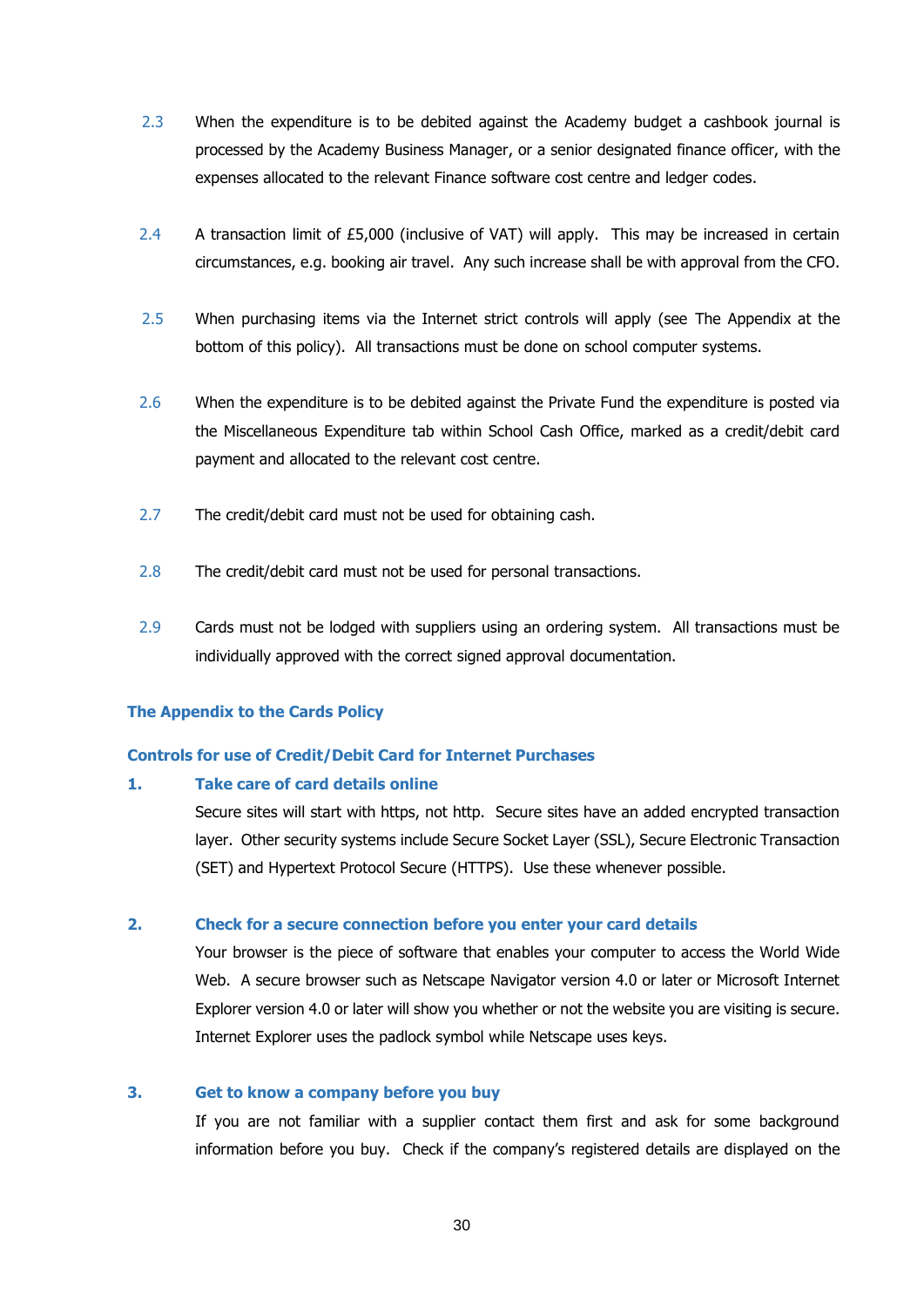home page or if there is some form of accreditation, which can be verified. If unsure do not buy from them.

#### **4. Keep passwords secret**

If you register with a particular site you will be asked to enter a user name and password. Keep passwords completely secret  $-$  as you would with cash machine PINs.

#### **5. Read delivery and returns policy before buying**

Read delivery and returns policy on the home page before completing on-line transactions. Check you can return any unsatisfactory items and if you can get a refund. Websites should ideally cover delivery methods, delivery costs, currency applied, taxes applied, returns and refund policy and a contact telephone number or e-mail address.

#### **6. Save and print a record of your transaction**

### 7. Income

7.1 The main sources of income for the Trust are the grants from the DfE. The receipt of these sums is monitored directly by the Academy Business Manager and Chief Finance Officer who are responsible for ensuring that all grants due to the Trust are collected.

The Trust also obtains income from:

- Students, mainly for catering, trips and music tuition
- The public, mainly for lettings, use of facilities, Academy events
- Private donations
- 7.2 Where required, sales invoices will be issued by the Academy Business Manager. Due regard must be given to ensure that VAT is accounted for appropriately. The Academy Business Manager is responsible for issuing sales invoices.
- 7.3 The Academy Business Manager shall ensure that all sales invoices are properly accounted for and that all monies due to the Academy have been collected.
- 7.4 Any bad debt write-offs are to be referred to the Chief Finance Officer in the first instance.
- 7.5 All income received will be entered onto the financial accounting system to meet the financial reporting timetable.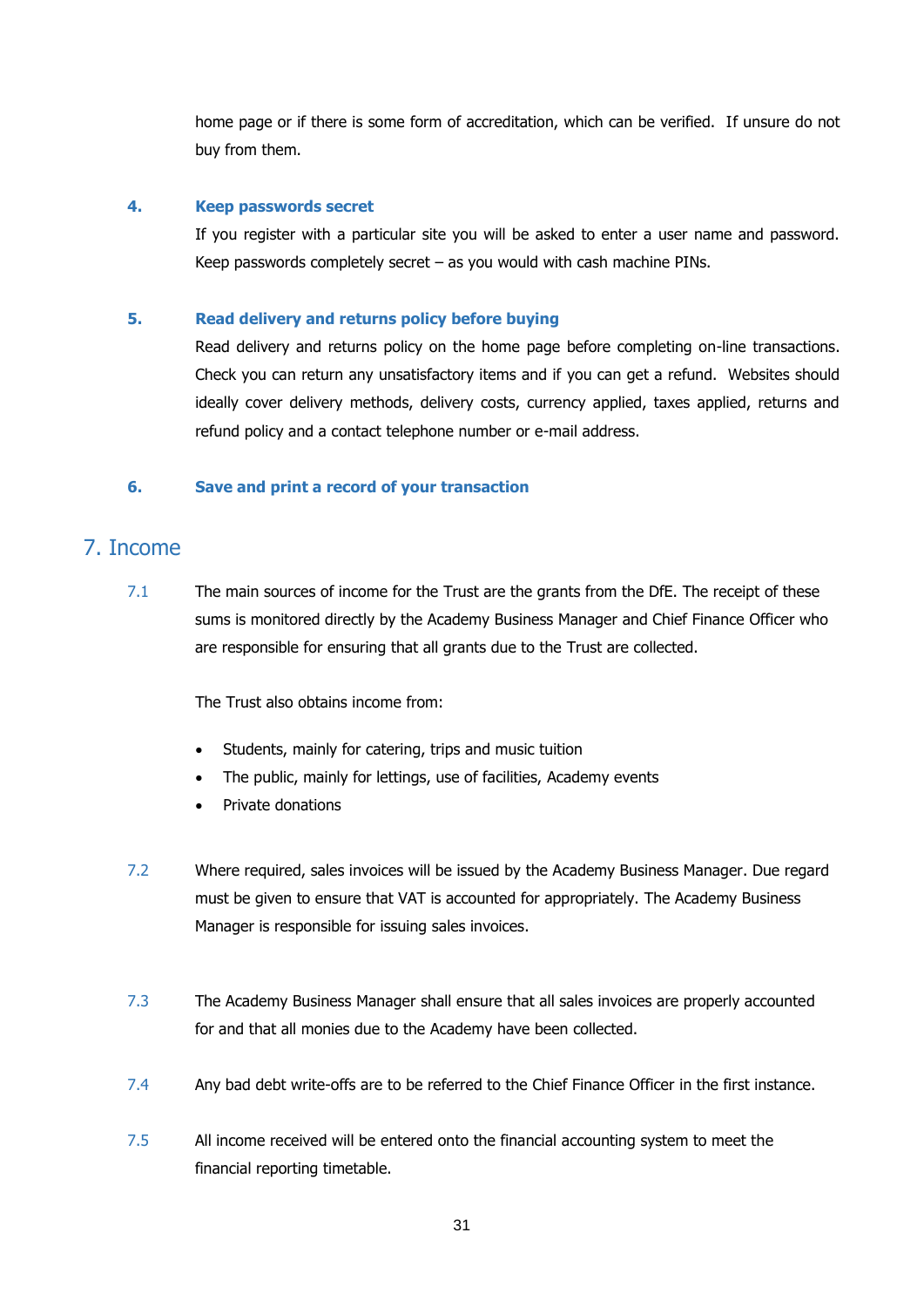- 7.6 Official receipts must be completed for all cash and cheques received where no other formal documentation exists. All cash and cheques must be kept in the Finance Office safe prior to banking. Banking should take place every week or more frequently if the sums collected exceed the insurance limit in the Finance Office safe.
- 7.7 Monies collected must be banked in their entirety in the appropriate bank account. The Academy administrative staff are responsible for preparing reconciliations between the sums collected, the sums deposited at the bank and the sums posted to the accounting system. The reconciliations must be prepared before each banking and must be reviewed and certified by the Academy Business Manager.
- 7.8 Any lettings of Trust premises must be arranged strictly in accordance with the Trust's Letting Policy set out in Appendix F.

### **8. Cash Management**

#### Bank Accounts

8.1 The opening of all accounts must be authorised by the Trust Board. The operation of systems such as Bankers Automatic Clearing System (BACS) and other means of electronic transfer of funds must be subject to a high level of control. The Chief Executive will appoint a member of the Central team to act as administrator of the banking system. Access to the banking system by Academy and central staff will be approved centrally.

#### **Deposits**

- 8.2 Particulars of any deposit must be entered on the paying-in slip and the counterfoil. Cash and cheques must be checked and signed for by two members of staff. The details on the counterfoil should include:
	- the amount of the deposit and
	- a reference, such as the number of the receipt.

#### Payments and Withdrawals

- 8.3 All cheques and other instruments authorising withdrawal from Trust and Academy bank accounts must bear the signatures of two of the authorised signatories listed on the bank mandate.
- 8.4 This provision applies to all accounts, public or private, operated by or on behalf of the Trust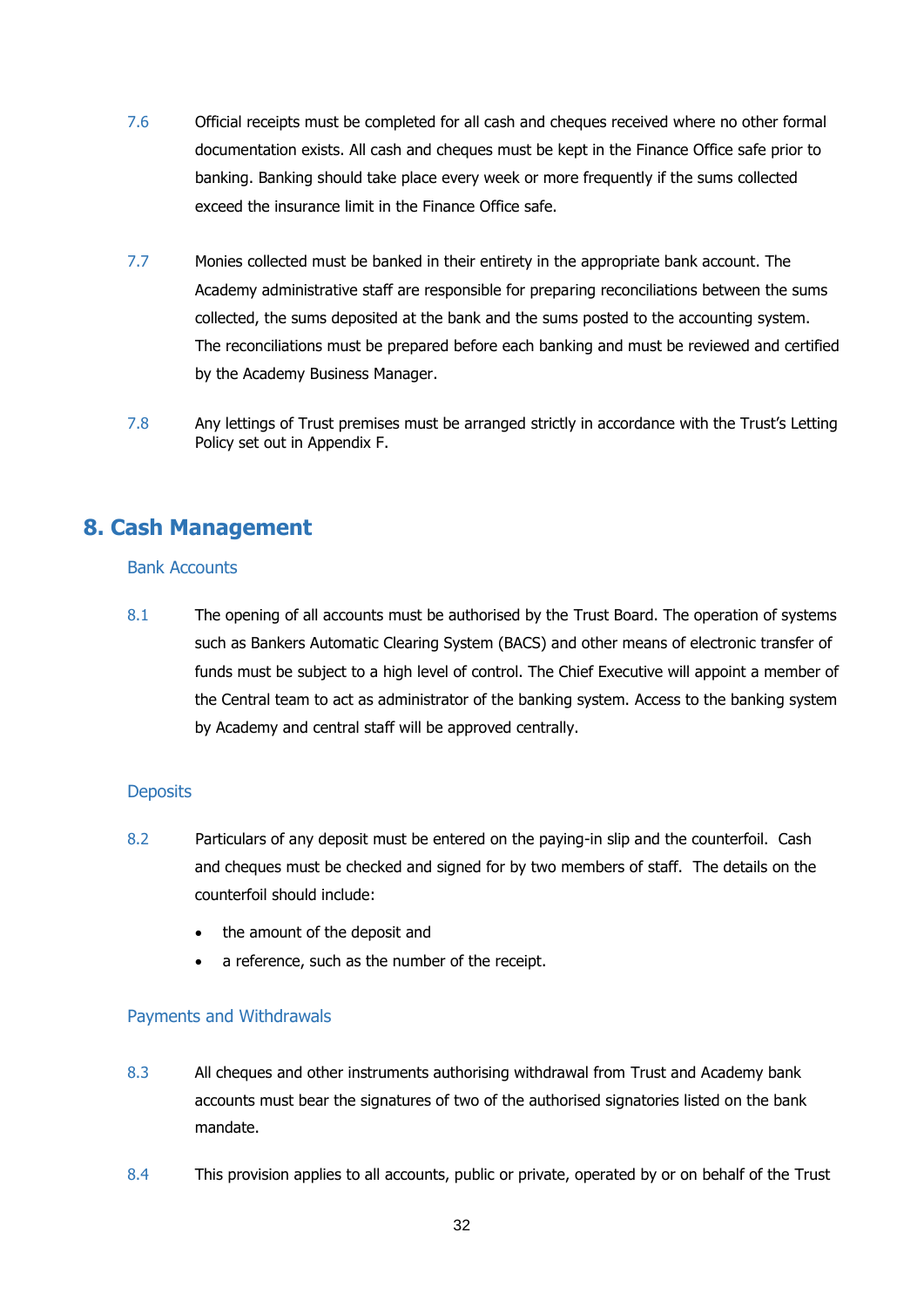Board. Authorised signatories must not sign a cheque relating to goods or services for which they have also authorised the expenditure.

#### Administration

- 8.5 The Academy Business Manager must ensure bank statements are received regularly and that reconciliations are performed at least on a weekly basis. Reconciliation procedures must ensure that:
	- all bank accounts are reconciled to the Academy's cash books;
	- reconciliations are prepared by the Academy Business Manager/Trust Business Development Officer and evidence is kept on file to show that the Principal has reviewed them.
	- reconciliations may be subject to a review carried out by the Chief Finance Officer or designated senior finance officer.
	- adjustments arising are explained and dealt with promptly.

#### Petty Cash Accounts

- 8.6 The Trust maintains a maximum cash balance of £500 at each Academy. The cash is administered by the Academy Business Manager and is kept in the Finance Office safe. The only deposits to petty cash should be from cheques cashed specifically for the purpose. The receipt should be recorded in the petty cash system with the date, amount and a reference, normally the cheque number, relating to the payment. All other cash receipts for whatever reason should be paid directly into the bank.
- 8.7 Expenditure paid through petty cash should not exceed £40 on any one item, and not exceed £200 in any one week to any one individual. Higher value payments should be made by BACS directly from the main bank account as a cashbook payment. Requests for amounts above this limit can only be authorised by the Principal upon receipt of an appropriate business case and rationale.
- 8.8 All purchases made through petty cash should be pre-authorised by the Budget Holder or the Academy Business Manager or Principal.
- 8.9 The Academy Business Manager is responsible for ensuring the prompt entry of transactions on to the accounting system. The Academy Business Manager will be responsible for the monthly reconciliation of petty cash.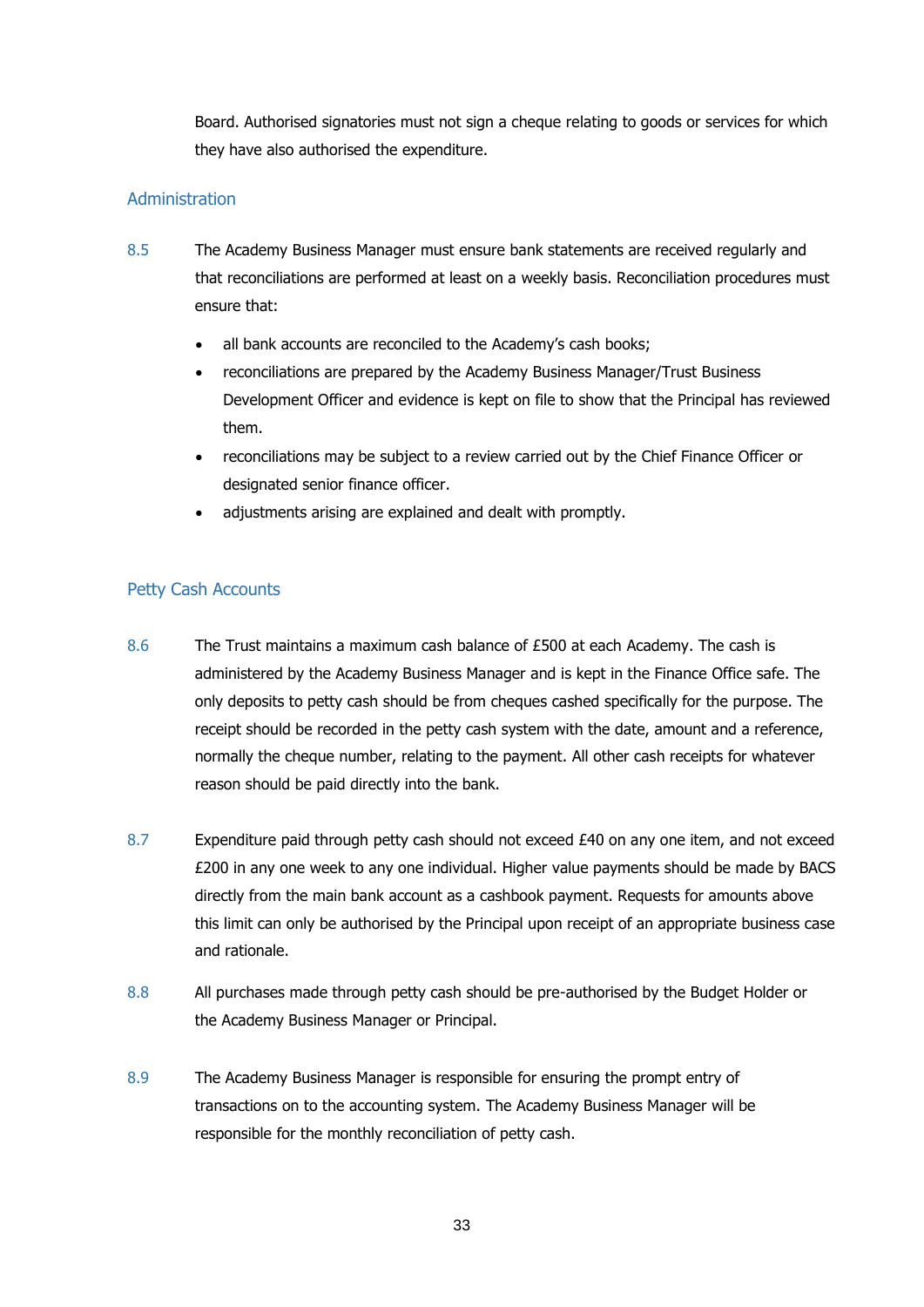- 8.10 The Academy Business Manager and Trust Business Development Officer are responsible for entering all transactions into the petty cash records on a regular basis as well as unannounced cash counts must be undertaken by the Academy Business Manager to ensure that the cash balance reconciles to supporting documentation.
- 8.11 Petty cash must be held in a locking cash box kept in the safe overnight.

#### Cash Flow Forecasts

8.12 The Academy Business Manager and Trust Business Development Officer are responsible for preparing cash flow forecasts to ensure that the Academy has sufficient funds available to pay for day-to-day operations. Any potential for the Academy to become overdrawn must be notified to the Chief Finance Officer at the earliest opportunity for remedial action to be put into place.

#### **Investments**

- 8.13 Investments will be made in accordance with the approval of the Trust Board, congruent with the Charity Commission's guidance on the investment of charitable funds (CC14).
- 8.14 All investments must be recorded in sufficient detail to identify the investment and to enable the current market value to be calculated. Information regarding the date of purchase, cost and description of the investment will be maintained centrally. Additional procedures may be required to ensure any income receivable from the investment is received.

### **9. Fixed Assets**

#### Asset Register

- 9.1 All items purchased with a value over the Trust's capitalisation limit of £5,000 must be entered in an asset register. The asset register will include the following information:
	- asset description;
	- asset number;
	- serial number;
	- date of acquisition;
	- asset cost;
	- source of funding (% of original cost funded from DfE grant and % funded from other sources);
	- expected useful economic life;
	- depreciation;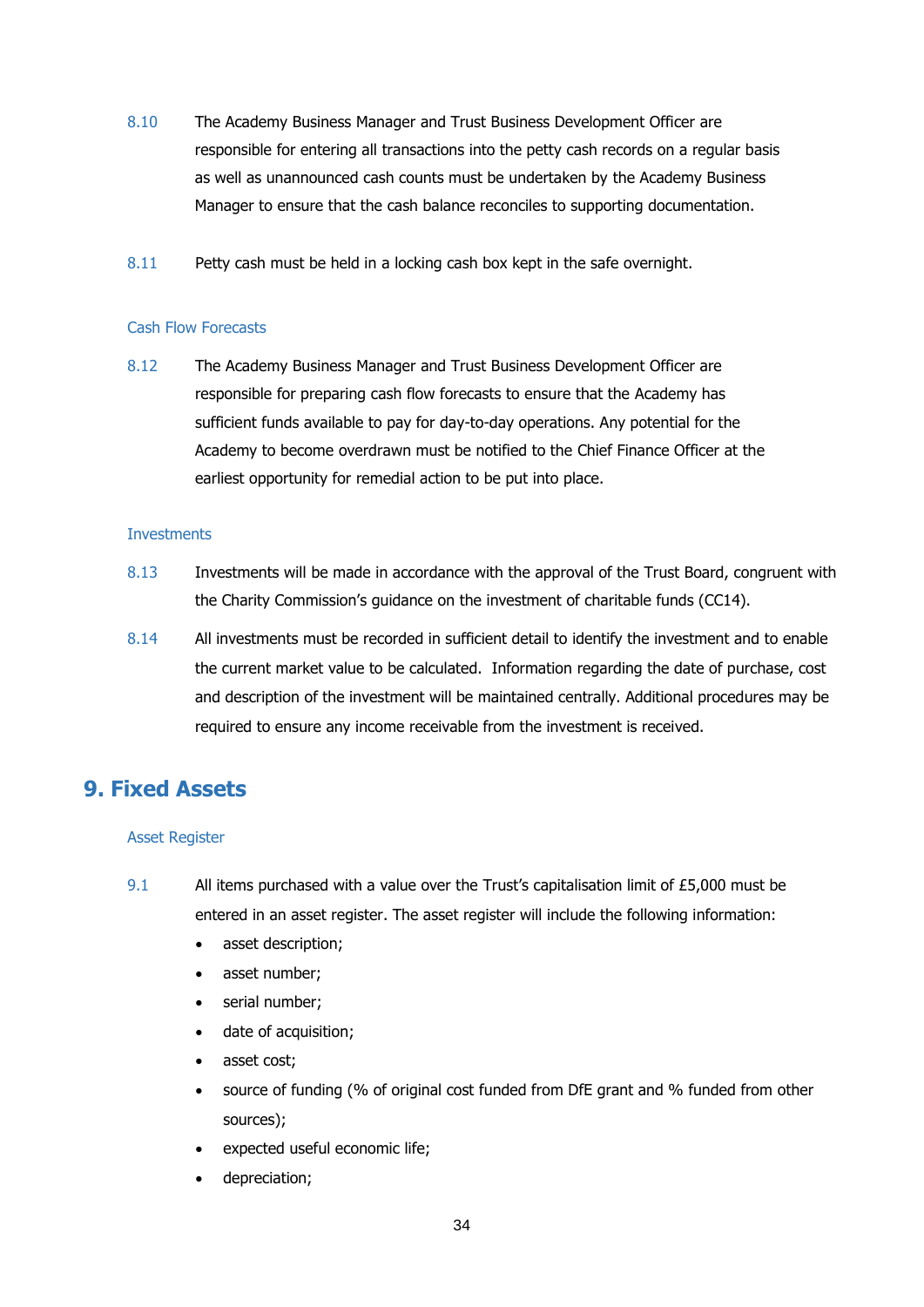- current book value;
- location;
- the name of the member of staff responsible for the asset.
- 9.2 The Asset Register helps:
	- ensure that staff take responsibility for the safe custody of assets;
	- enable independent checks on the safe custody of assets, as a deterrent against theft or misuse;
	- to manage the effective utilisation of assets and to plan for their replacement;
	- help the external auditors to draw conclusions on the annual accounts and the Trust's financial system and
	- support insurance claims in the event of fire, theft, vandalism or other disasters.

#### Security of assets

- 9.3 Stores and equipment must be secured by means of physical and other security devices. Only authorised staff may access the stores.
- 9.4 All items in the Asset Register should be permanently and visibly marked as the Trust's property and there should be a regular (at least annual) count by someone other than the person maintaining the register. Discrepancies between the physical count and the amount recorded in the Register must be investigated promptly and approved in line with the Schedule of Financial Delegations. Inventories of Trust property should be kept up to date and reviewed regularly.

Where items are used by the Trust but do not belong to it this should be noted.

#### **Disposals**

- 9.5 Items which are to be disposed of by sales of destruction must be authorised for disposal by the Principal and, where significant, should be sold following competitive tender. Assets inherited on the establishment of an academy are assumed to be fully depreciated and not included in the accounts. An Academy must seek the approval of the DfE in writing if it proposes to dispose of an asset for which capital grant in excess of £20,000 was paid.
- 9.6 Disposal of equipment to staff is not encouraged, as it may be more difficult to evidence the Trust obtained value for money in any sale or scrapping of equipment. In addition, there are complications with the disposal of computer equipment, as the Trust would need to ensure licences for software programmes have been legally transferred to a new owner.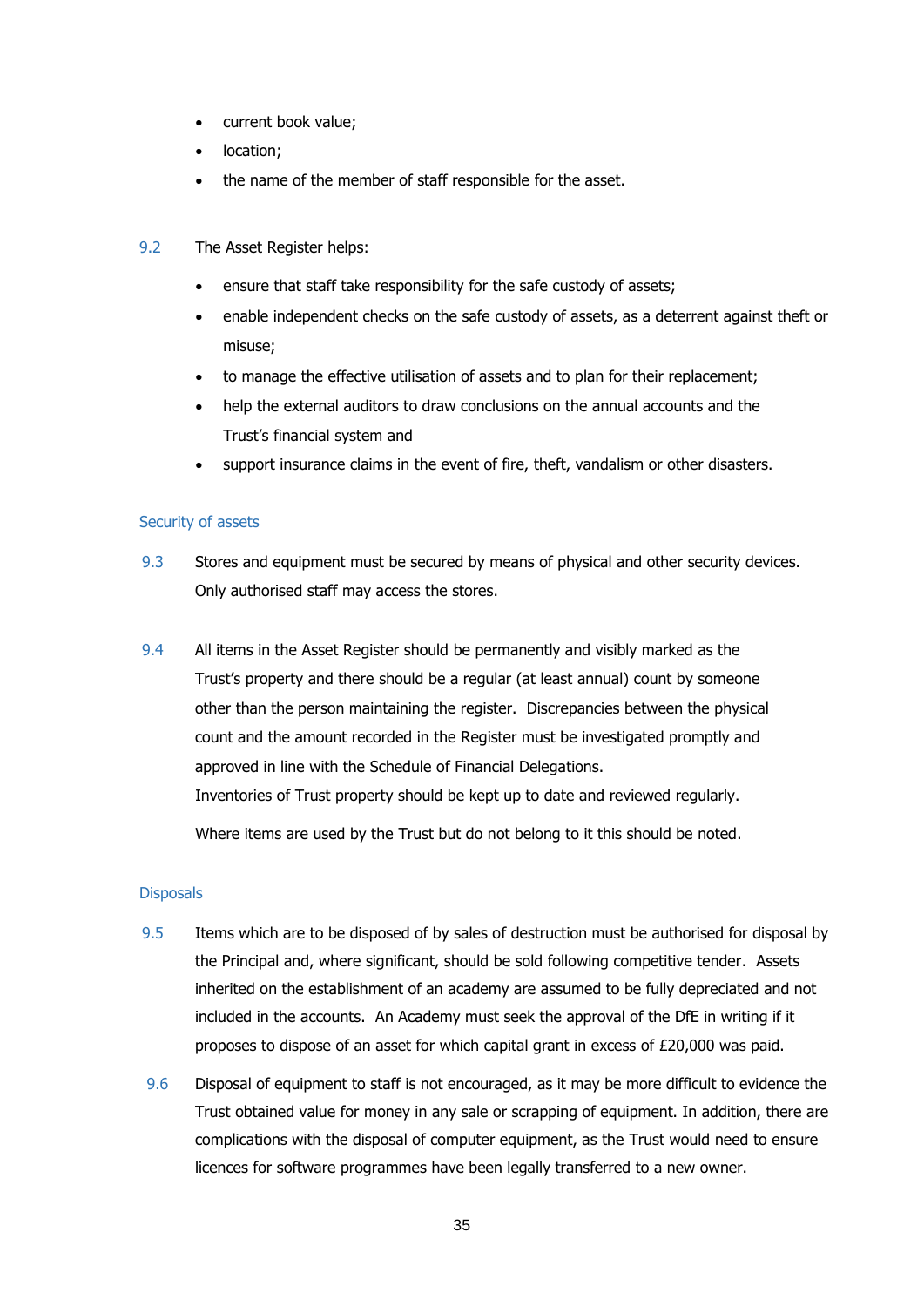- 9.7 The Trust is expected to reinvest the proceeds from all asset sales for which capital grant was paid in other Trust assets. If the sale proceeds are not reinvested then the Trust must repay to the DfE a proportion of the sale proceeds.
- 9.8 All disposals of land must be discussed and agreed by the Board and approved in advance by the Secretary of State.

#### Loan of Assets

- 9.9 Items of Trust property must not be removed from Trust premises without the authority of the Principal or Academy Business Manager. A record of the loan must be recorded and signed for in a loan book and booked back in when the item (items) is (are) returned.
- 9.10 If assets are on loan for extended periods or to a single member of staff on a regular basis the situation may give rise to a 'benefit-in-kind' for taxation purposes. Loans should therefore be kept under review and any potential benefits discussed with the Chief Finance Officer.

#### **Statutory Accounting Fixed Asset and Depreciation Policy**

9.11 For statutory accounting purposes all individual items costing more than  $£5,000$  and with an expected useful life exceeding one year are capitalised as tangible fixed assets and are carried at cost, net of depreciation and any provision for impairment.

Where fixed assets have been acquired with the aid of specific grants, they are included in the balance sheet at cost and are depreciated over their expected useful economic life. The related grants are credited to the Restricted Fixed Asset Fund (on the Statement of Financial Activities and carried forward in the Balance Sheet). The depreciation on such assets is charged in the Statement of Financial Activities over the expected useful economic life of the related asset on a basis consistent with the depreciation policy.

Grants provided to acquire fixed assets may be paid either to an Academy or directly to meet the cost of the fixed asset. Where costs have been paid directly and are part of the capital project, they have been recognised as restricted fixed asset funding.

Assets in the course of construction are included at cost. Depreciation on these assets is not charged until they are brought into use.

A review for impairment of a fixed asset is carried out if events or changes in circumstances indicate that the carrying value of the fixed asset may not be recoverable. Shortfalls between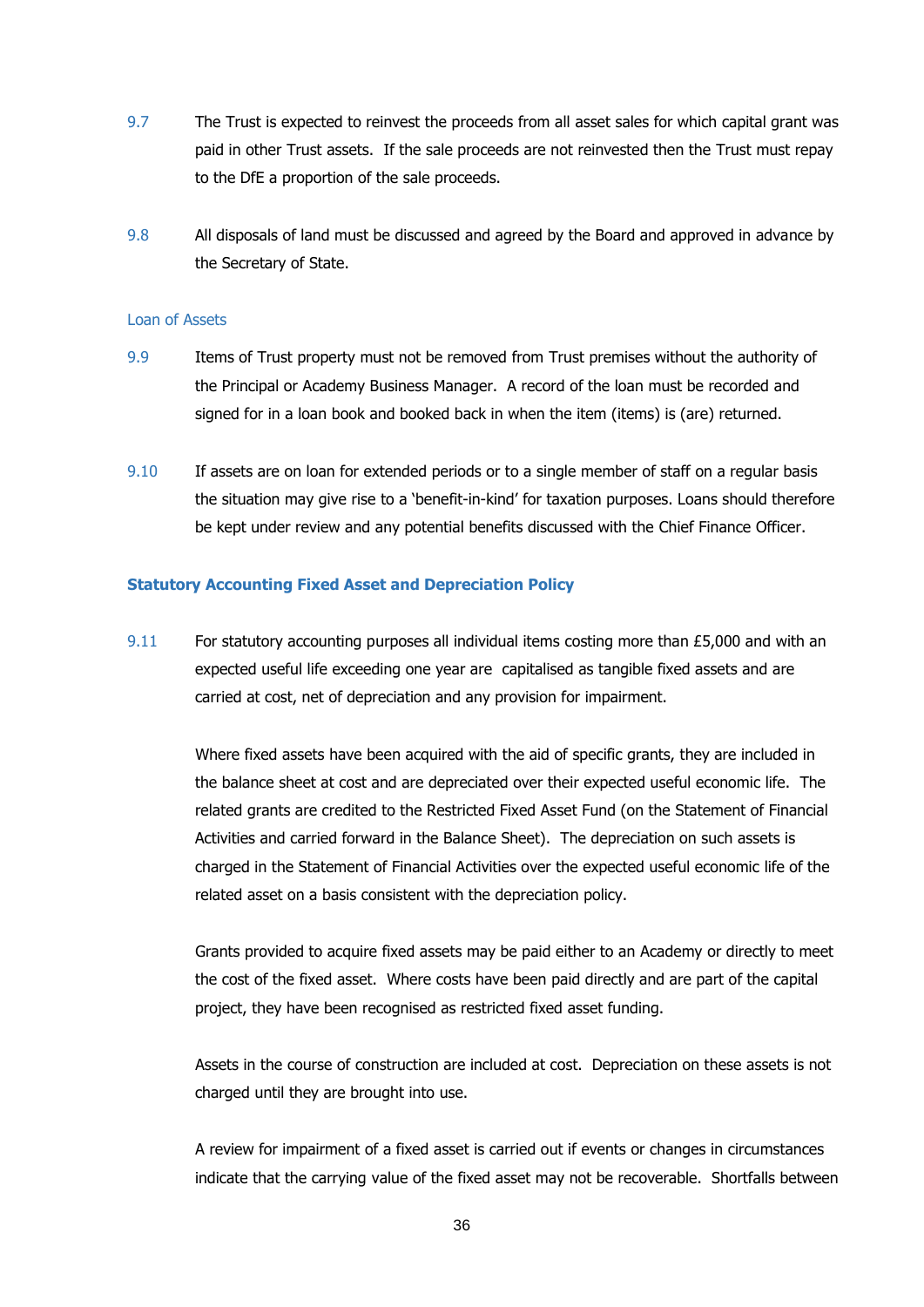the carrying value of fixed assets and their recoverable amounts are recognised as impairments. Impairment loses are recognised in the Statement of Financial Activities.

Depreciation is charged on a straight line basis beginning in the year in which the asset is brought into use, at the following annual rates:

- Furniture and equipment 33% Straight Line
- Computer equipment and software 33% Straight Line
- Leasehold land and buildings **Constructed August 2018** Over 125 year lease
- Motor vehicles 25% Straight Line

- **Leased Assets**
- 9.12 Rentals applicable to operating leases where substantially all of the benefits and risks of ownership remain with the lessor are charged to the Statement of Financial Activities on a straight line basis over the lease term.

## **10. Other Transactions**

- 10.1 This section outlines transactions reserved for the approval of the CEO and often requiring approval from the ESFA. Transactions of this nature include:
	- Guarantees, indemnities or letters of comfort.
	- Equipment leases, lease agreements and tenancy agreements
	- The CEO can approve up to £50,000 for the cumulative cost of the lease
	- Any payments made outside of employment terms and conditions ex gratia, severance and compensation payments
	- Novel or contentious items.
	- Borrowing of any kind.
	- Giving or receiving of gifts (see below for Gifts and Hospitality Policy).
	- Approving grant funding claims and returns to the ESFA
	- Approving grant funding agreements from the ESFA

When managing transactions of this kind due regard must be given to the Master Funding Agreement, Supplemental Funding Agreements, ESFA Financial Handbook, the Schedule of Financial Delegations and any Trust policies.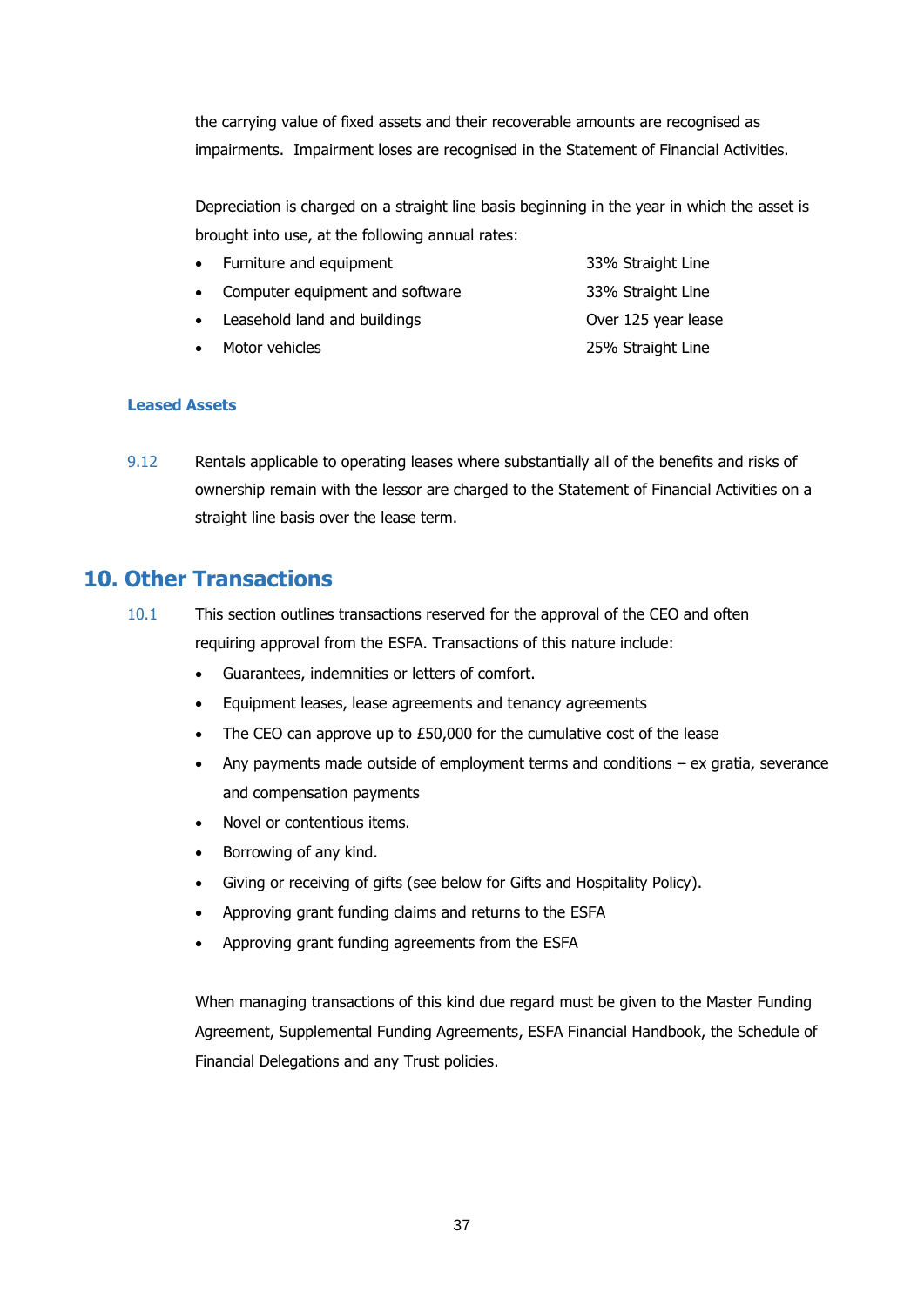#### **GIFTS AND HOSPITALITY POLICY**

#### **Key Definitions**

**Gifts** – any item, cash or goods, received, given or offered for which no payment or service was given or received in return.

#### Gifts are deemed to include:

- Goods provided for personal or other private use
- Personal services
- Loans of equipment, vehicles etc for personal use
- The provision of goods or services at preferential cost for personal or other private use
- Vouchers

**Hospitality** – defined as any food, drink, accommodation or entertainment provided free of charge or heavily discounted.

#### **Scope**

This policy applies to all Members, Trustees, Governors, permanent, fixed term and casual staff; contractors, consultants and third parties acting on behalf of the Trust (or any Academy within the Trust); all students (previous and current of any Academy within the Trust) and their families.

This policy should be read in conjunction with the Trust's Anti-Corruption and Bribery Policy set out in Appendix D and the Trust's Anti-Fraud Policy set out in Appendix E.

#### **Gifts**

Individuals must consider carefully whether it is appropriate to give or receive a gift. If in doubt, advice should be sought from the CEO regarding the giving of any gift or in line with this Policy regarding the receipt of any gift – before purchase or receipt of any item.

Capitation is allocated for pupil resources and must never be used for the purchase of gifts for paid employees. Budget holders wishing to reward volunteers for providing services to enhance pupils' learning should seek advice from the CEO before making any purchases.

Gifts of low intrinsic value (less than £25) such as promotional calendars, diaries or small tokens of gratitude may be given or accepted without prior referral providing that this policy's conditions are not compromised.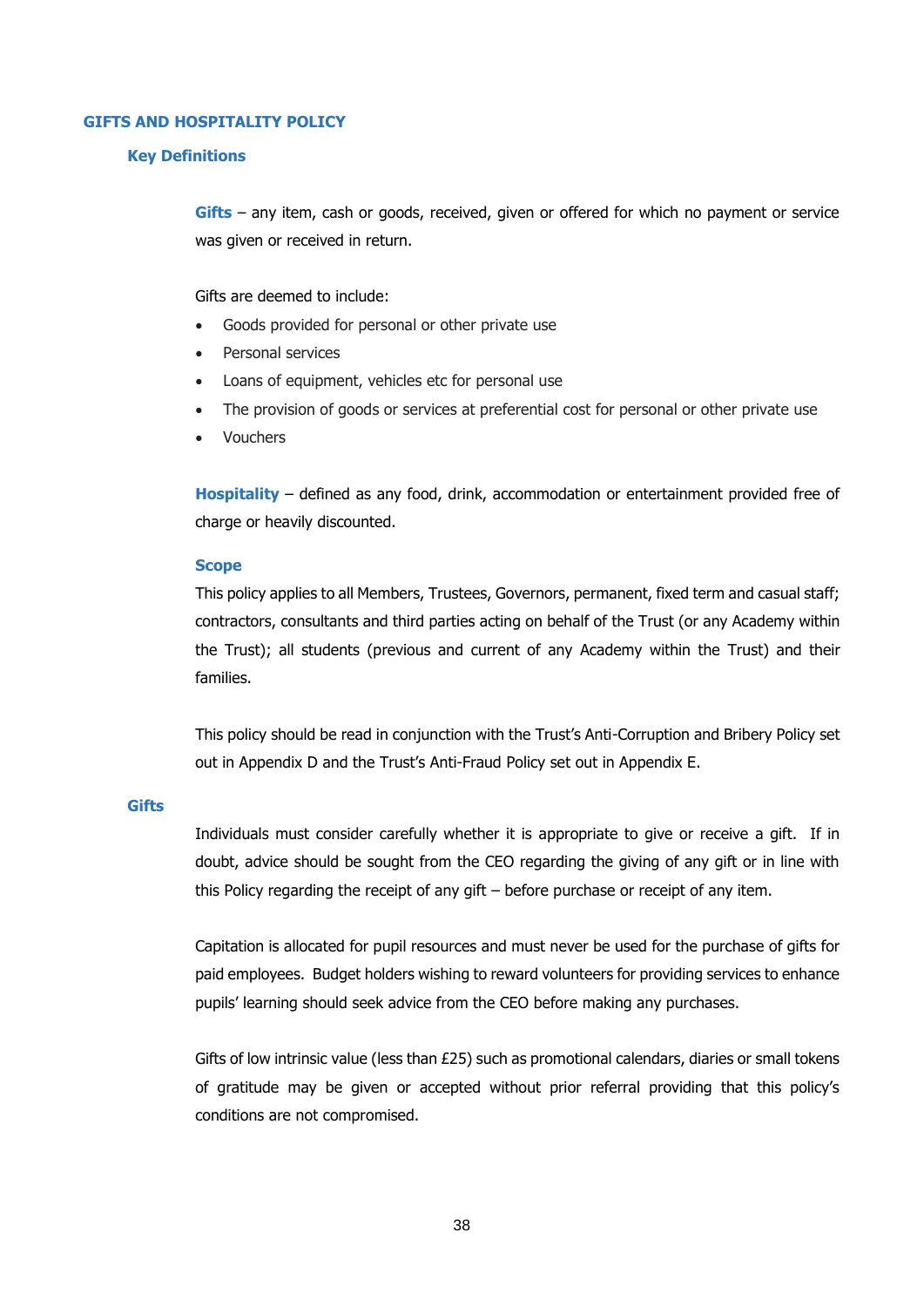On occasions where it is deemed appropriate (and prior approval has been obtained from the CEO in relation to the giving of any gifts in accordance with the section 6 of the Schedule of Delegations) to give or receive more than one gift in any one academic year and the total value of all gifts exceeds the £25 threshold, the declaration procedure will apply.

Vouchers received over £50 in value should be used as part of an Academy's expenditure.

Staff must base all purchasing decisions and negotiations for contracts solely on the principles of best value to ensure that goods and services are purchased in the most economic, efficient and effective manner to meet an Academy's needs. An Academy requires staff who have official dealings with contractors and other suppliers of goods and services to avoid conducting any private business with them by any means other than through normal commercial channels. If unsolicited gifts of a substantial nature (over £100 in value) arrive from contractors they should be returned with a polite explanation that the Trust's policies do not allow their acceptance. Declined gifts should still be declared.

#### **Hospitality**

Hospitality can take a variety of forms, some of which staff may accept, some of which should be declined.

Staff may be offered hospitality as a normal business practice in a way that is directly linked to their role. Examples of this kind of hospitality include the offer of refreshments at business meetings or the offer of lunch or dinner at the end of an official engagement. This kind of conventional hospitality may be accepted.

Staff may also be offered other forms of hospitality which are not related to their role and are not linked to Academy business. This might include substantial offers of social functions, travel or accommodation, offers of tickets and invitations to sporting, cultural or social events. These forms of hospitality should be declined.

If any member of staff is in doubt about whether it is appropriate to accept any offer of hospitality, advice should be sought from the Chief Finance Officer (CFO), who may also seek the advice of the Principal of the relevant Academy and/or the CEO of the Trust.

Staff must never canvas or seek gifts or hospitality.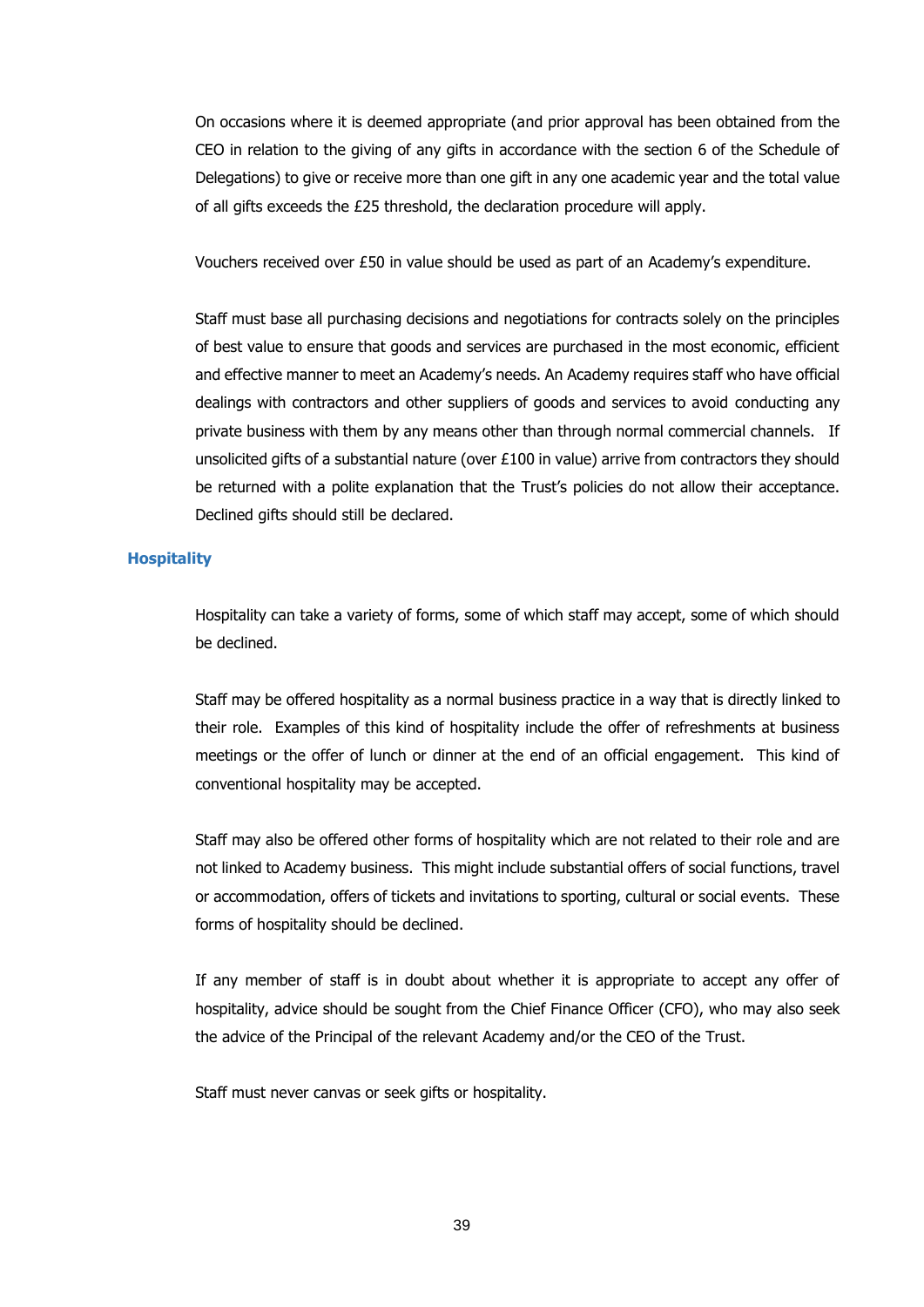#### **Declaration Procedure**

Members, Trustees, Governors and staff must record the giving or receipt of gifts and hospitality above the £25 threshold by completing a Declaration of Gifts and Hospitality (Annex C1). The declaration should be approved by the Principal for staff at the relevant Academy and CEO, as the Trust accounting officer, for Members, Trustees and Governors. The ABM of each Academy will maintain the Register for Gifts and Hospitality (Annex C2) for declarations over £25 in value and vouchers over £50 on behalf of the Trust and the CEO will maintain such register for the Trust.

#### **Monitoring and Evaluation**

The ABM will report the contents of the register to:

- the CEO at the end of each school term.
- the Trust's accountants and auditors as part of the annual year end procedures.

#### **Failure to Comply**

In all instances where there is a reasonable belief that there has been a failure to declare, the CEO will conduct a formal investigation of the situation. Employees may be subject to disciplinary procedures to pursue potential matters of misconduct.

It is a criminal offence for an employee of the Trust to corruptly accept any inducement or reward for doing, promising or refraining from doing anything in the course of their employment, or corruptly showing favour or disfavour, in the handling of contracts. In acting corruptly the employee would demonstrate their intention to purposefully act with a lack of probity and with a disregard for the implications of their actions for the Trust

### **11. Dispensation from Financial Regulations**

The procedures set out in the Financial Regulations should be followed at all times. However, there may be exceptional circumstances where a dispensation from Financial Regulations is permitted. The circumstances are set out below:

#### 11.1 Emergency Action

In the event of an emergency, the CEO or Chairman of the Board are empowered to authorise all necessary actions. The CEO and/or Chairman of the Board shall notify the Chief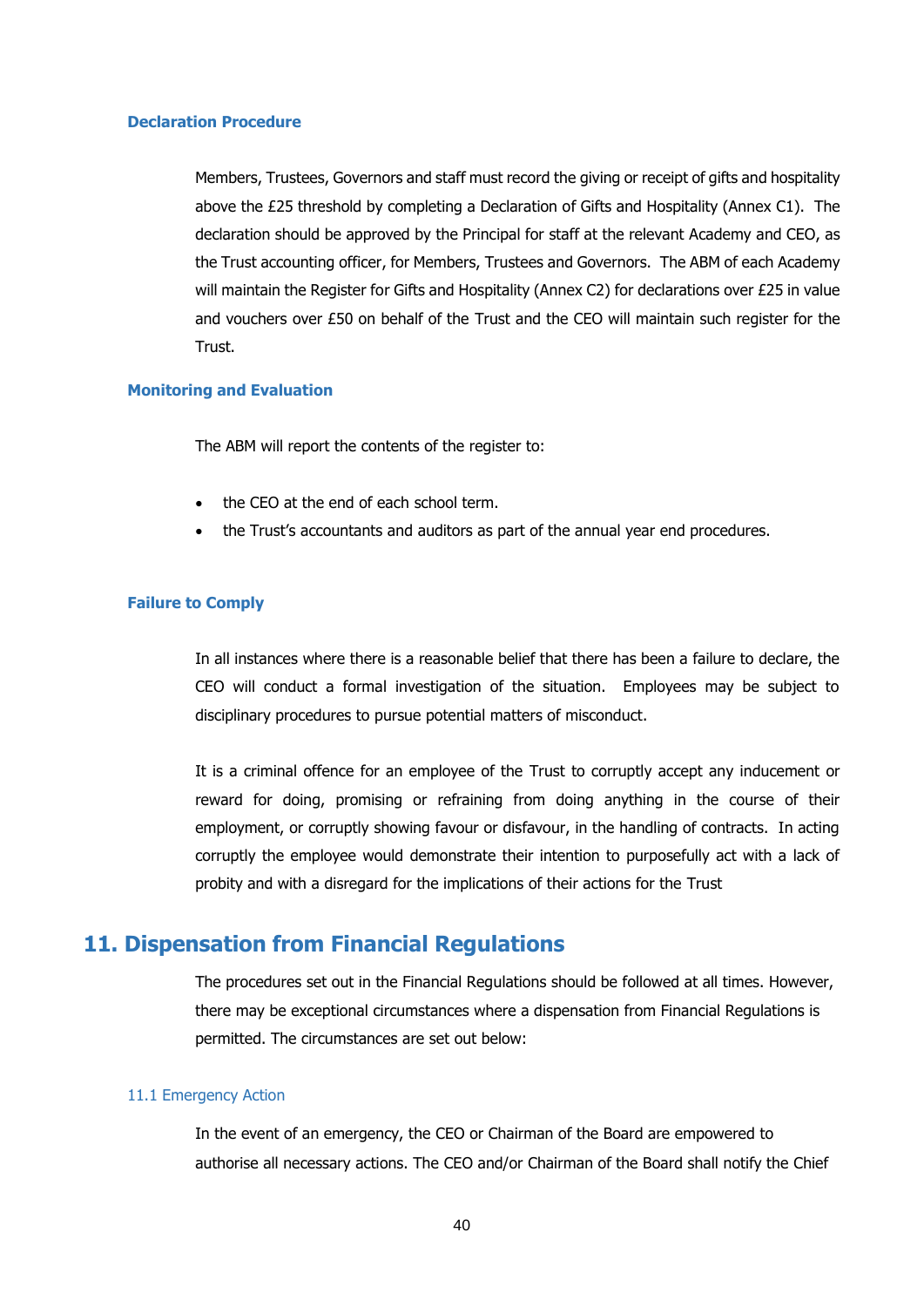Finance Officer, in writing, of the circumstances and estimated financial impact and report formally to the next Finance and Resources Committee / Trust Board meeting.

#### 11.2 Operational Issues

Where the CEO considers that there are justifiable reasons for dispensing with Financial Regulations, they may do so, in consultation with the Chief Finance Officer provided that they obtain the agreement of the Chairman of the Board. The circumstances must be reported formally to the next Trust Board meeting.

- 11.3 The CEO or Chairman of the Board shall use reasonable endeavours to seek endorsement from the relevant Local Governing Body before dispensing with the Financial Regulations.
- 11.4 The Academy Business Manager must seek approval for departure from these Financial Regulations and maintain a file note to justify such of any departures. They must approach the Chief Finance Officer for advice in the first instance. The Chief Finance Officer will ensure that a dispensation register is maintained and records all the reasons and circumstances of dispensations granted under these Financial Regulations.
- 11.5 If any member of staff feels that they are being forced to act against these Financial Regulations they must make this clear to their line manager in the first instance and consider using the Trust's Whistleblowing Policy.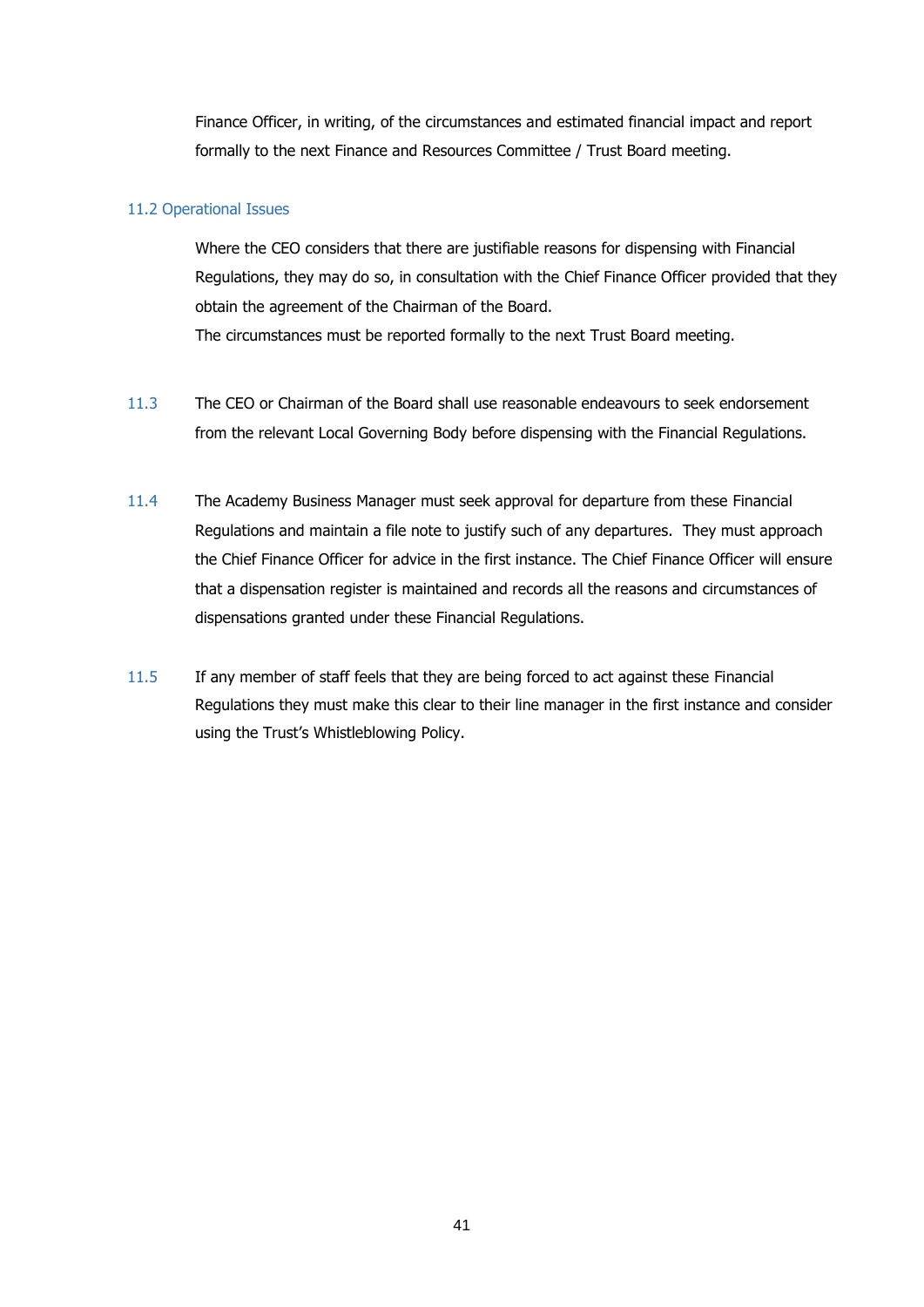# Section Three:

Operation Framework

# **Contents**

Academy Business Manager

Principal

Governance

BLT Central Team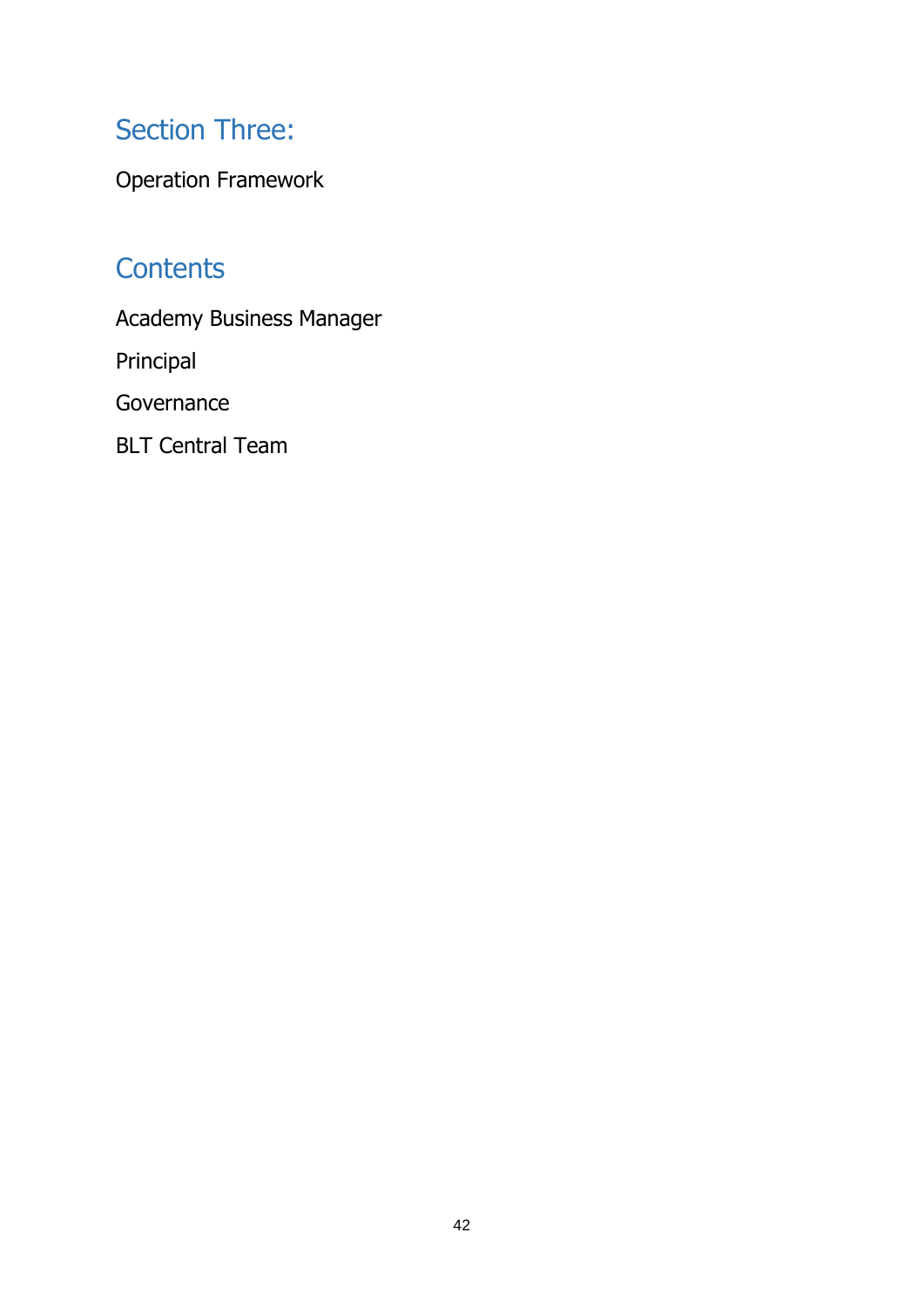# Operating Framework

For each group we consider:-

| <b>Financial Management</b> |  |
|-----------------------------|--|
|                             |  |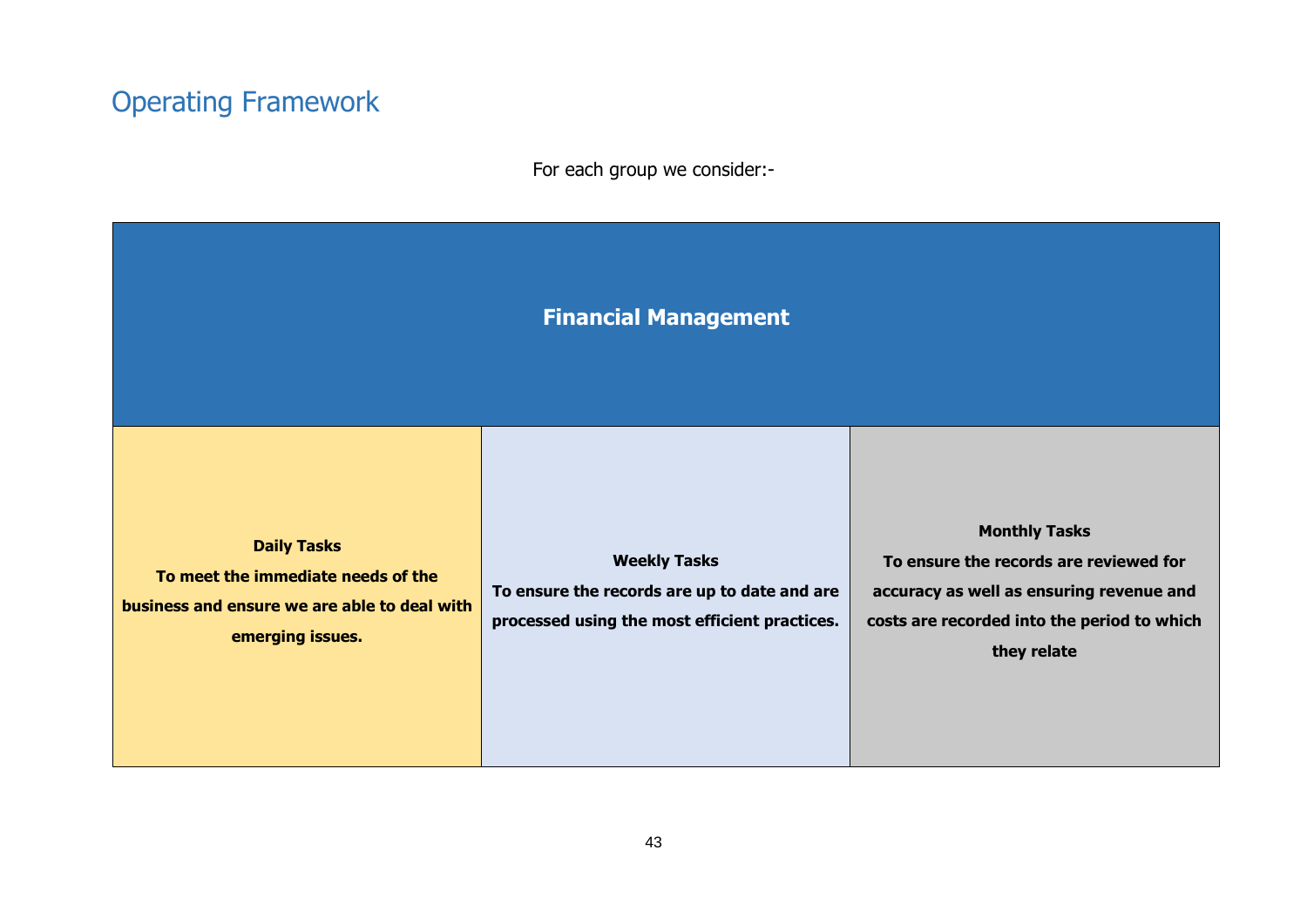## Academy Business Manager

## **Daily Tasks – Local Level**

| Review the bank balance to ensure a credit balance is | Consideration $-$ If you are going to make any payments will you have sufficient cash to  |
|-------------------------------------------------------|-------------------------------------------------------------------------------------------|
| maintained at all times                               | cover this? If not, then do not process the payment but contact the CFO                   |
|                                                       |                                                                                           |
| Process orders and emails to suppliers                | Consideration - As soon as it becomes apparent that good/services need to be ordered this |
|                                                       | should be done immediately and forwarded to the Principal for approval                    |
|                                                       |                                                                                           |
|                                                       |                                                                                           |

## **Weekly Tasks (choose a consistent date each week)**

| Batch process invoices                | Consideration – Rather than processing daily it is more efficient to do this on a weekly basis   |
|---------------------------------------|--------------------------------------------------------------------------------------------------|
| <b>Contracts Register</b>             | Consideration $-$ Are there any payments to be made that are associated with new contracts,      |
|                                       | if this is the case then these should be logged on the contract register                         |
| <b>Bank Reconciliations</b>           | Consideration $-$ It is far quicker to reconcile bank transactions on a weekly basis rather than |
|                                       | leaving this to month end. This will also identify any issues for resolution earlier             |
| Process BACS payments as per schedule | Consideration – Ensure that payment to suppliers are in line with the agreed payment terms,      |
|                                       | ordinarily this will be 30 days from the date of the invoice however some payments may           |
|                                       | require a quicker payment term                                                                   |
|                                       |                                                                                                  |
|                                       |                                                                                                  |
|                                       |                                                                                                  |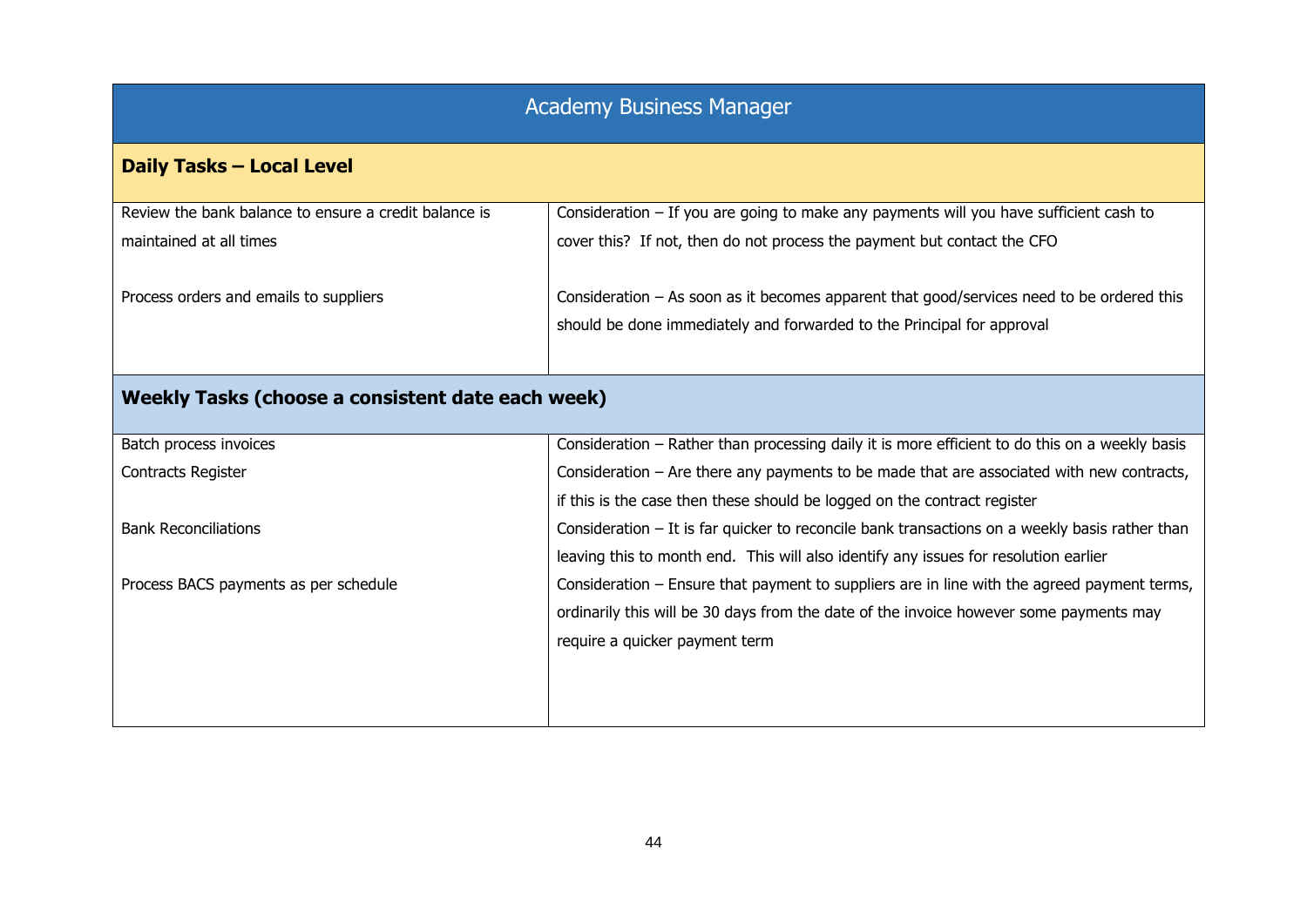## Academy Business Manager

## **Monthly Tasks – (Complete month end file note and retain on file, by signing this document you are evidencing that you have undertaken the necessary checks in accordance with Regulation 5)**

| Reconcile Supplier Statements (end of the 5 <sup>th</sup> day of the<br>Consideration - Ensuring all costs have been accounted for in the correct period, this will |  |
|---------------------------------------------------------------------------------------------------------------------------------------------------------------------|--|
| also identify if any invoices are not accounted for<br>month)                                                                                                       |  |
| Reconcile Petty cash (last working day of each month)<br>Consideration - Reconcile the float to ensure it is at the correct level, and ensure that costs            |  |
| are recorded                                                                                                                                                        |  |
| Reconcile Bank Accounts (1 <sup>st</sup> working day of each new<br>Consideration $-$ If weekly checks of the bank are completed, this should simplify the          |  |
| reconciliation of the bank account to Financials. Unreconciled items should be dealt with<br>month)                                                                 |  |
| straight away rather than leaving to year-end.                                                                                                                      |  |
| Reconcile Payroll (completed immediately following receipt<br>Consideration - Check that details are correct, there is consistency between months and that          |  |
| of payroll load)<br>any queries are raised with Trust HR team                                                                                                       |  |
| Consideration – Ensure that income and expenditure is posted to the correct fund/project<br>Finalise fund/project analysis (trips etc.) (second week of             |  |
| the month)                                                                                                                                                          |  |
| Finalise Variance Analysis (by the end of the second week of<br>Consideration - Complete analysis showing monthly variances between budget and actual               |  |
| each month)<br>position, you should provide a commentary that explains why any significant variances have                                                           |  |
| arisen                                                                                                                                                              |  |
| <b>Outstanding Sales Invoices</b><br>Consideration - Send out statements each month to remind customers of outstanding                                              |  |
| balances, where debts are over 60 days old refer to Regulation 7                                                                                                    |  |
| <b>Controls Accounts</b><br>Consideration – Review and reconcile control accounts to minimise unreconciled                                                          |  |
| transactions, this will reduce level of input required at year end                                                                                                  |  |
|                                                                                                                                                                     |  |
|                                                                                                                                                                     |  |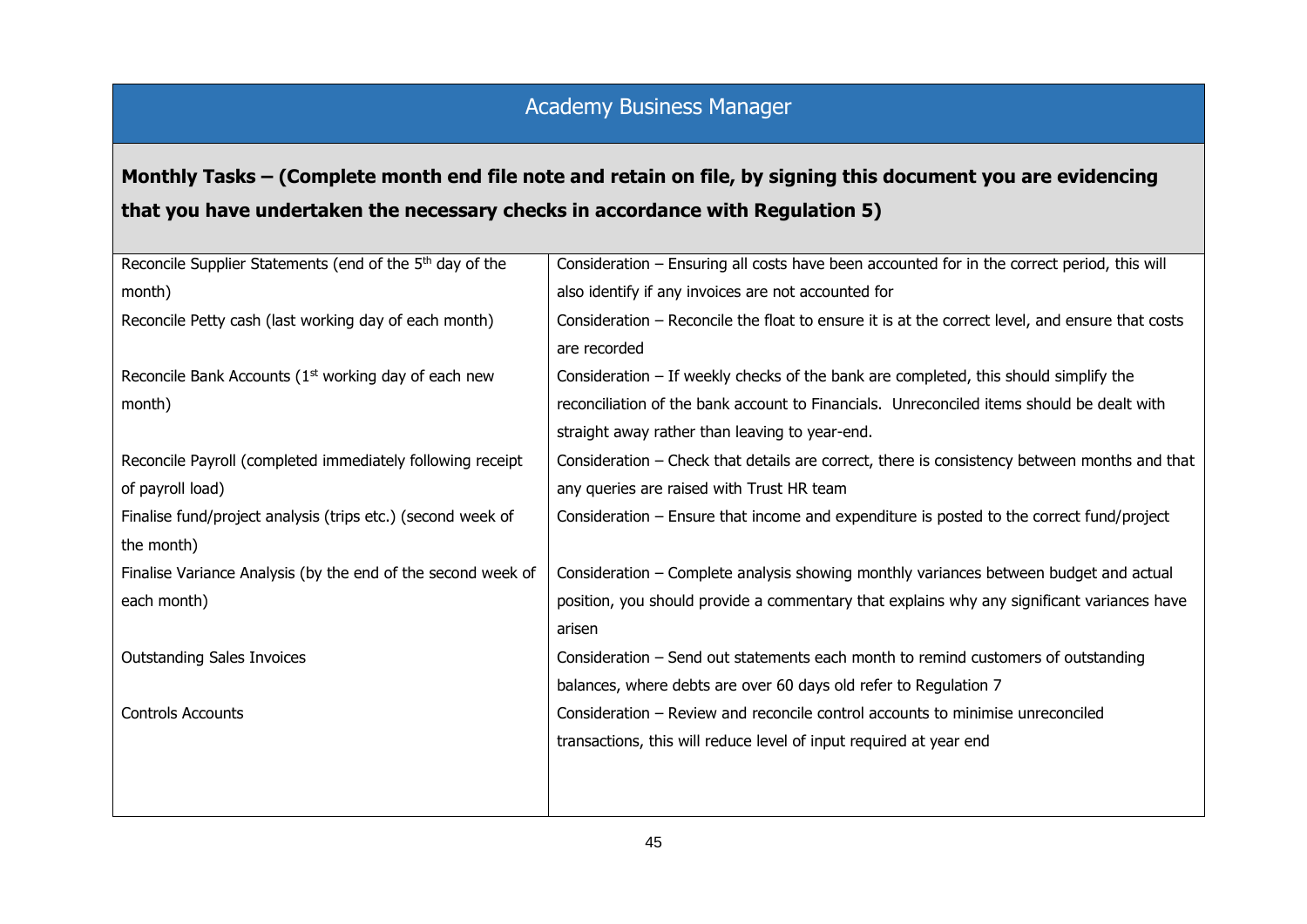| Academy Business Manager |
|--------------------------|
|--------------------------|

## **Ad- Hoc Tasks**

| Process Correction Journals | Consideration $-$ You should always consider why there is a need to complete a correction      |
|-----------------------------|------------------------------------------------------------------------------------------------|
|                             | journal as this should only be necessary when the original transaction was incorrectly posted. |
|                             | At this point consider whether there is a wider learning point and the need to amend current   |
|                             | practice                                                                                       |
|                             |                                                                                                |
| Process Sales Invoices      | Consideration - Need to ensure that where others used out facilities or services that they are |
|                             | invoiced in a timely manner to support the Trust's overall cash position                       |
|                             |                                                                                                |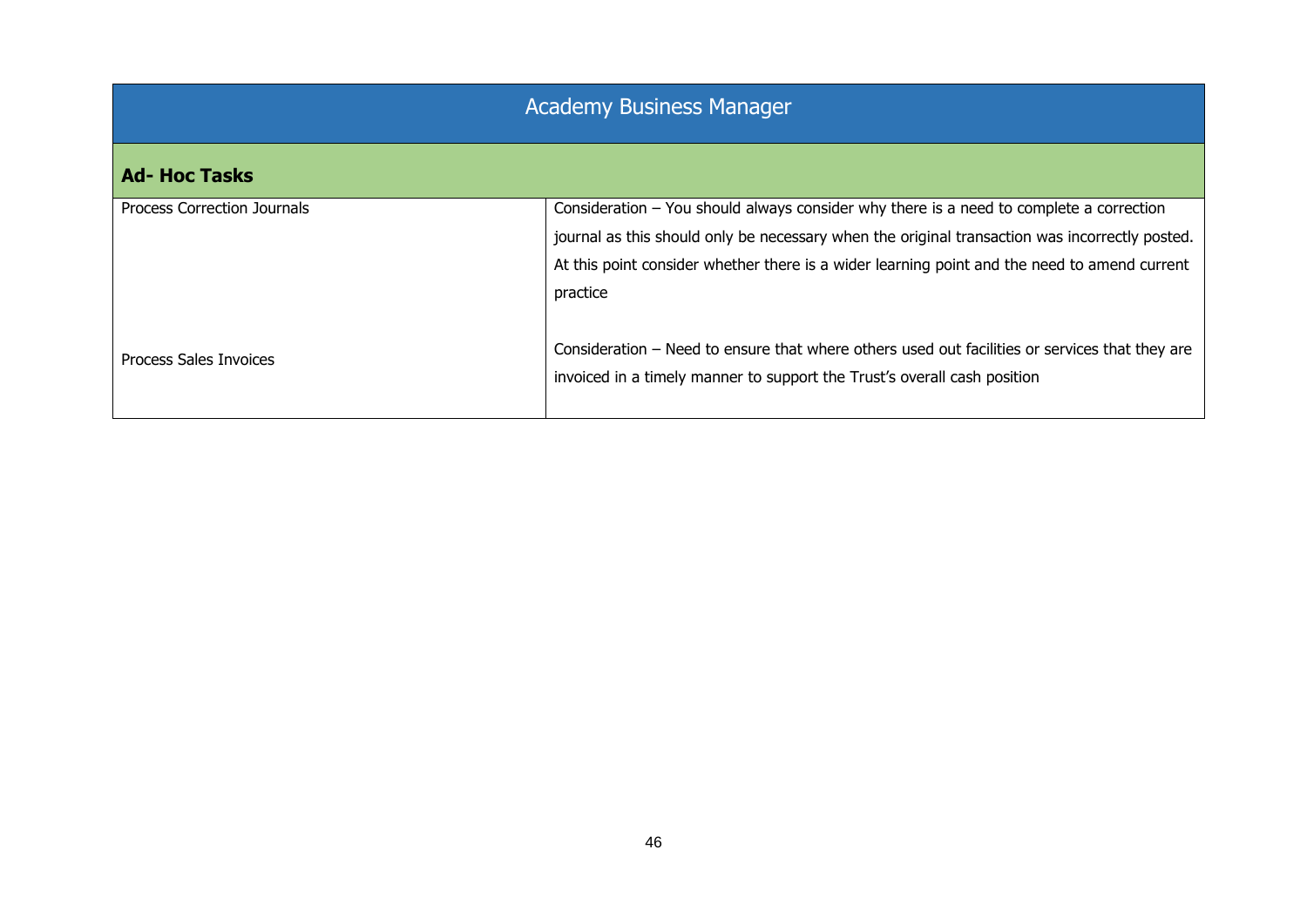| <b>Principal</b>                                                                                                                                                                                      |                                                                                                                                            |
|-------------------------------------------------------------------------------------------------------------------------------------------------------------------------------------------------------|--------------------------------------------------------------------------------------------------------------------------------------------|
| <b>Daily Tasks - Local Level</b>                                                                                                                                                                      |                                                                                                                                            |
| Log into Sage Accounting and review any purchase orders<br>requiring approval                                                                                                                         | Consideration $-$ To ensure that PO are approved in a timely manner and distributed to<br>suppliers before services/products are delivered |
| <b>Weekly Tasks</b>                                                                                                                                                                                   |                                                                                                                                            |
| Log into Sage Accounting and review any invoices awaiting                                                                                                                                             | Consideration - You should authorise invoices once you are satisfied and have seen                                                         |
| authorisation                                                                                                                                                                                         | evidence that goods or services have been delivered                                                                                        |
|                                                                                                                                                                                                       |                                                                                                                                            |
|                                                                                                                                                                                                       | Consideration – Before authorising the BACS payment run you must ensure that you are                                                       |
| Authorise BACS payments as per schedule                                                                                                                                                               | satisfied that each payment reflects a valid charge to the Academy and has been properly                                                   |
|                                                                                                                                                                                                       | authorised. As well as authorising the BACS payments, the BACS payment schedule must                                                       |
|                                                                                                                                                                                                       | be signed and dated. At the point you authorise the BACS payment run you are accountable                                                   |
|                                                                                                                                                                                                       | for the payments being made                                                                                                                |
| Monthly Tasks – (Review month end file note and authorise that tasks have been completed. Once the Principal<br>has authorised the month end file note this should be emailed to the Bay Central Team |                                                                                                                                            |
| Review monthly reports                                                                                                                                                                                | Consideration - You should review the financial management information provided, and                                                       |
|                                                                                                                                                                                                       | raise any specific questions with the CFO in advance of specific governance meetings to                                                    |
|                                                                                                                                                                                                       | ensure that full responses can be provided.                                                                                                |
|                                                                                                                                                                                                       |                                                                                                                                            |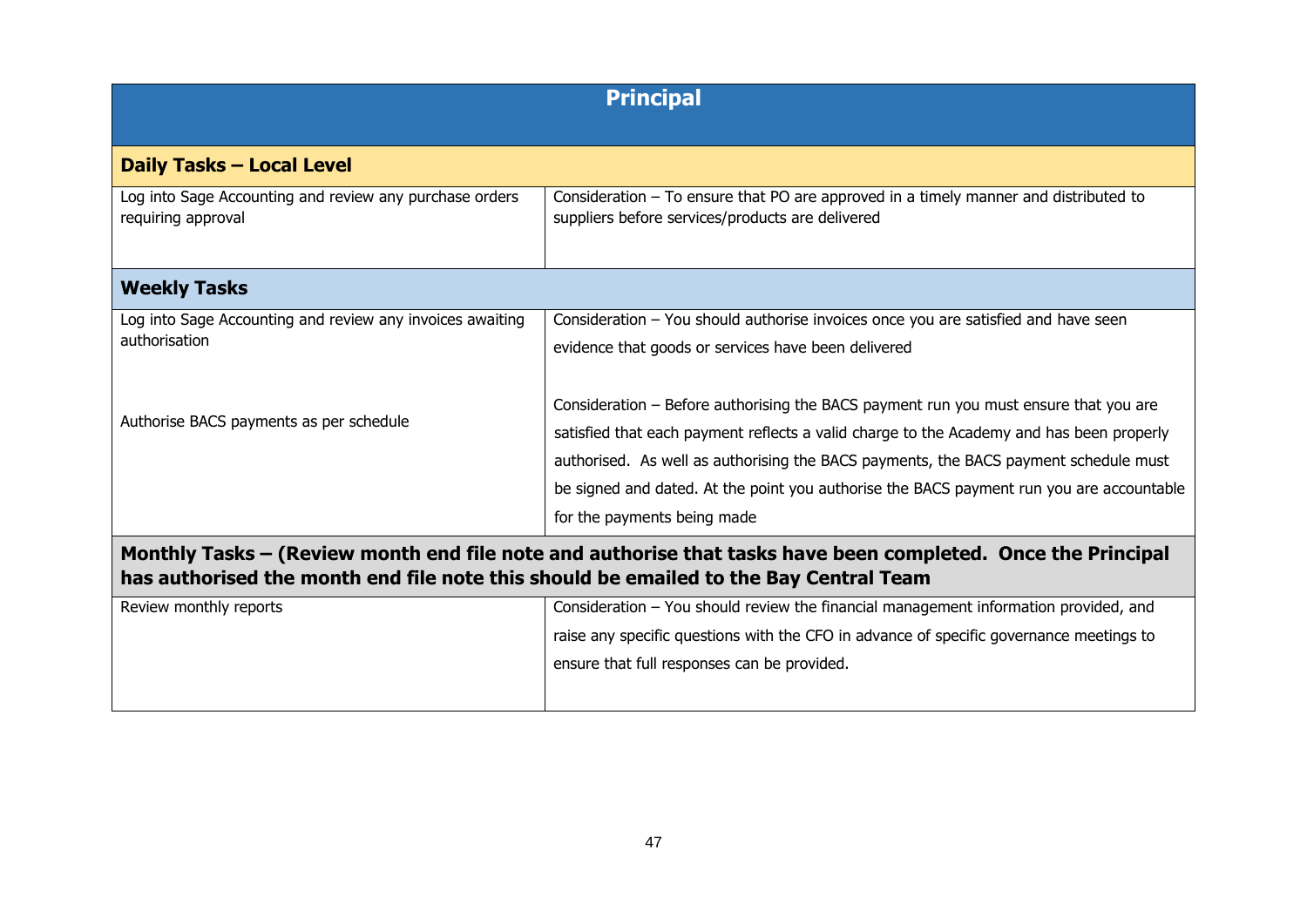| <b>Governance</b>                  |                                                                                                                                                                                                                               |
|------------------------------------|-------------------------------------------------------------------------------------------------------------------------------------------------------------------------------------------------------------------------------|
| <b>Monthly Tasks - Local Level</b> |                                                                                                                                                                                                                               |
| Review monthly reports             | Consideration - You should review the financial management information provided, and<br>raise any specific questions with the CFO in advance of specific governance meetings to<br>ensure that full responses can be provided |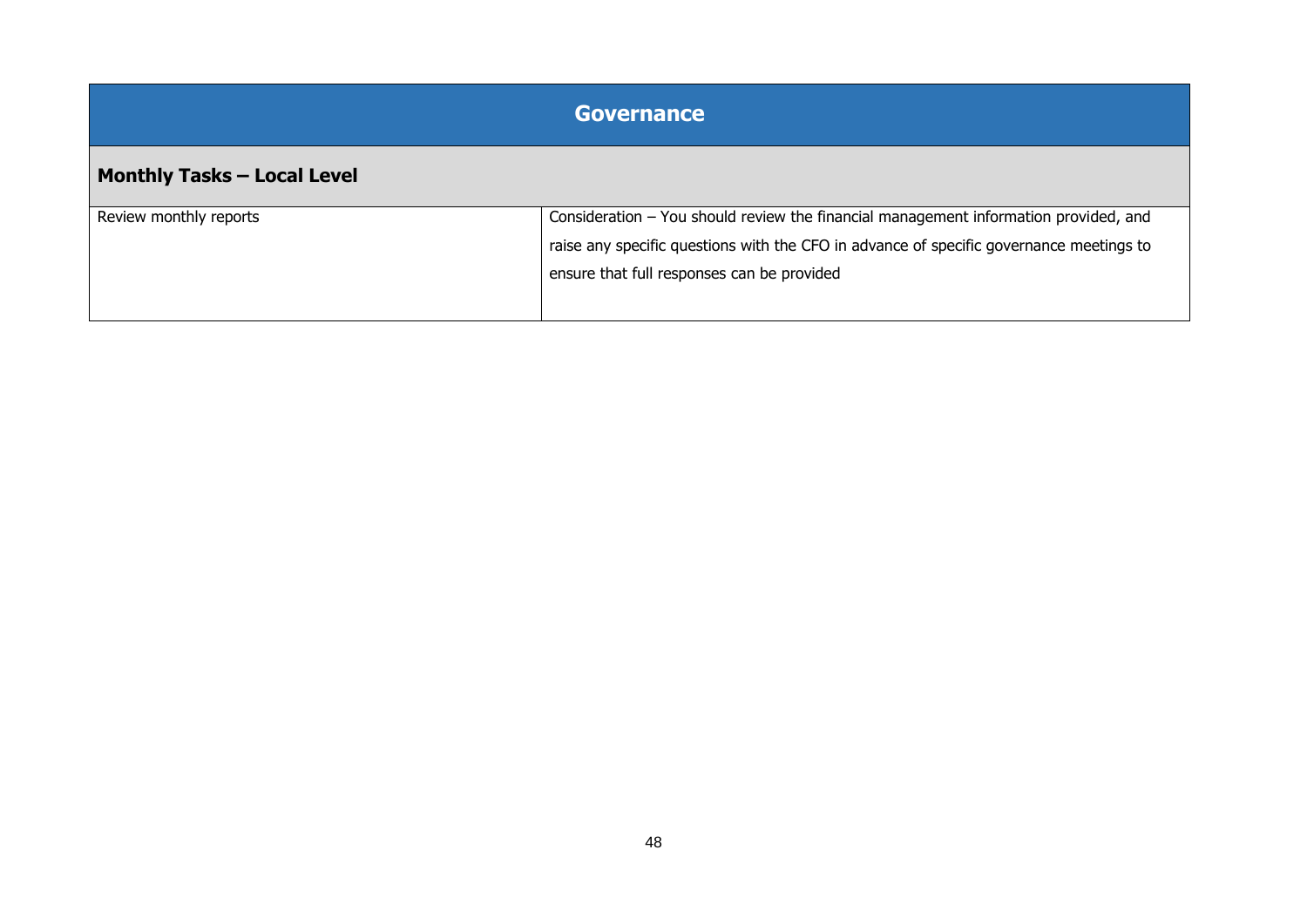# **BLT Central Team**

| <b>Daily Tasks - Local Level</b>                          |                                                                                            |
|-----------------------------------------------------------|--------------------------------------------------------------------------------------------|
|                                                           |                                                                                            |
| Undertake treasury management functions                   | Consideration - Any cash flow issues will be highlighted with the Academy Business         |
|                                                           | Manager and Principal immediately                                                          |
|                                                           |                                                                                            |
| <b>Weekly Tasks</b>                                       |                                                                                            |
|                                                           |                                                                                            |
| Processing other payments to Academies (complete within 5 | Consideration - Upon receipt of non-GAG funding is remitted to Academies within 5 days of  |
| days of receipt)                                          | receipt. At point of remittance this will be posted in the accounts and communicated with  |
|                                                           | ABMs to ensure that they are aware of the detail of the funds remitted                     |
|                                                           |                                                                                            |
|                                                           |                                                                                            |
| <b>Monthly Tasks</b>                                      |                                                                                            |
|                                                           |                                                                                            |
| <b>Bank reconciliation</b>                                | Consideration - Verify that closing bank balance reconciles to Sage Accounting             |
| Process VAT return (completed by the end of the month)    | Consideration - Review the accuracy of VAT categories used                                 |
| Managements Accounts (distributed by the end of the third | Consideration $-$ The completion of these accounts is driven by the receipt of information |
| working week)                                             | from Academies. These accounts will provide high level management                          |
|                                                           | information and will ensure that future year end processes are streamline                  |
| Internal Reviews - central analysis                       | Consideration $-$ To keep key processing issues on a monthly basis including for example,  |
|                                                           | appropriate use of BACS payments, sequencing of procurement, level of non-order invoices,  |
|                                                           | aged items on control accounts and journal transactions                                    |
|                                                           |                                                                                            |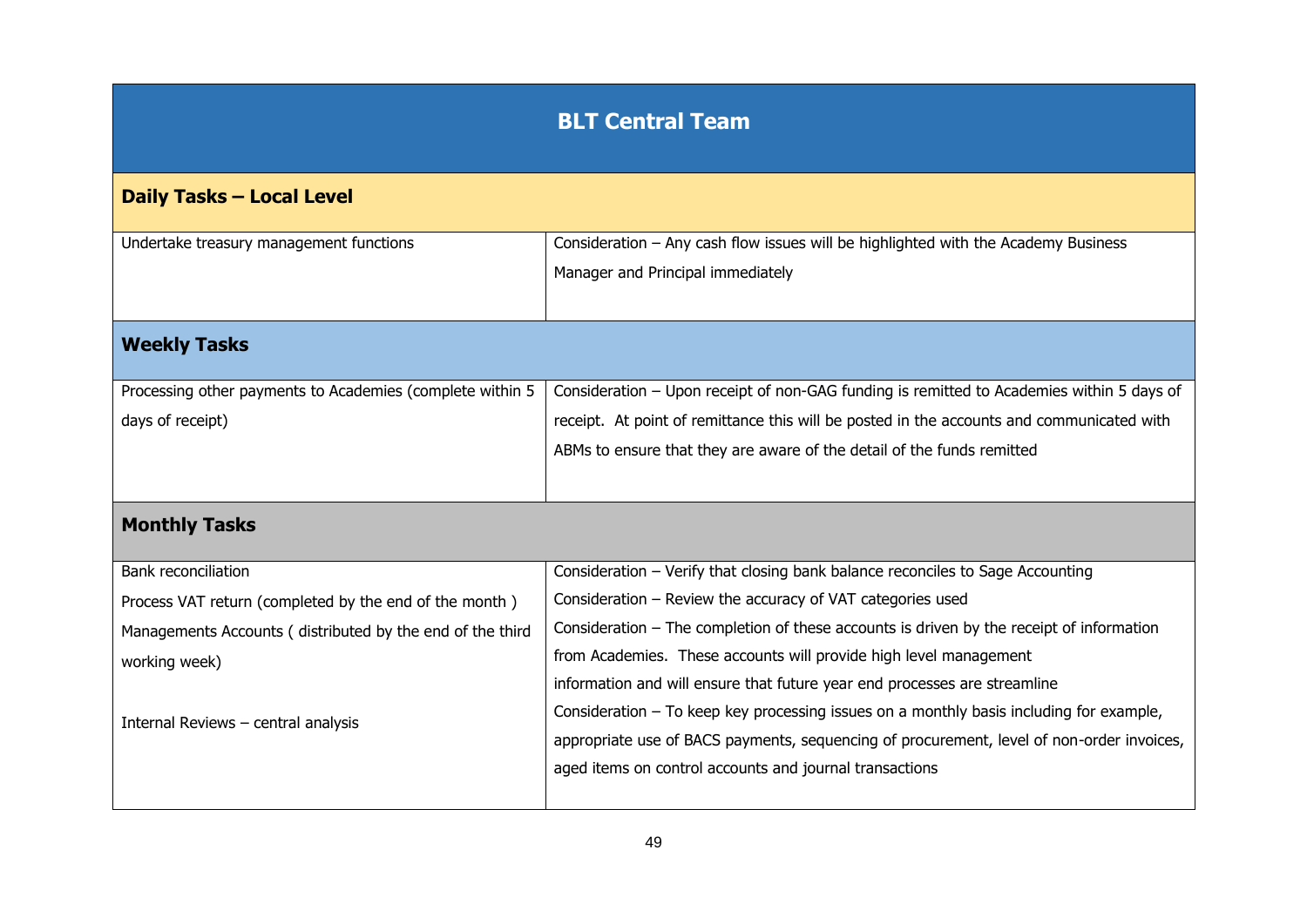|                                                                                                                     | <b>BLT Central Team</b>                                                                                                                                                                                                                                                                                                                                                                                                                                                      |
|---------------------------------------------------------------------------------------------------------------------|------------------------------------------------------------------------------------------------------------------------------------------------------------------------------------------------------------------------------------------------------------------------------------------------------------------------------------------------------------------------------------------------------------------------------------------------------------------------------|
| Management Information                                                                                              | Consideration - Provide CEO with management information that identifies level of<br>compliance with Financial Regulations.                                                                                                                                                                                                                                                                                                                                                   |
| <b>Ad-Hoc Tasks</b>                                                                                                 |                                                                                                                                                                                                                                                                                                                                                                                                                                                                              |
| Internal Reviews - sample checking<br>System Administration<br>Financial Training and Development (agree frequency) | Consideration $-$ To determine adequacy of internal controls and review a sample of<br>transactions for compliance with Financial Regulations including journal entries. These<br>findings will be reported back to the Principal and Audit and Risk Committee<br>Consideration – Maintaining appropriate levels of access for Sage Accounting users<br>Consideration – Providing ongoing CPD opportunities including what details should be<br>recorded in Sage Accounting. |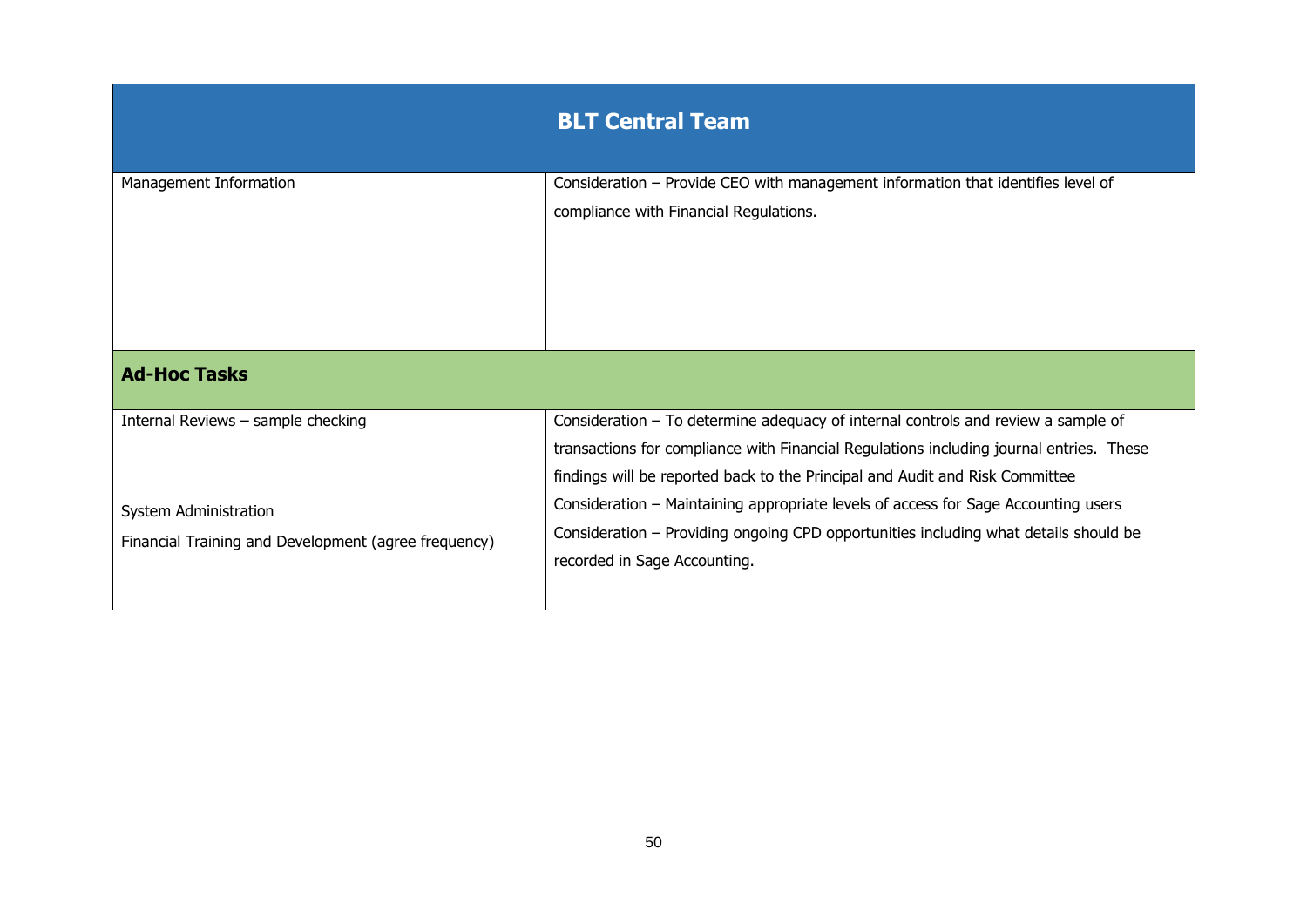## **APPENDIX A**

#### **BLT CONFLICT OF INTEREST POLICY**

#### **Statement of Intent**

This policy establishes the framework for ensuring that the decisions and decision-making processes at The Bay Learning Trust ('the Trust') are, and are seen to be, free from personal bias and do not unfairly favour any individual or company connected with the Trust.

Members, Directors/Trustees, Governors and committee members within the Trust have an obligation to act in the best interests of the Trust and in accordance with its Articles of Association, in order to avoid situations where there may be a potential conflict of interest.

Situations may arise where family interests or loyalties conflict with those of the Trust. Such conflicts create problems, as they can inhibit free discussions, result in decisions or actions that are not in the interests of the Trust and risk the impression that the Trust has acted improperly.

Therefore, the Trust intends to:

- Ensure that every Trustee understands what constitutes a conflict of interest and that they have a responsibility to identify and declare any conflicts that arise.
- Record the conflict and the actions taken to ensure that the conflict does not affect the decision-making of the Trust.

### **1. Legal framework**

- 1.1. This policy takes its legal framework from the following legislation and statutory guidance:
	- Companies Act 2006
	- Conflicts of Interest: A Guide for Charity Trustees (The Charity Commission, May 2014)
- 1.2. This policy must be read in conjunction with the following documents:
	- Trustees' Code of Conduct; Academies Financial Handbook; the Articles of Association; the Trust's Anti-Corruption and Bribery Policy; the Trust's Anti-Fraud Policy.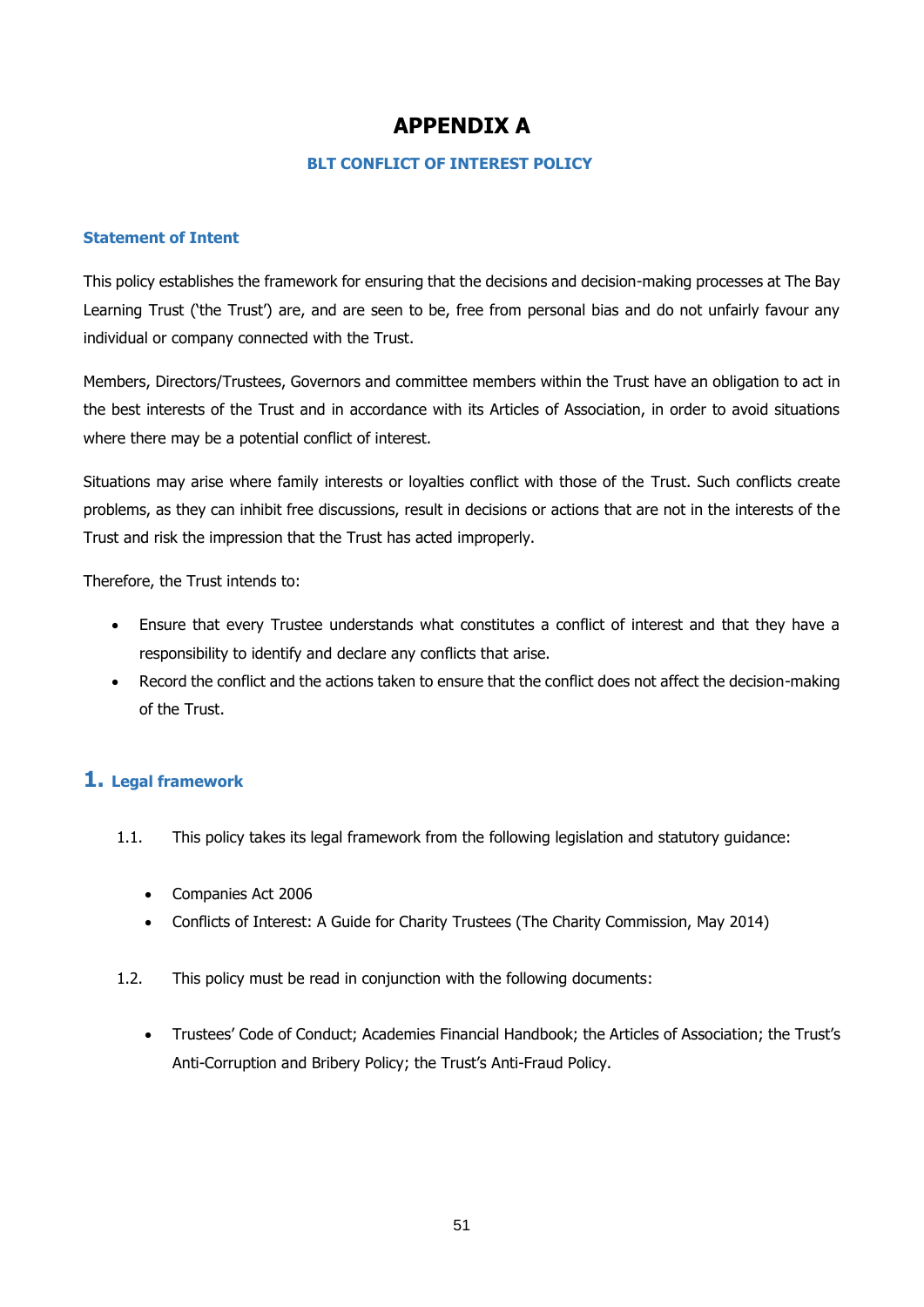## **2. Definition**

2.1. The Trust adopts the definition of the Charity Commission, which states that a conflict of interest is any situation where a Trustee's personal interests or loyalties could, or could be seen to prevent the Trustee from making a decision in the best interests of the Trust.

### **3. Identifying conflicts of interest**

- 3.1. The Trust expects individual Trustees to declare any conflicts of interest at the earliest opportunity.
- 3.2. Individual Trustees who fail to identify and declare any conflicts of interest will be deemed to have failed to comply with their personal legal responsibility to avoid conflicts of interest and act only in the best interest of the Trust and its pupils.
- 3.3. The Trustees must ensure that any conflicts of interest do not prevent them from making a decision in the best interests of the Trust and its pupils.

### **4. Interests that should be declared**

- 4.1. Trustees will be expected to declare the following interests:
	- Holding another public office
	- Being an employee, director, advisor or partner of another business or organisation
	- Having a beneficial interest in a Trust
	- Owning shares in another business or organisation which supplies the Trust or may potentially supply the Trust
	- Being a spouse, partner, relative or close friend of someone who has one of these interests

### **5. Trustee benefits**

5.1. Trustees can only benefit from their Trust where there is explicit authority in place in the Trust's governing document and in line with the Academies Financial Handbook before any decision conferring Trustee benefit is made.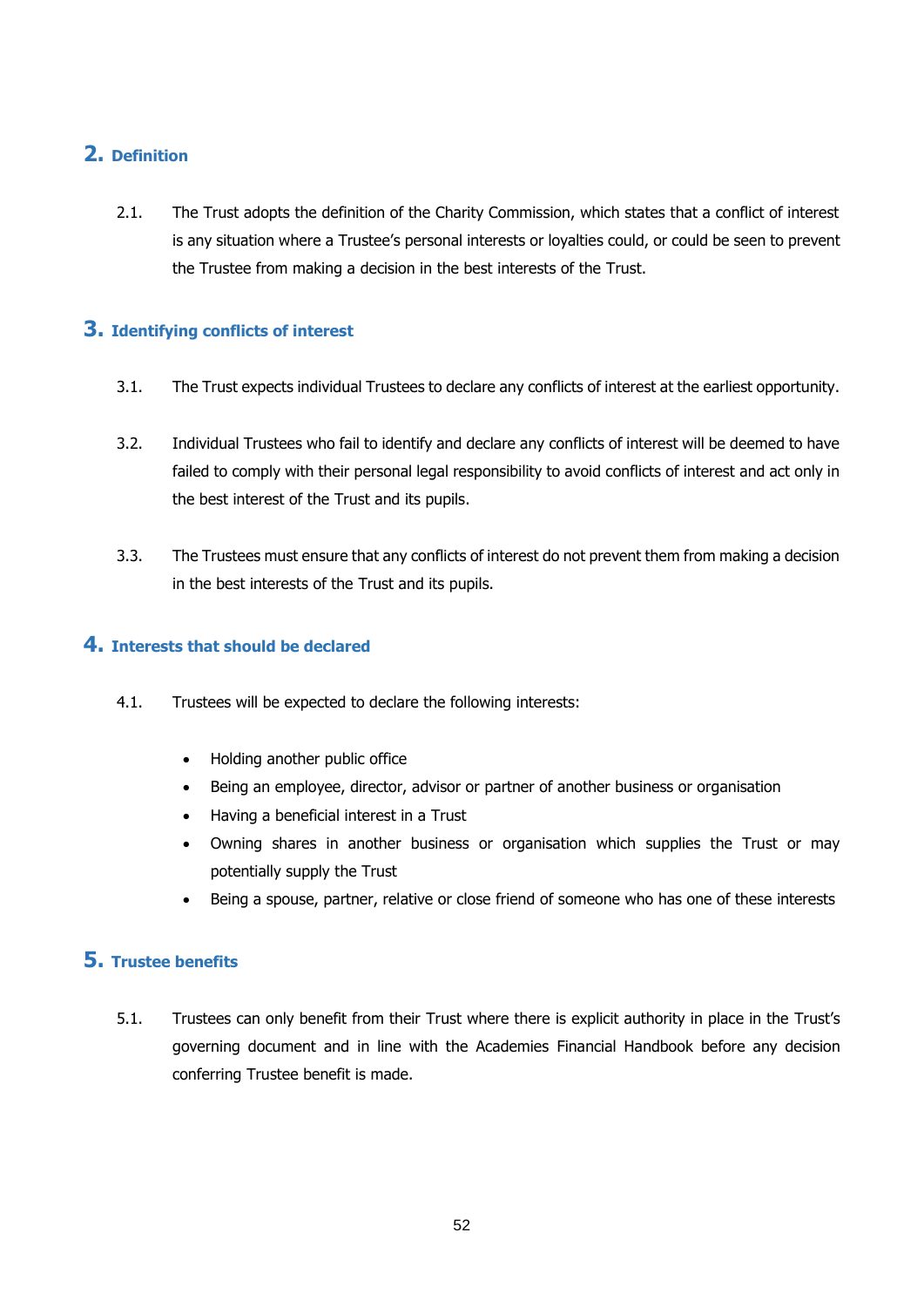- 5.2. Trustee benefits include any payments or benefits to Trustees or a connected person, apart from their reasonable out-of-pocket expenses. They also cover situations where a Trustee could receive property, loans, goods or services from the Trust.
- 5.3. Where there is a proposed sale or lease of Trust land to a Trustee, or to a person or company closely connected with a Trustee, this will need to be authorised by the DfE, even if the disposal is at full market value.
- 5.4. The payment of reasonable expenses to Trustees is not a benefit; as such, it does not create a conflict of interest or require authorisation.

#### **6. Register of business interests**

6.1. Trustees should keep an up-to-date record of any conflicts of interest in the Trust's Register of Interests, which is kept by the Clerk to the Board of Directors at the Trust.

### **7. Declaring interests**

- 7.1. At the beginning of each meeting, Trustees should have a standard agenda item to declare any actual or potential conflicts of interest.
- 7.2. A Trustee should declare any interest which he/she has as an item to be discussed. Declarations should be at the earliest possible opportunity and prior to any discussion of the item itself.
- 7.3. If a Trustee is uncertain whether or not he/she is conflicted, he/she should declare the issue and discuss it with the other Trustees.
- 7.4. If a Trustee is aware of an undeclared conflict of interest affecting another Trustee, then he/she should notify the other Trustees or the chair.

### **8. Removing conflicts of interest**

- 8.1. Trustees must consider each conflict of interest so that any potential effect on decision making is eliminated.
- 8.2. Trustees must follow any legal or governing document requirements on how a conflict of interest must be handled, but may, in serious cases, decide that removing the conflict of interest itself is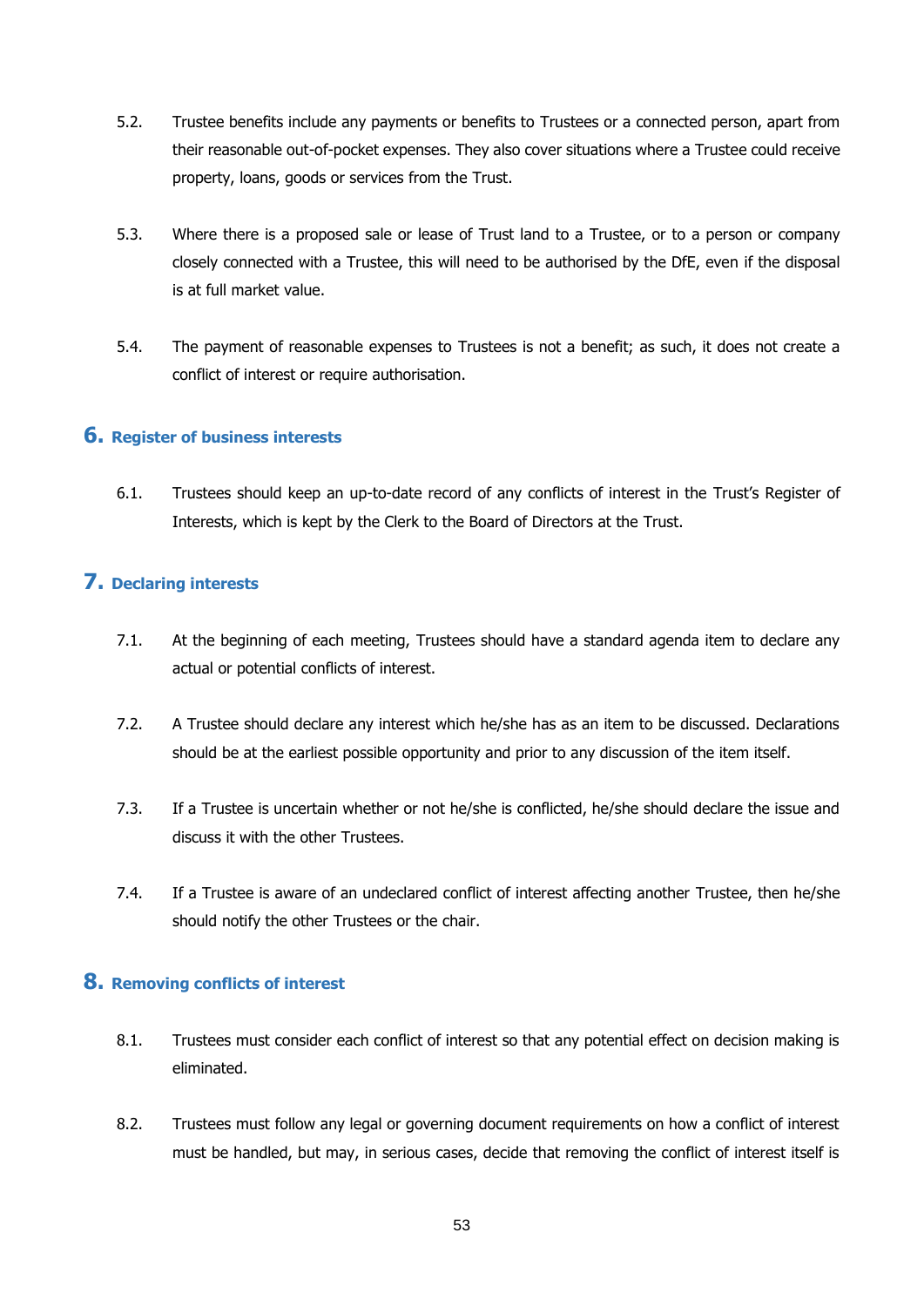the most effective way of preventing it from affecting their decision-making. Serious conflicts of interest include, but are not limited to, those which:

- Are so acute and extensive that the Trustees are unable to make their decisions in the best interest of the Trust and its Academies, or could be seen to be unable to do so.
- Are present in significant or high-risk decisions of the Trustees.
- Mean that effective decision-making is regularly undermined or cannot be managed in accordance with the required or good practice approach.
- Are associated with inappropriate Trustee benefit.

### **9. Related party transactions**

- 9.1. Where there is a proposed financial transaction between a Trustee and any Academy within the Trust, or any transaction or arrangement involving Trustee benefit:
	- The benefit must be authorised in advance.
	- The Board of Directors expects the affected Trustee to be absent from any part of any meeting where the issue is discussed or decided.
	- The affected individual should not vote or be counted when deciding whether a meeting is quorate.
- 9.2. Where there is a conflict and the affected Trustee does not stand to gain any benefit, and there are no specific governing documents or legal provisions about how the conflict should be handled, the affected Trustee should declare the interest.
- 9.3. The remainder of the Board of Directors must then decide what level of participation, if any, is acceptable on the part of the conflicted Trustee. The options might include, but are not limited to, deciding whether the conflicted Trustee:
	- Having registered and fully declared the interest, can otherwise participate in the decision.
	- Can stay in the meetings where the decision is discussed and made, but not participate.
	- Should withdraw from the decision-making process in the way described above.
- 9.4. In deciding which course of action to take regarding a conflict of interest, Trustees:
	- Must always make their decisions in the best interest of the Trust and its Academies.
	- Should always protect the Trust's reputation and be aware of the impression that their actions and decisions may have on those outside the Trust.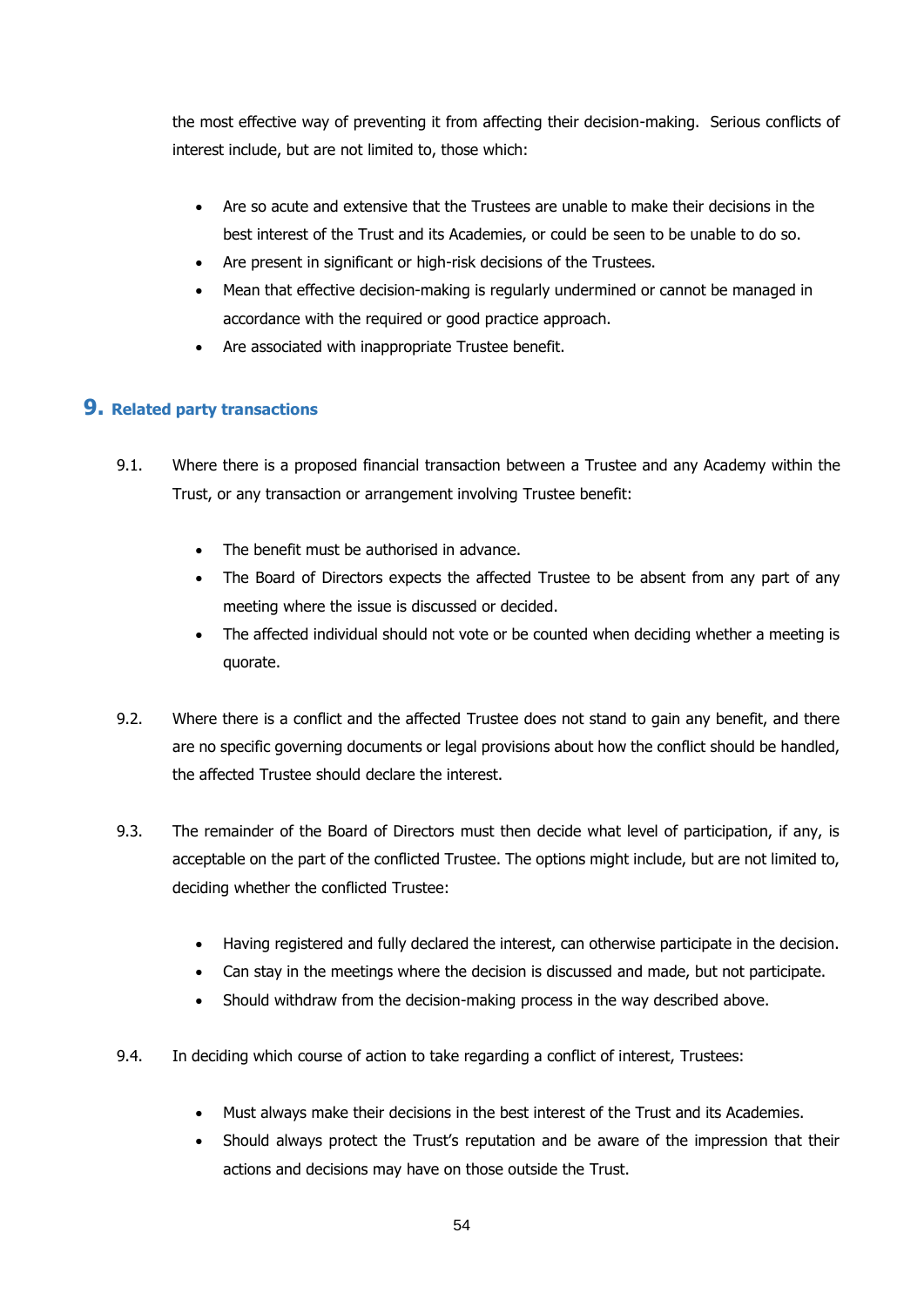- Should always be able to demonstrate that they have made decisions in the best interests of the Trust and its Academies, and independently of any competing interest.
- Should require the temporary withdrawal of the affected Trustee where the interest is relevant to a high-risk or controversial decision or could, or could be seen to, significantly affect the Trustee's decision-making.
- Can allow a Trustee to participate where the existence of his/her interest poses a low risk to decision making in the Trust's interest, or is likely to have an insignificant bearing on his/her approach to an issue.
- Should be aware that the presence of a conflicted Trustee can affect Trust between Trustees, inhibit free discussion and influence decision making.
- 9.5. Trustees can, before their discussion, ask a Trustee who is withdrawing to provide any information necessary to help make the decision in the best interests of the Trust and its Academies.

### **10. Records of proceedings**

10.1. Trustees should record in the minutes details of any and all discussions on potential conflicts of interests and the decisions made.

### **11. Confidentiality**

11.1. Trustees cannot use information obtained at the Trust for their own benefit or that of another organisation if it has been obtained in confidence or has special value such as commercial sensitivity.

### **12. Monitoring and enforcement**

- 12.1. The Board of Trustees will carry out continuous monitoring of its activities and directors to ensure that any conflicts of interest are identified and mitigated as soon as possible.
- 12.2. Trustees who fail to declare an interest and are found to be in conflict with the best interests of the Trust will be expected to explain to the Board of Trustees the reasons for their omission.
- 12.3. Members or Trustees may decide to terminate the membership of the relevant Trustee from the Board of Trustees if he/she is found to have knowingly and deliberately failed to declare an interest and has brought the Trust into disrepute.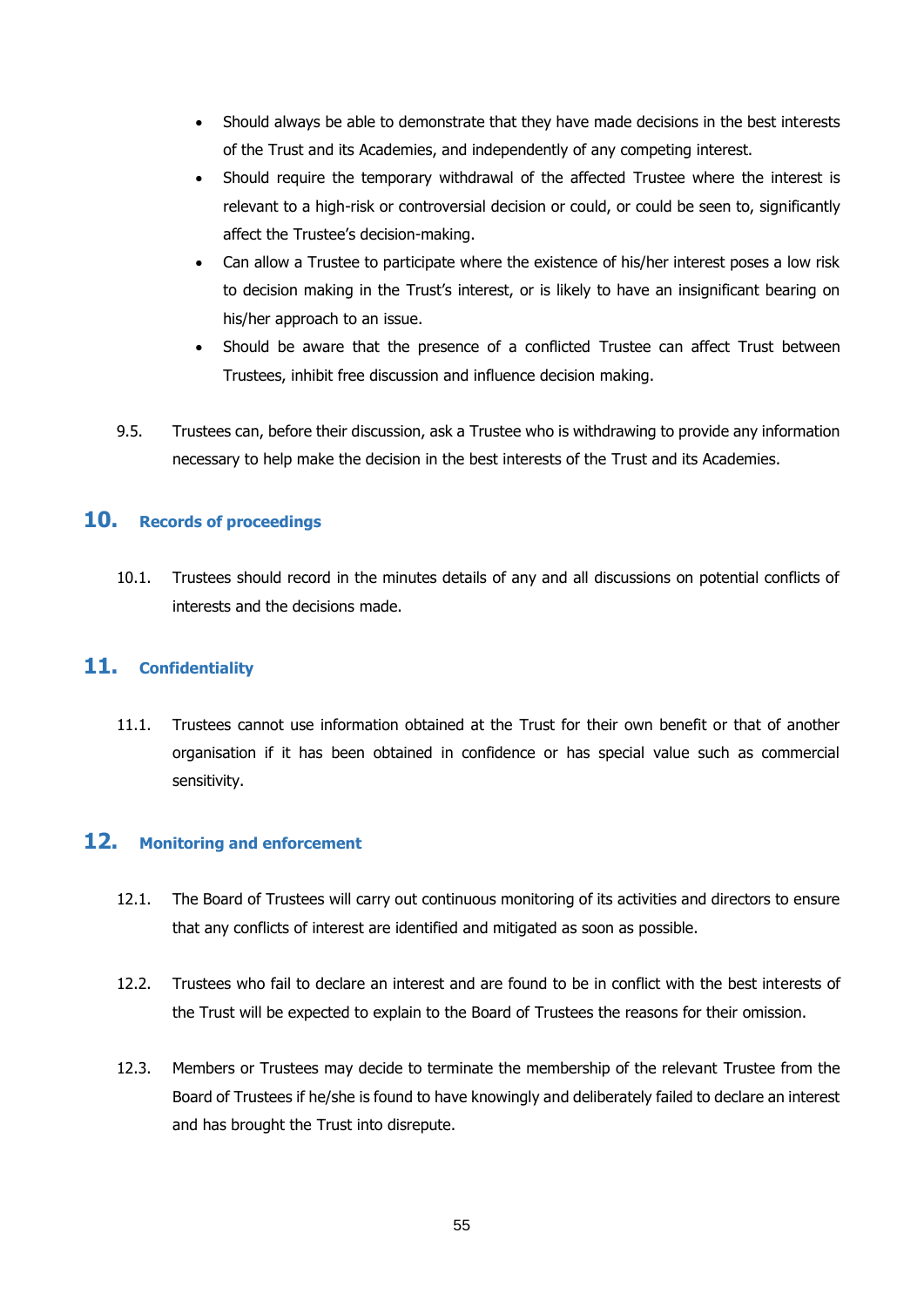## **13. Policy circulation**

- 13.1. This policy will be circulated to every Trustee and member of a committee, who shall annually sign a statement which affirms that he/she has:
	- Received a copy of the policy.
	- Read and understood the policy.
	- Agreed to comply with the policy.
- 13.2. This policy will be included in the publication scheme on the Trust's website and will be made available to the public.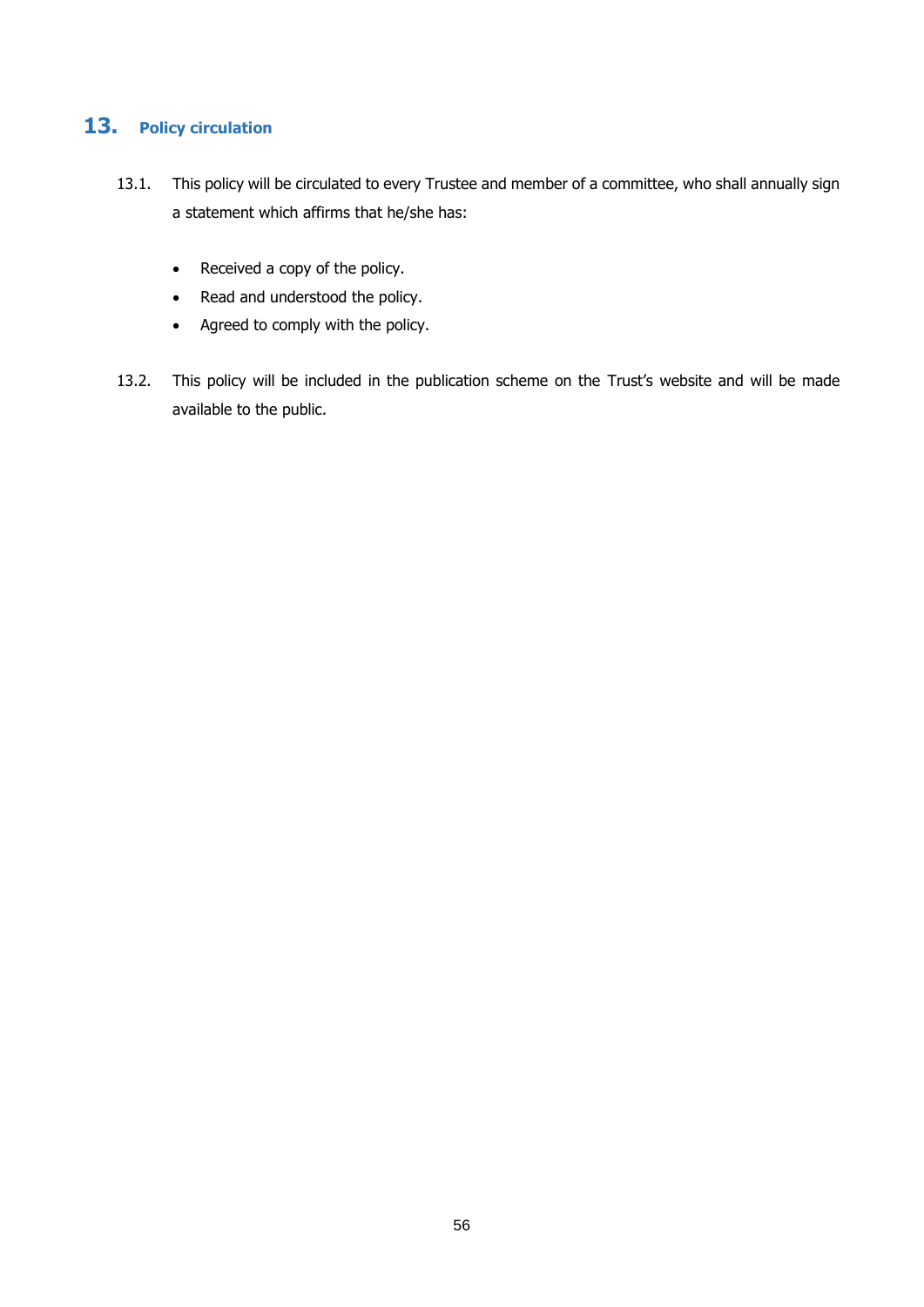## **APPENDIX B**

#### **BLT INVESTMENT AND RESERVES POLICY**

#### **Aim**

The Bay Learning Trust ('the Trust') aims to manage cash balances to provide the working capital required for its day-to-day operations, whilst protecting the long-term value of any surpluses against inflation. The Trust therefore aims to invest surplus cash funds in a way that optimises returns whilst ensuring there is minimal risk of loss of these funds.

#### **Objectives**

In order to make the best use of surplus cash funds to generate additional income the Trust and Academies must ensure the following objectives are met:

- Manage cash flow to ensure that sufficient cash balances are maintained in the current account to cover the working capital requirements of the Trust and each Academy.
- Ensure there is minimal risk to loss of the capital value of any cash funds invested by ensuring that the Trust is only exposed to low risk investments.
- Protect the capital value of the invested funds against inflation.
- Ensure optimum returns on the funds invested.
- Ensure that income generated from investments is used for furthering the Trust's aims.
- Investments must be placed with FSA registered companies.
- The CEO is responsible for the management of Trust investments, with responsibility delegated to the Chief Finance Officer.

#### **Guidelines**

Regular cash flow forecasts are to be prepared and monitored to ensure there are adequate liquid funds to meet all payroll commitments and outstanding creditors due for payment.

Where cash flow forecasts indicate that a base level of cash funds will be surplus to the day-to-day requirements of the Trust these funds may be invested following approval by the Trust Finance and Resources Committee.

In making decisions with regard to investment options the Chief Finance Officer will compare interest rates and returns across the market to ensure the Trust is getting a fair return, having due regard for the economic situation at that time.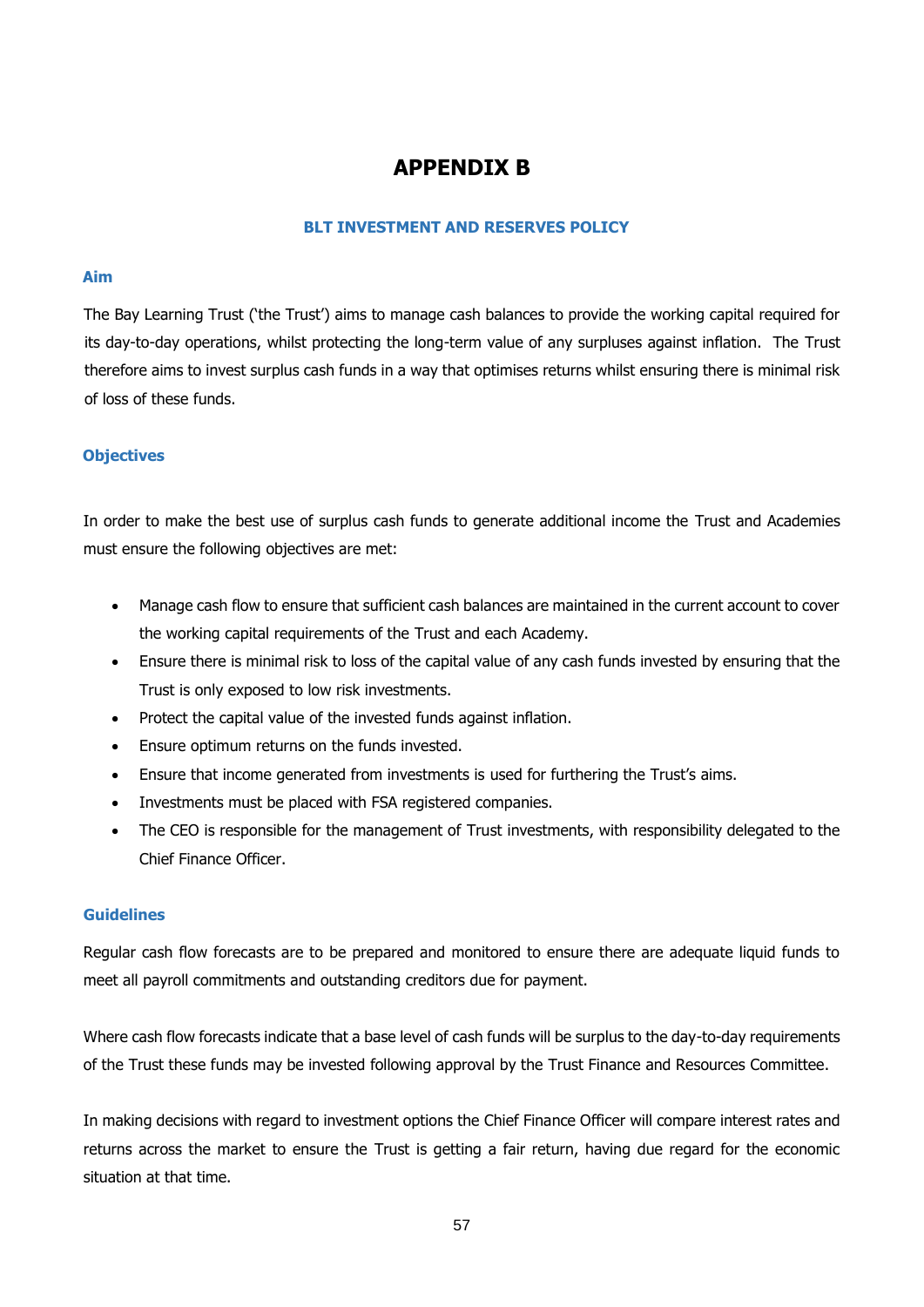In general the cash shall be invested in short term investment accounts, with an average duration of less than one year. Proposal for longer term investments would need further approval of the Finance and Resources Committee.

#### **RESERVES**

#### **Aims and Objectives**

The Trust aims to monitor the reserve levels held, having due regard for the nature of income and expenditure streams, the need to match income with commitments and the nature of reserves.

#### **Guidelines**

The Directors must review the reserve levels of each Academy and the Central MAT funds annually. This review should encompass the nature of the income and expenditure streams, the need to match income with commitments and the nature of reserves.

Under its Funding Agreement with the Secretary of State for Education the Trust is permitted to hold unlimited reserves at the year end.

The Finance and Resources Committee have reviewed these reserve levels and believe that they should provide sufficient working capital to cover delays between spending and receipt of grants and to allow for unexpected emergencies.

Each Academy will aim to maintain free reserves at a minimum level of 2% of GAG up to a maximum of 10% of GAG as an appropriate cushion.

The aim is for the MAT reserve level to be 5% of total Trust GAG income. This money can then be used to support the needs of the Trust as required with an appropriate repayment schedule being agreed.

This Policy will be reviewed on an annual basis.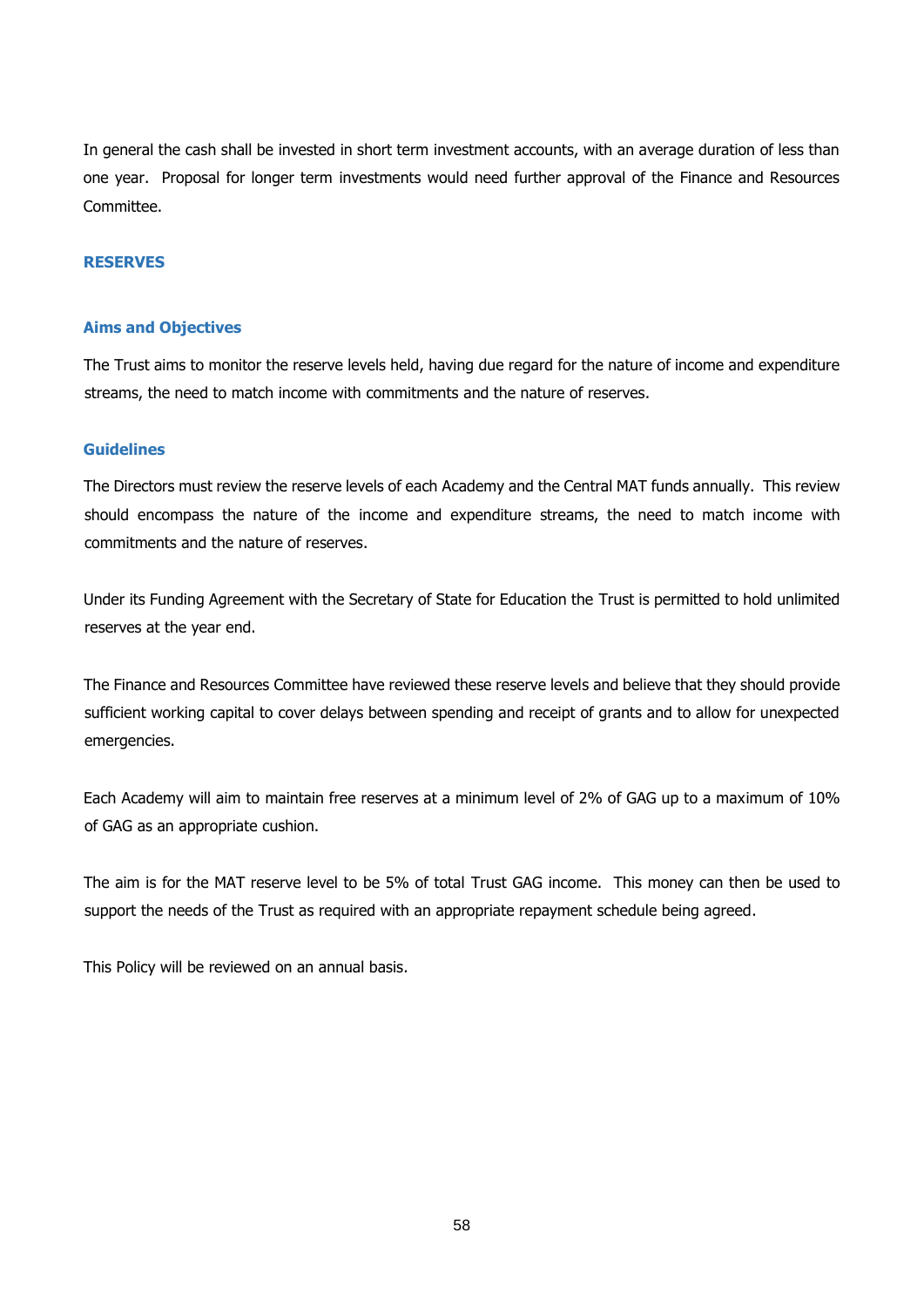## **APPENDIX C**

#### **THE BAY LEARNING TRUST EXPENSES POLICY**

#### 1 **SCOPE AND PURPOSE**

- 1.1 This policy deals with claims for the reimbursement of expenses.
- 1.2 The purpose of this policy is to:
	- 1.2.1 Define the Trust's policy and procedures relating to travel on school business and related expenditure;
	- 1.2.2 Provide guidance on the types of expenditure that can and cannot be reimbursed by the Trust; and
	- 1.2.3 Inform staff and those approving expenses of their responsibilities.
- 1.3 This policy does not form part of any employee's contract of employment and the Trust may amend it at any time.
- 1.4 In this policy references to personnel/bodies are to the personnel/bodies present within the Academy at which the particular member of staff reading or exercising the policy is engaged.
- 1.5 This policy should be read in conjunction with the Trust's Anti-Corruption and Bribery Policy and the Trust's Anti-Fraud Policy.

#### 2 **WHO IS COVERED BY THIS POLICY?**

2.1 This policy covers all employees at all levels and grades including senior managers, employees, trainees, part-time and fixed term employees undertaking travel and associated activities and incurring personal expenses in the course of their employment. This policy will also apply to persons who are not employees but are travelling on the official business of the Trust (e.g. governors/directors) and to whom permission has been expressly granted to recover expenses under this policy (collectively referred to as staff within this policy).

#### 3 **WHO IS RESPONSIBLE FOR THE POLICY?**

3.1 The Trust has overall responsibility for the effective operation of this policy and for ensuring compliance with any statutory framework.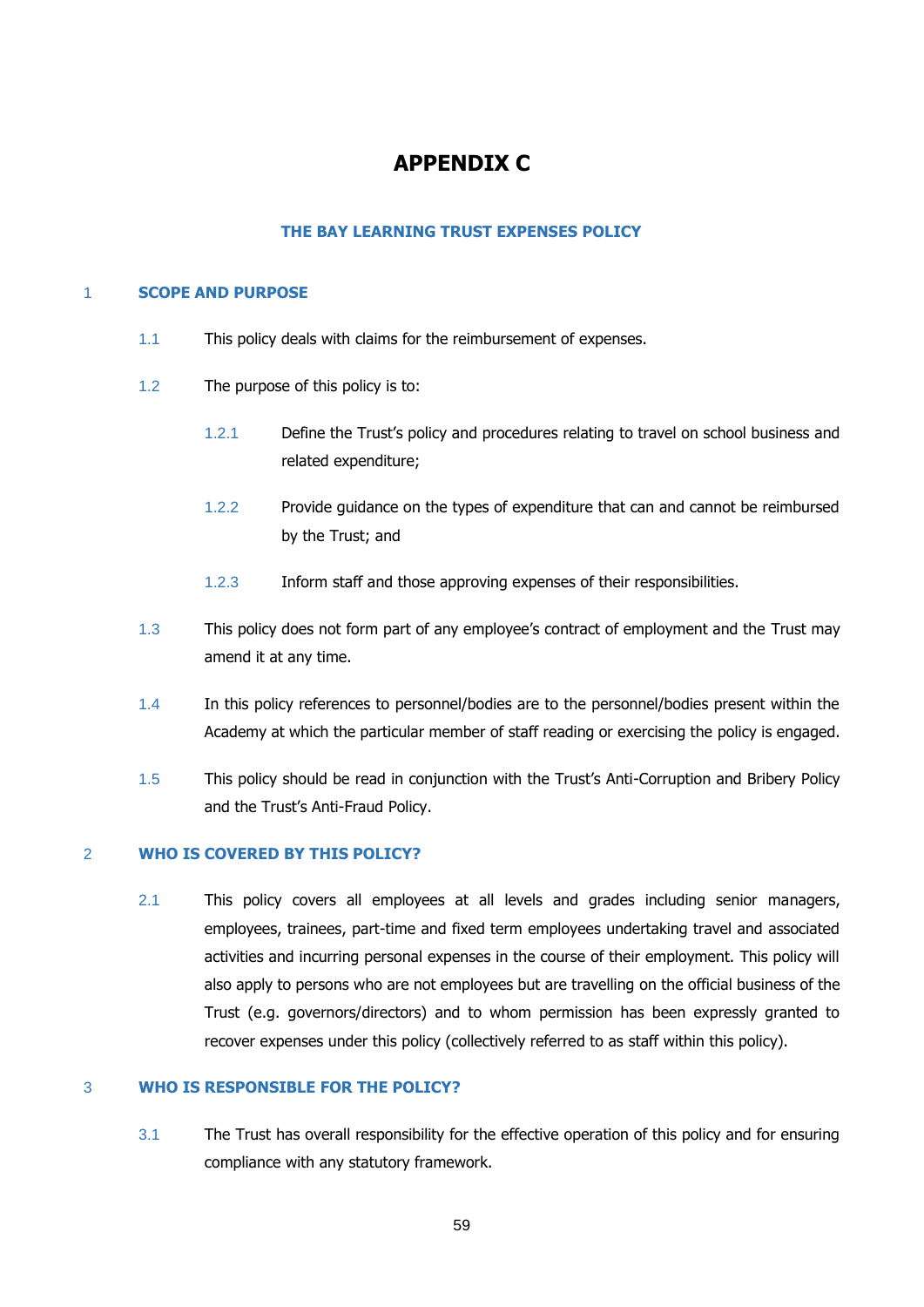3.2 The Trust has delegated day-to-day responsibility for operating the policy to the Principal. The Principal has a specific responsibility to ensure the fair application of this policy and all members of staff are responsible for ensuring its success.

#### 4 **REIMBURSEMENT OF EXPENSES**

- 4.1 Each Academy will reimburse expenses properly incurred in accordance with this policy.
- 4.2 Where expenses must be authorised before they are incurred it will be clearly stated within this policy together with information as to who can authorise them. If an expense is not clearly covered by this policy then authorisation must be obtained from the Principal before it is incurred (in the case of the Principal authorisation must be obtained from the CEO).
- 4.3 Expenses will only be reimbursed if they are:
	- 4.3.1 claimed using forms that are available from the school office and submitted to an authorised signatory of more senior status, normally an individual's line manager (claims by the Principal must be authorised by the CEO);
	- 4.3.2 submitted within 3 months of being incurred;
	- 4.3.3 supported by relevant itemised documents where possible (for example, VAT receipts, tickets, and credit or debit card slips); and
	- 4.3.4 where required, authorised in accordance with instructions in force at the time the expense was incurred.
- 4.4 Claims for authorised expenses submitted in accordance with this policy will be paid directly into a member of staff's bank/building society account.
- 4.5 The purchase of classroom/office equipment and sundries must be obtained using the requisition/purchase ordering system and paid for directly by the Academy. As such, an expense claim must not be submitted under this policy for the costs of such purchases.
- 4.6 Claims which have not been approved in compliance with this policy will not be processed and will be returned. Self-authorised claims will not be accepted for payment under any circumstances and if a member of staff attempts to submit a false claim it will be treated as a serious matter which may lead to disciplinary action.
- 4.7 Any questions about the reimbursement of expenses should be put to an individual's Line Manager before the relevant costs are incurred.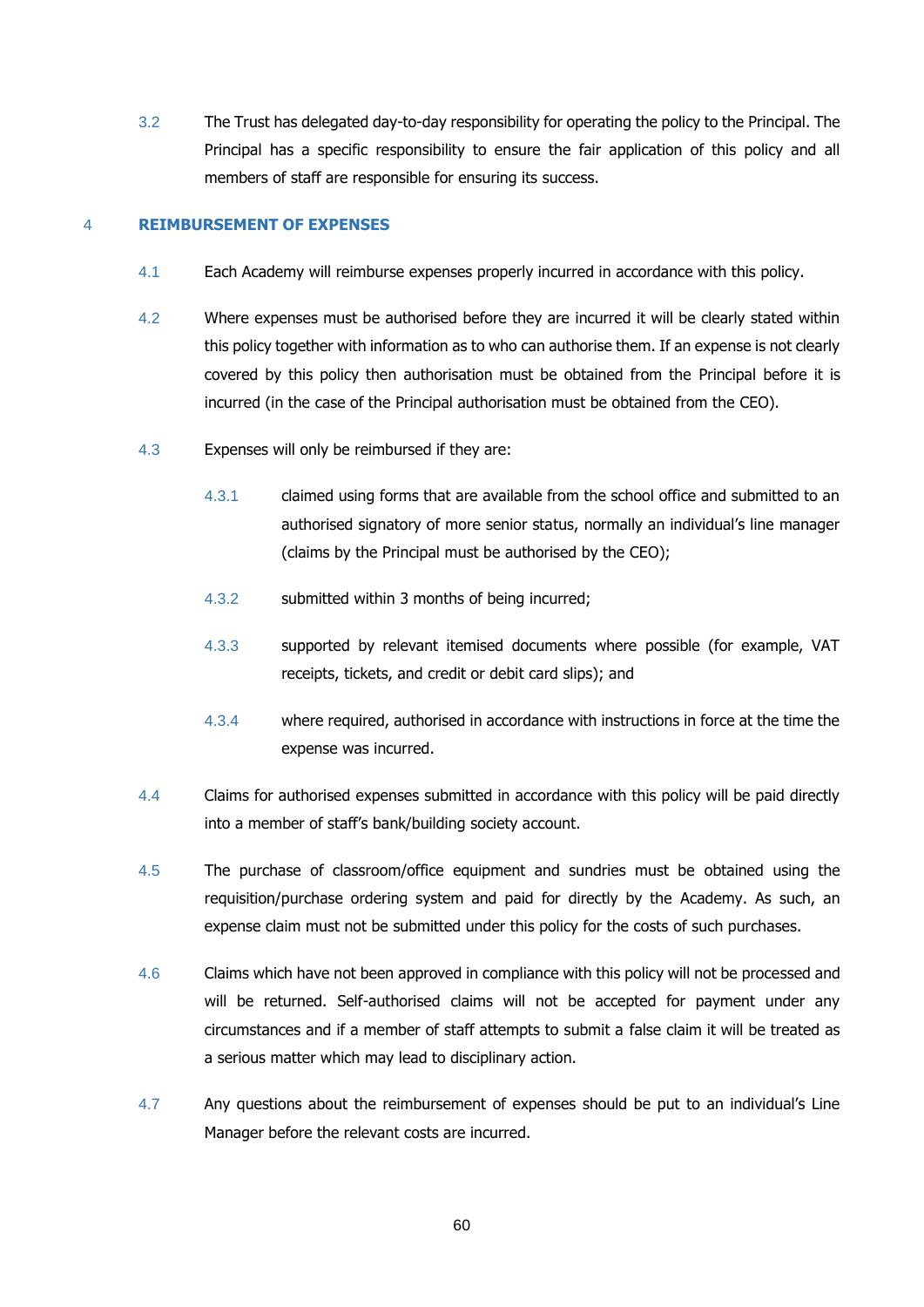#### 5 **TRAVEL EXPENSES**

- 5.1 The Academy will reimburse the reasonable cost of necessary travel in connection with Academy business. The most economic means of travel should be chosen if practicable/possible. The following are not treated as travel in connection with Academy business:
	- 5.1.1 travel between a member of staff's home and usual place of work;
	- 5.1.2 travel which is mainly for a member of staff's own purposes;
	- 5.1.3 travel which, while undertaken on the Academy's behalf, is similar or equivalent to travel between a member of staff's home and usual place of work;
	- 5.1.4 travel costs associated with non-mandatory full-time or part-time academic courses or professional qualifications; and

#### 5.2 **Trains**

Staff will only be reimbursed for the cost of standard class travel unless expressly authorised by the Principal. A receipt should be obtained for submission with an expenses claim form.

#### 5.3 **Taxis**

Staff should not take a taxi when there is public transport that would not greatly increase the journey time. However, where it is cost effective or more practical (e.g. several people travelling; time constraints; for reasons of personal security; heavy luggage), staff can travel by taxi may be permitted. A receipt should be obtained for submission with an expenses claim form.

#### 5.4 **Car**

5.4.1 Where it is cost effective or more practical for a member of staff to use their own car for business travel (e.g. several people travelling; time constraints; for reasons of personal security; heavy luggage), and they have been authorised to do so, staff can claim a mileage allowance on proof of mileage in accordance with the current authorised mileage rates authorised by HM Revenue & Customs. Details of the current mileage rates can be obtained from the Chief Finance Officer. Staff can also claim for any necessary parking costs which need to be supported by a receipt or the display ticket.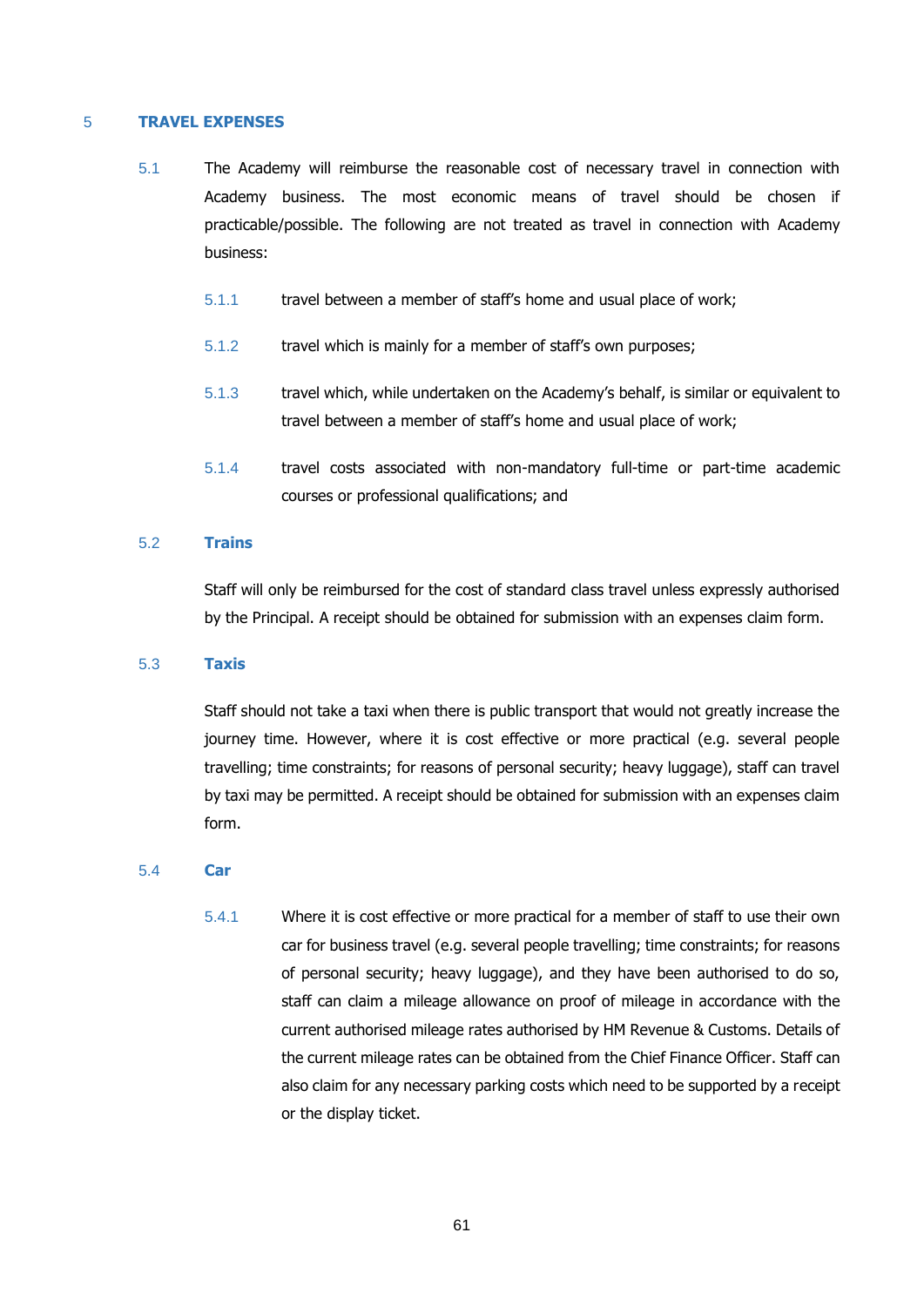5.4.2 Any vehicle used to travel on Academy business must be insured for business travel purposes. A member of staff can be required to evidence this on request.

#### 5.5 **Air travel**

If staff are required to travel by plane in the course of their duties they should discuss travel arrangements with the Principal in advance. Where possible, arrangements will be made by the Academy on the member of staff's behalf but where this is not possible staff will be advised of the documentation that they will need to submit to reclaim expenses.

5.6 The Academy will not reimburse any penalty fares, parking fines or driving offences that staff may incur while travelling on Academy business.

#### 6 **ACCOMMODATION AND OTHER OVERNIGHT EXPENSES**

- 6.1 If staff are required to stay away overnight in the course of their duties they should discuss accommodation arrangements with the Principal in advance. Where possible, arrangements will be made by the Academy on a member of staff's behalf, but where this is not possible the member of staff will be advised of the documentation that they will need to submit to reclaim expenses.
- 6.2 When staff are required to stay away overnight in the course of their duties, to the extent that these are not included in the cost of accommodation, the Academy will reimburse their reasonable out-of-pocket expenses provided they are supported by receipts for the following:
	- 6.2.1 breakfast up to a maximum of £10 a day; and
	- 6.2.2 lunch and an evening meal including non-alcoholic drinks up to £5 a day for lunch, £15 a day for an evening meal ,
- 6.3 For the avoidance of any doubt, when the cost of attending an event (such as a conference) involving an overnight stay includes the cost of accommodation and/or meals, additional claims under this policy should not be made for those items.

#### 7 **ENTERTAINING VISITORS**

7.1 Staff may entertain visitors and guests where it is within budgetary limits and prior approval has been given by the Principal in accordance with the Trust's Anti-Bribery and Corruption Policy and the Trust's Anti-Fraud Policy.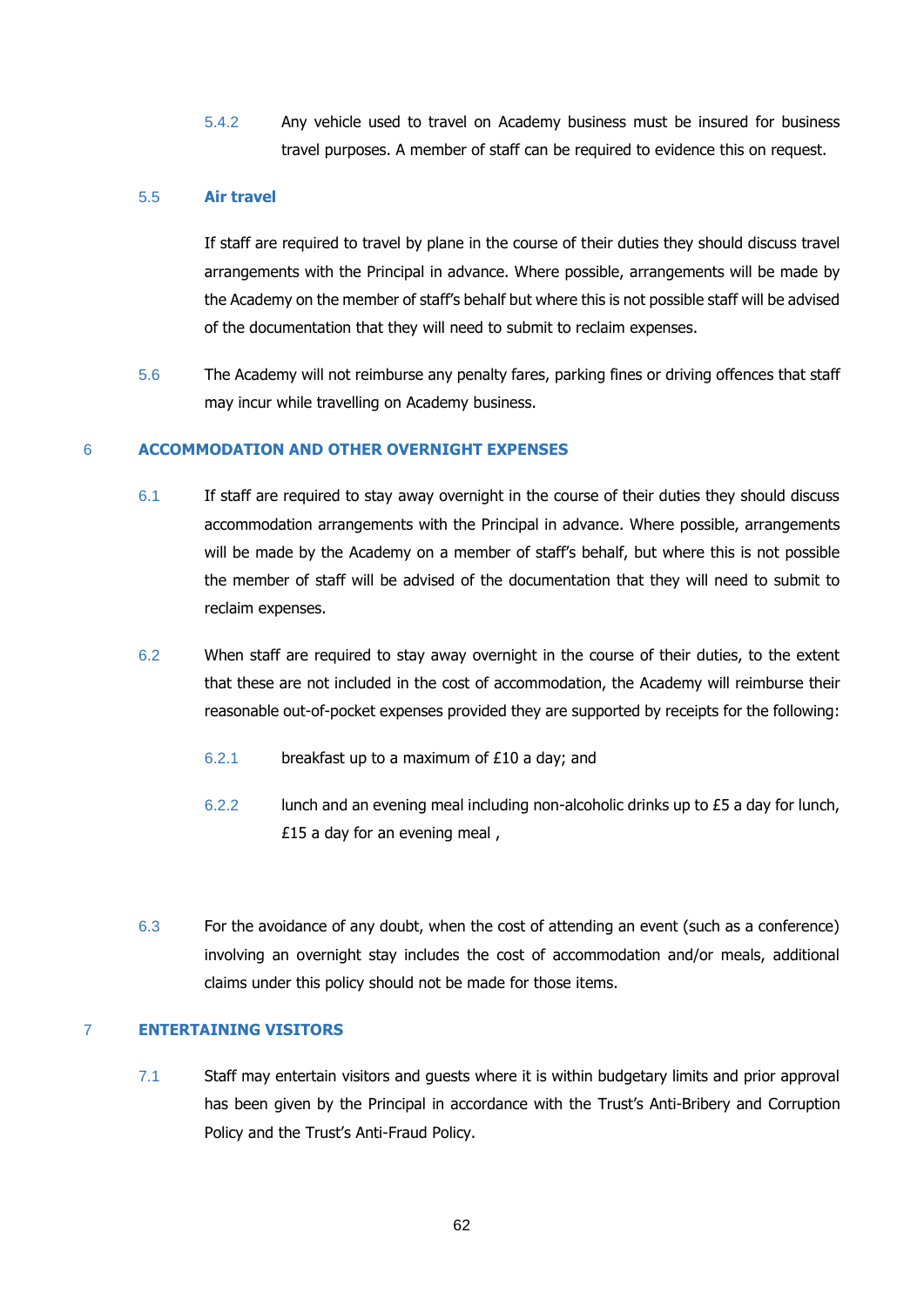7.2 All claims must be supported by relevant itemised documents (for example, VAT receipts, tickets, and credit or debit card slips) and a list of attendees.

#### 8 **GOVERNOR/DIRECTOR RELATED EXPENSES**

- 8.1 The Academy considers the following as legitimate Governor/Director expenses, where supported by relevant itemised documents:
	- 8.1.1 the reasonable cost of childcare, or care of other dependants (for example, any elderly parent) whilst attending Governor/Director meetings;
	- 8.1.2 communication support (e.g. translating documents into Braille for a blind Governor/Director, provision of alerting and listening devices, and other special aids for people with a hearing impairment);
	- 8.1.3 providing special transport, equipment or facilities for a Governor/Director with a disability;
	- 8.1.4 cost of reasonable overnight accommodation and subsistence (in line with this policy) while attending Governor/Director meetings or specialist conferences and training courses held at a location other than their respective school.

#### 9 **DISCRETIONARY PAYMENTS**

9.1 There may be expenditure not covered by this policy or incidences where a legitimate claim is over and above the parameters established in this policy. In such cases these must be agreed in advance with the Chair of the Board of Directors or CEO.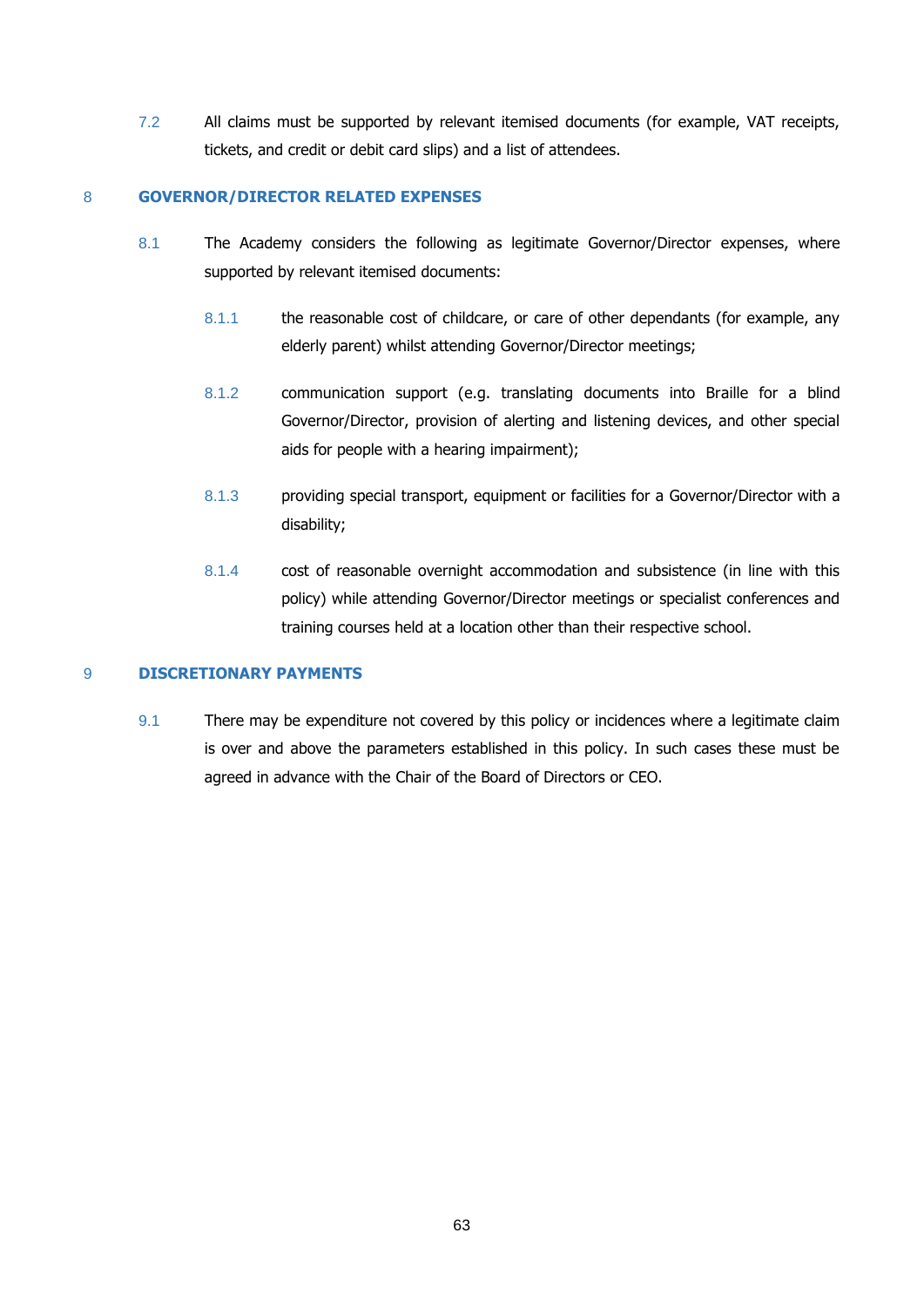## **Annex C1**

## **Declaration of Gift or Hospitality**

Please indicate by ticking box A, B or C whether you have been offered and declined, have accepted a gift or hospitality, or have given a gift.

| Name:     |  |
|-----------|--|
| Position: |  |

| ΙA  | I have been offered a gift / hospitality which I have declined |
|-----|----------------------------------------------------------------|
| l B | I have been offered a gift / hospitality which I have accepted |
|     | I have given a gift with a value of £25 or above               |

| Declaration details                                                                   |                                          |                               |  |  |  |  |
|---------------------------------------------------------------------------------------|------------------------------------------|-------------------------------|--|--|--|--|
| Name of external<br>organisation and their<br>relationship with the<br>Trust/Academy. | Nature of interest / gift<br>hospitality | Estimated value if applicable |  |  |  |  |
|                                                                                       |                                          |                               |  |  |  |  |
|                                                                                       |                                          |                               |  |  |  |  |
|                                                                                       |                                          |                               |  |  |  |  |

I believe my objectivity and independence in relation to the above external organisation has not been impaired in any way by the offer of gifts or hospitality.

| SIGNED (Recipient)                                | )ate |
|---------------------------------------------------|------|
| NAME (capitals)                                   |      |
| <b>SIGNED</b><br>Principal/<br>Chair of Governors | Date |
| NAME (capitals)                                   |      |

Completed forms should be sent to the Chief Finance Officer to enter in Register.

For office use only

| <b>Entered in Register</b> | Date: | Reference: |
|----------------------------|-------|------------|
|                            |       |            |
|                            |       |            |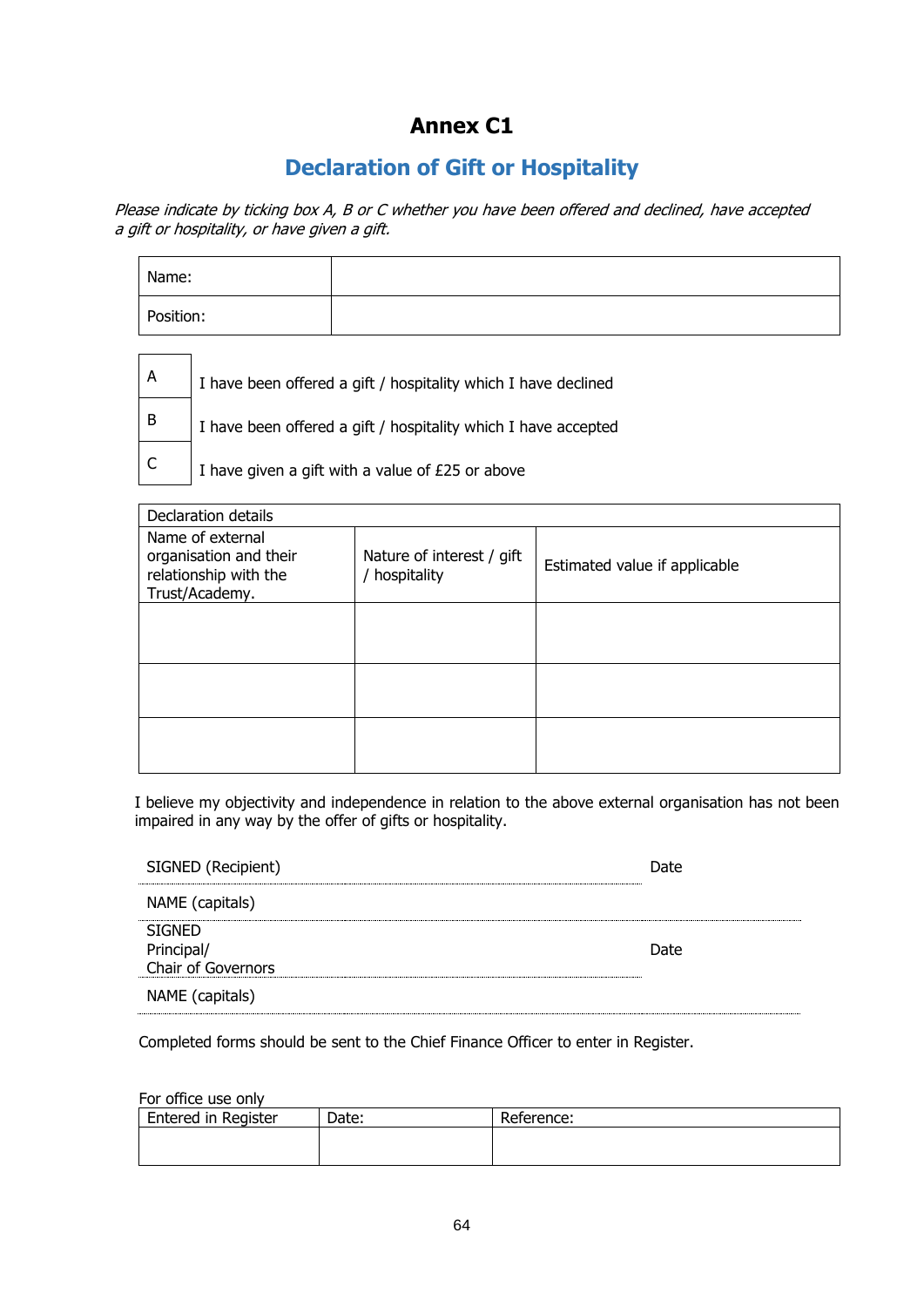## **Annex C2**

# **Declaration of Gifts & Hospitality Register**

| Date of<br>entry | Name of Trustee, Governor or<br>member of staff | Estimated<br>Value<br>£ | Nature of gift / hospitality | Supplier of gift / hospitality | Declaration<br>Form<br>Reference |
|------------------|-------------------------------------------------|-------------------------|------------------------------|--------------------------------|----------------------------------|
|                  |                                                 |                         |                              |                                |                                  |
|                  |                                                 |                         |                              |                                |                                  |
|                  |                                                 |                         |                              |                                |                                  |
|                  |                                                 |                         |                              |                                |                                  |
|                  |                                                 |                         |                              |                                |                                  |
|                  |                                                 |                         |                              |                                |                                  |
|                  |                                                 |                         |                              |                                |                                  |
|                  |                                                 |                         |                              |                                |                                  |
|                  |                                                 |                         |                              |                                |                                  |
|                  |                                                 |                         |                              |                                |                                  |
|                  |                                                 |                         |                              |                                |                                  |
|                  |                                                 |                         |                              |                                |                                  |
|                  |                                                 |                         |                              |                                |                                  |
|                  |                                                 |                         |                              |                                |                                  |
|                  |                                                 |                         |                              |                                |                                  |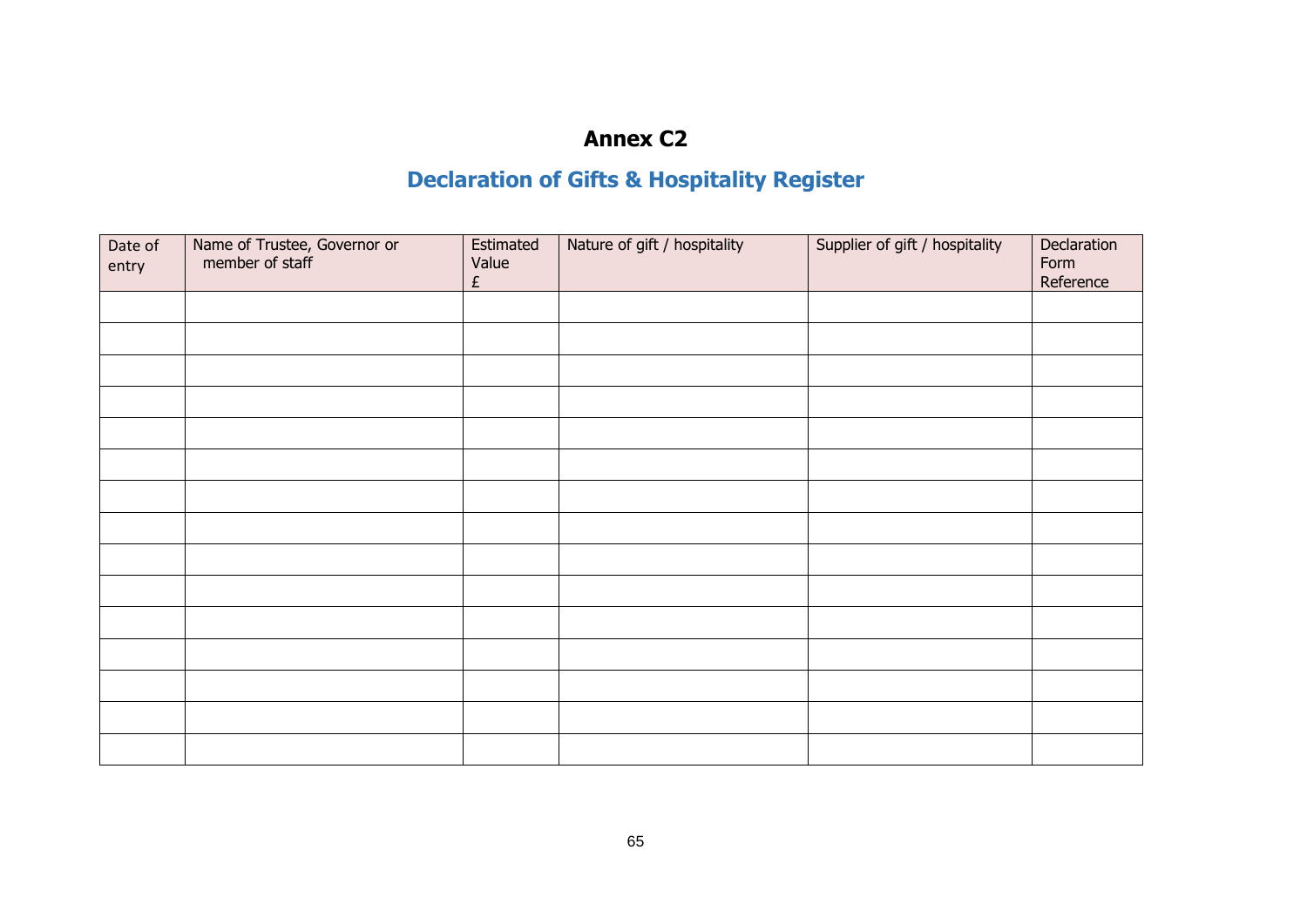## **APPENDIX D**

#### **ANTI-CORRUPTION AND BRIBERY POLICY**

#### **1. SCOPE AND PURPOSE**

- 1.1 It is the policy of the Bay Learning Trust ('the Trust') to conduct all business in an honest and ethical manner. The Trust takes a zero-tolerance approach to bribery and corruption and is committed to acting professionally, fairly and with integrity in all commercial dealings and relationships wherever it operates and implementing and enforcing effective systems to counter bribery.
- 1.2 The Trust will uphold all laws relevant to countering bribery and corruption. However, it remains bound by the laws of the UK, including the Bribery Act 2010, in respect of conduct both at home and abroad.
- 1.3 The purpose of this policy is to:
	- 1.3.1 set out the Trust's responsibilities, and of those working for it, in observing and upholding the Trust's position on bribery and corruption; and
	- 1.3.2 provide information and guidance to those working for the Trust on how to recognise and deal with bribery and corruption issues.
- 1.4 Bribery and corruption are punishable for individuals by up to ten (10) years' imprisonment and if the Trust is found to have taken part in corruption it could face an unlimited fine, be excluded from tendering for public contracts and face damage to reputation. The Trust therefore takes its legal responsibilities very seriously.
- 1.5 In this policy, third party means any individual or organisation staff come into contact with during the course of their work for the Trust, and includes actual and potential clients, customers, suppliers, distributors, business contacts, agents, advisers, and government and public bodies, including their advisors, representatives and officials, politicians and political parties.
- 1.6 This policy should be read in conjunction with the Trust's Anti-Fraud Policy.

#### **2. WHO IS RESPONSIBLE FOR THE POLICY?**

- 2.1 The Trust has overall responsibility for the effective operation of this policy and for ensuring compliance with it legal and ethical obligations. The Trust has delegated day-to-day responsibility for operating the policy and ensuring its maintenance and review to the CEO.
- 2.2 The CEO and Trust Executive Team is responsible for ensuring the fair application of this policy and ensuring that all members of staff are made aware of and understand this policy and are given adequate and regular training on it.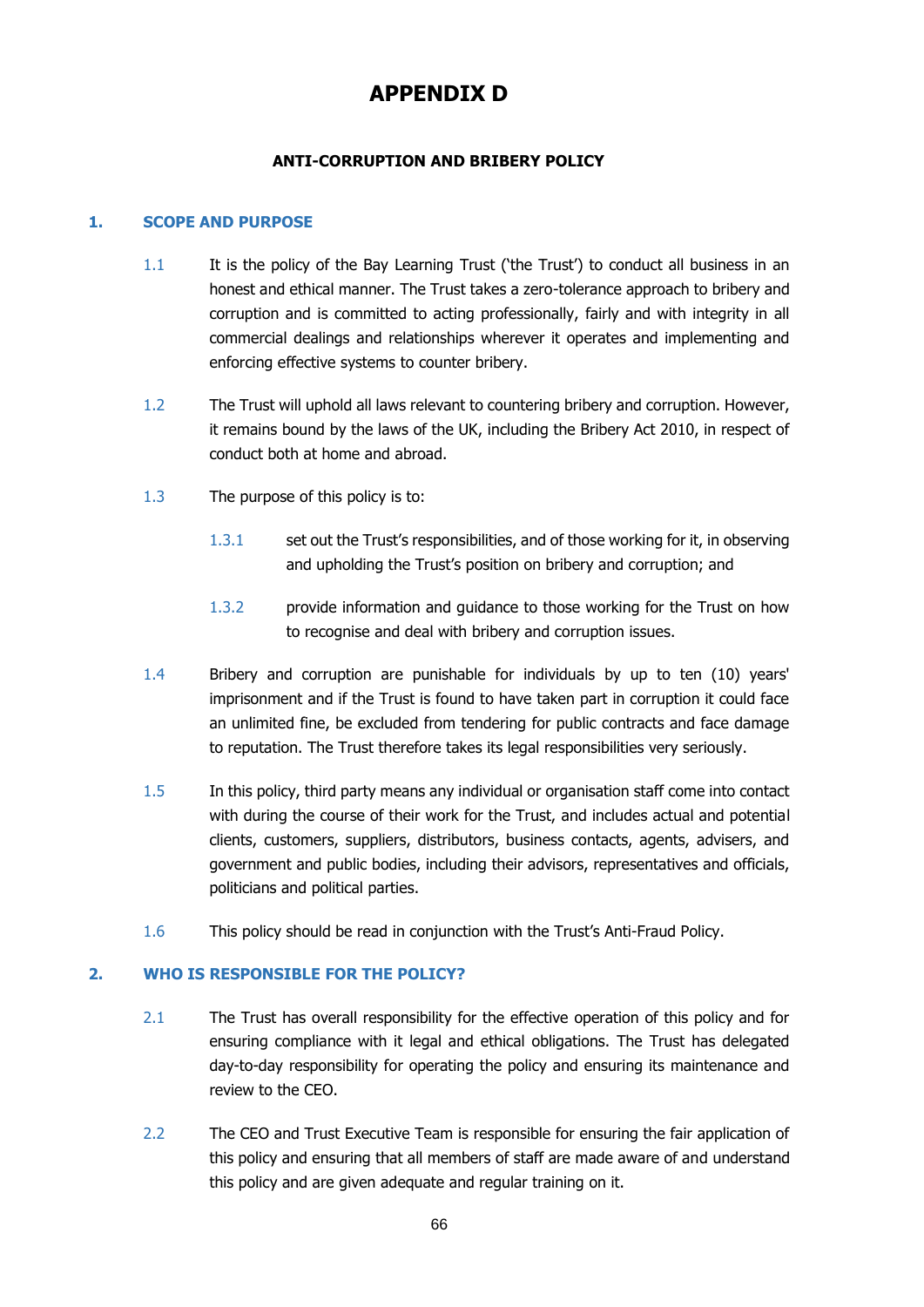#### **3. WHO IS COVERED BY THE POLICY?**

3.1 This policy applies to all individuals working at all levels and grades, including officers, directors, trustees, governors, employees (whether permanent, fixed-term or temporary), consultants, contractors, trainees, seconded staff, homeworkers, casual workers and agency staff, volunteers, agents, sponsors, or any other person associated with the Trust, or any of the Trust's subsidiaries or their employees, wherever located (collectively referred to as **staff** in this policy).

#### **4. WHAT IS BRIBERY?**

4.1 **Bribery** is offering, promising, giving or accepting any financial or other advantage, to induce the recipient or any other person to act improperly in the performance of their functions, or to reward them for acting improperly, or where the recipient would act improperly by accepting the advantage.

#### **5. GIFTS AND HOSPITALITY**

- 5.1 This policy does not prohibit reasonable and appropriate hospitality (given and received) to or from third parties.
- 5.2 The giving or receipt of gifts is not prohibited, if the following requirements are met:
	- 5.2.1 it is not made with the intention of influencing a third party to obtain or retain business or a business advantage, or to reward the provision or retention of business or a business advantage, or in explicit or implicit exchange for favours or benefits;
	- 5.2.2 it complies with any applicable local law;
	- 5.2.3 it is given in the Trust's name, not in a member of staff's name;
	- 5.2.4 it does not include cash or a cash equivalent (such as gift certificates or vouchers);
	- 5.2.5 it is appropriate in the circumstances. For example, in the UK it is customary for small gifts to be given at Christmas time;
	- 5.2.6 taking into account the reason for the gift, it is of an appropriate type and value and given at an appropriate time; and
	- 5.2.7 it is given openly, not secretly.
- 5.2 The test to be applied is whether in all the circumstances the gift or hospitality is reasonable and justifiable. The intention behind the gift should always be considered.

#### **6. WHAT IS NOT ACCEPTABLE?**

It is not acceptable for a member of staff (or someone on his/her behalf) to: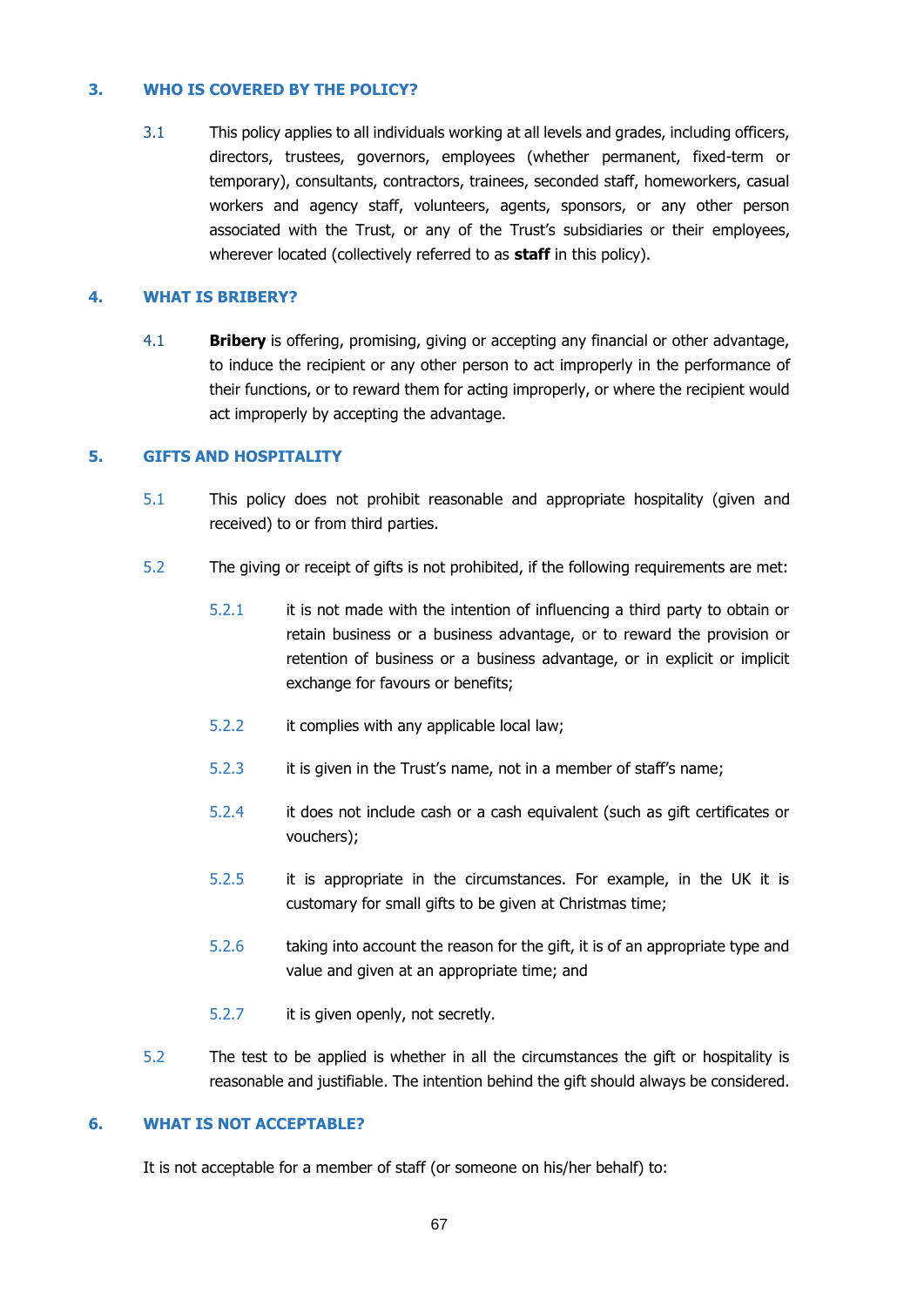- 6.1 give, promise to give, or offer, a payment, gift or hospitality with the expectation or hope that a commercial advantage will be received, or to reward a commercial advantage already given;
- 6.2 give, promise to give, offer or accept a payment, gift or hospitality during any commercial negotiations or tender process, if this could be perceived as intended or likely to influence the outcome.
- 6.3 accept a payment, gift or hospitality from a third party that a member of staff knows or suspects is offered with the expectation that it will obtain a commercial advantage for them or anyone else in return;
- 6.4 accept hospitality from a third party that is unduly lavish or extravagant under the circumstances;
- 6.5 be offered or accept a gift to or from government officials or representatives, or politicians or political parties, without the prior approval of the Principal CEO.
- 6.6 threaten or retaliate against another individual who has refused to commit a bribery offence or who has raised concerns under this policy; or
- 6.7 engage in any other activity that might lead to a breach of this policy.

### **7. FACILITATION PAYMENTS AND KICKBACKS**

- 7.1 The Trust does not make, and will not accept, facilitation payments or 'kickbacks' of any kind.
- 7.2 **Facilitation payments** are typically small, unofficial payments made to secure or expedite a routine or necessary action (for example by a government official). They are not commonly paid in the UK, but are common in some other jurisdictions.
- 7.3 **Kickbacks** are typically payments made in return for a business favour or advantage.
- 7.4 Staff must avoid any activity that might lead to a facilitation payment or kickback being made or accepted by the Trust or on its behalf, or that might suggest that such a payment will be made or accepted. If staff are asked to make a payment on the Trust's behalf, staff should always be mindful of what the payment is for and whether the amount requested is proportionate to the goods or services provided. Staff should always ask for a receipt which details the reason for the payment. If staff have any suspicions, concerns or queries regarding a payment, they should raise these with the CEO.

#### **8. DONATIONS**

8.1 The Trust does not make contributions to political parties. It only makes charitable donations that are legal and ethical under local laws and practices. No donation must be offered or made without the prior approval of the CEO.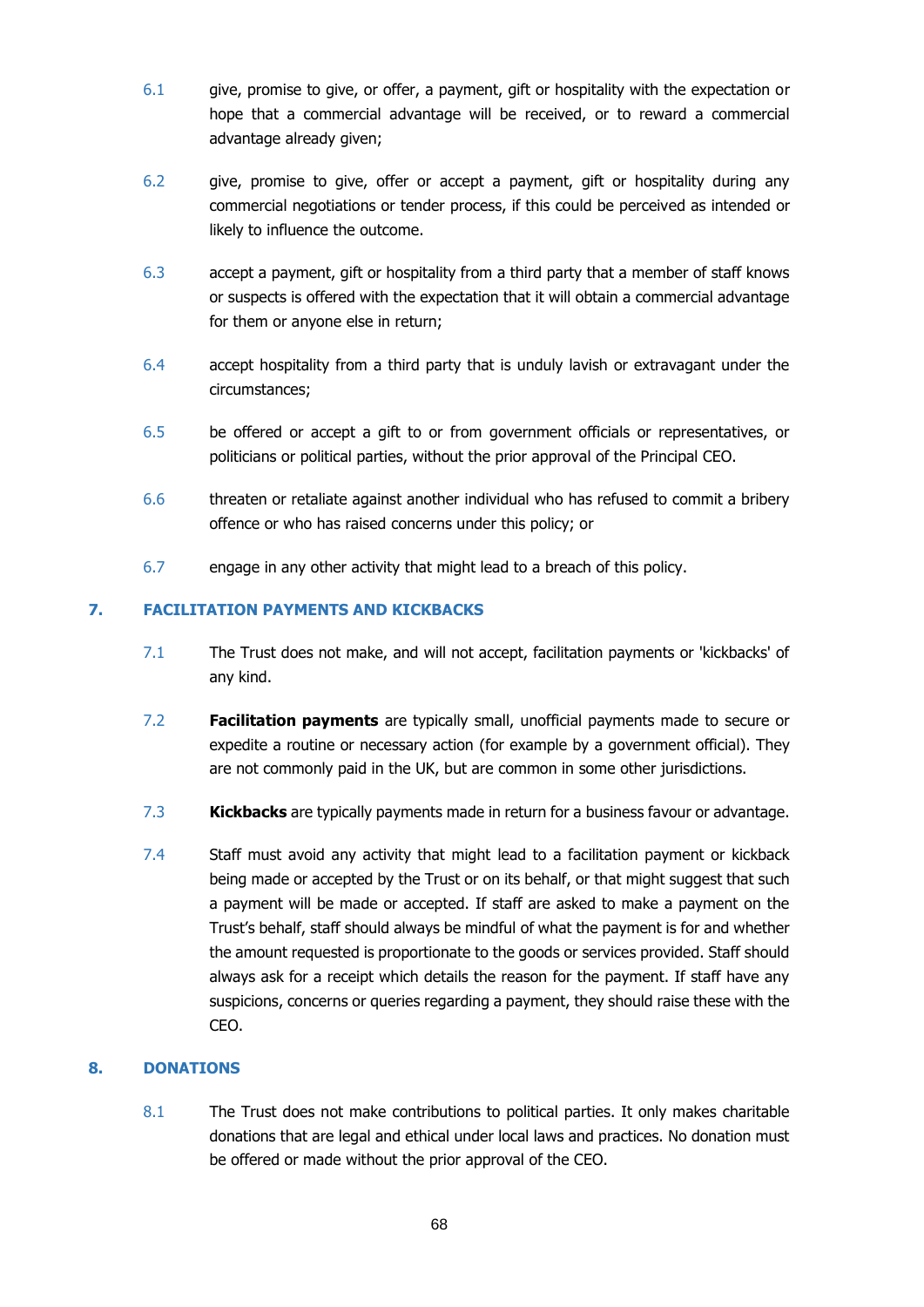#### **9. STAFF RESPONSIBILITIES**

- 9.1 Staff must ensure that they read, understand and comply with this policy.
- 9.2 The prevention, detection and reporting of bribery and other forms of corruption are the responsibility of all those working for the Trust or under its control. Staff are required to avoid any activity that might lead to, or suggest, a breach of this policy.
- 9.3 Staff must notify the CEO as soon as possible if they believe or suspect that a conflict with this policy has occurred, or may occur in the future. For example, if an agent or potential agent offers staff something to gain a business advantage with us, or indicates to them that a gift or payment is required to secure their business. Further 'red flags' that may indicate bribery or corruption are set out in the Schedule to this policy.

#### **10. RECORD-KEEPING**

- 10.1 The Trust must keep financial records and have appropriate internal controls in place which will evidence the business reason for making payments to third parties.
- 10.2 Staff must declare and keep a written record of all hospitality or gifts accepted or offered, which will be subject to review. This excludes gifts from children/parents and gifts given at Christmas/end of year, up to a value of £25.
- 10.3 Staff must ensure all expenses claims relating to hospitality, gifts or expenses incurred to third parties are submitted in accordance with the Trust's Expenses Policy and specifically record the reason for the expenditure.
- 10.4 All accounts, invoices, memoranda and other documents and records relating to dealings with third parties, such as suppliers and business contacts, should be prepared and maintained with strict accuracy and completeness. No accounts must be kept 'off-book' to facilitate or conceal improper payments.

#### **11. HOW TO RAISE A CONCERN**

- 11.1 Staff are encouraged to raise concerns about any issue or suspicion of bribery or corruption at the earliest possible stage.
- 11.2 If Staff are offered a bribe, or are asked to make one, or if they believe or suspect that any bribery, corruption or other breach of this policy has occurred or may occur, they must report it in accordance with the Trust's Whistleblowing Policy as soon as possible. A copy of the Trust's Whistleblowing Policy can be found on the Trust's website.
- 11.3 If staff are unsure whether a particular act constitutes bribery or corruption, or if they have any other queries, these should be raised with the CEO.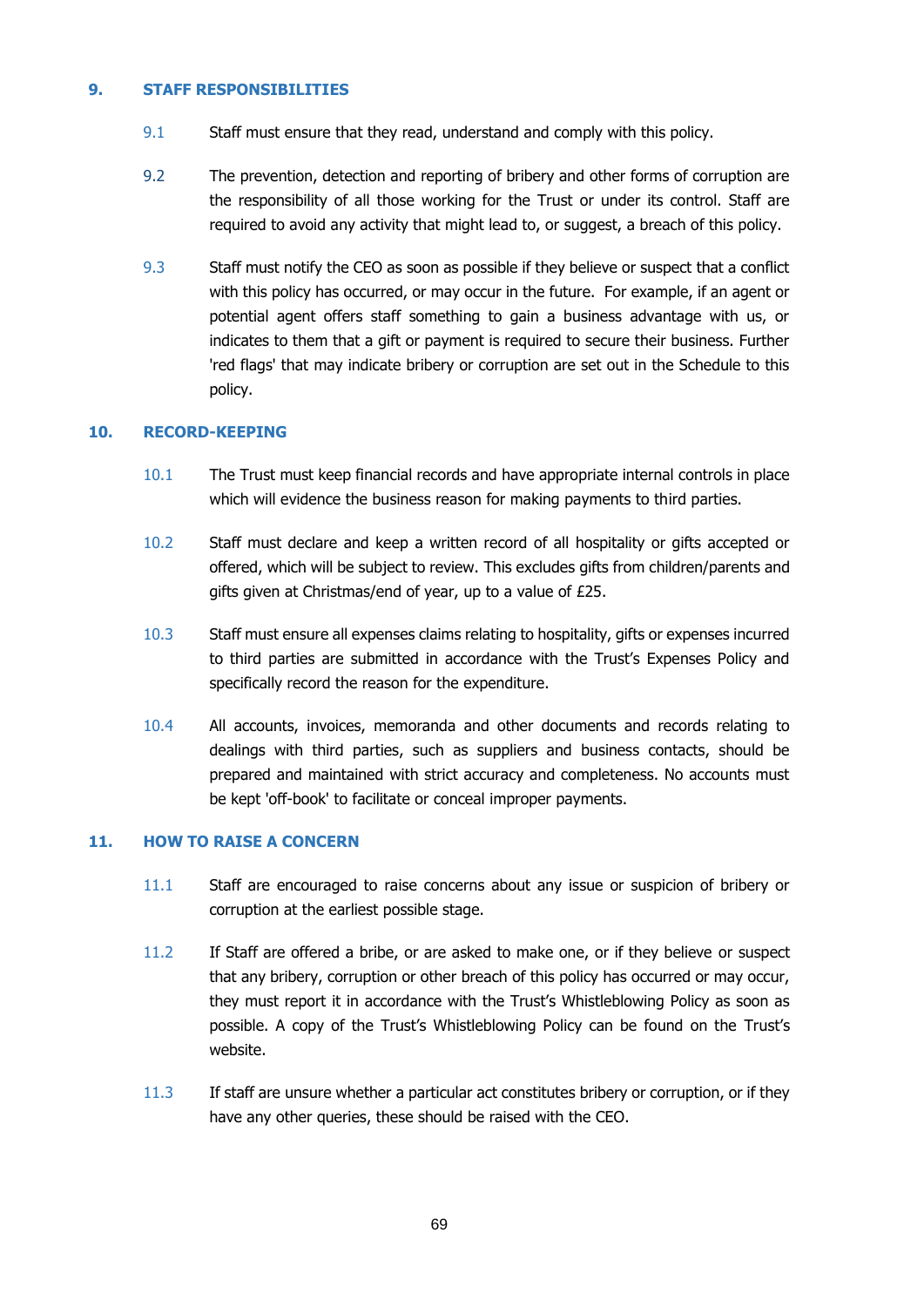#### **12. PROTECTION**

- 12.1 Individuals who refuse to accept or offer a bribe, or those who raise concerns or report another's wrongdoing, are sometimes worried about possible repercussions. The Trust aims to encourage openness and will support anyone who raises genuine concerns in good faith under this policy, even if they turn out to be mistaken.
- 12.2 The Trust is committed to ensuring no one suffers any detrimental treatment as a result of refusing to take part in bribery or corruption, or because of reporting in good faith their suspicion that an actual or potential bribery or other corruption offence has taken place, or may take place in the future. Detrimental treatment includes dismissal, disciplinary action, threats or other unfavourable treatment connected with raising a concern. If staff believe that they have suffered any such treatment, they should inform the CEO immediately. If the matter is not remedied, and the member of staff is an employee, they should raise it formally using the Trust's Grievance Policy.

#### **13. TRAINING AND COMMUNICATION**

- 13.1 Training on this policy forms part of the induction process for all new individuals who work for the Trust. All existing workers will receive regular, relevant training on how to implement and adhere to this policy.
- 13.2 The Trust's zero-tolerance approach to bribery and corruption must be communicated to all suppliers, contractors and business partners at the outset of any business relationship with them and as appropriate thereafter.

#### **14. BREACHES OF THIS POLICY**

- 14.1 Any employee who breaches this policy will face disciplinary action, which could result in dismissal for gross misconduct.
- 14.2 The Trust reserves the right to terminate its relationship with other individuals and organisations working on its behalf if they breach this policy.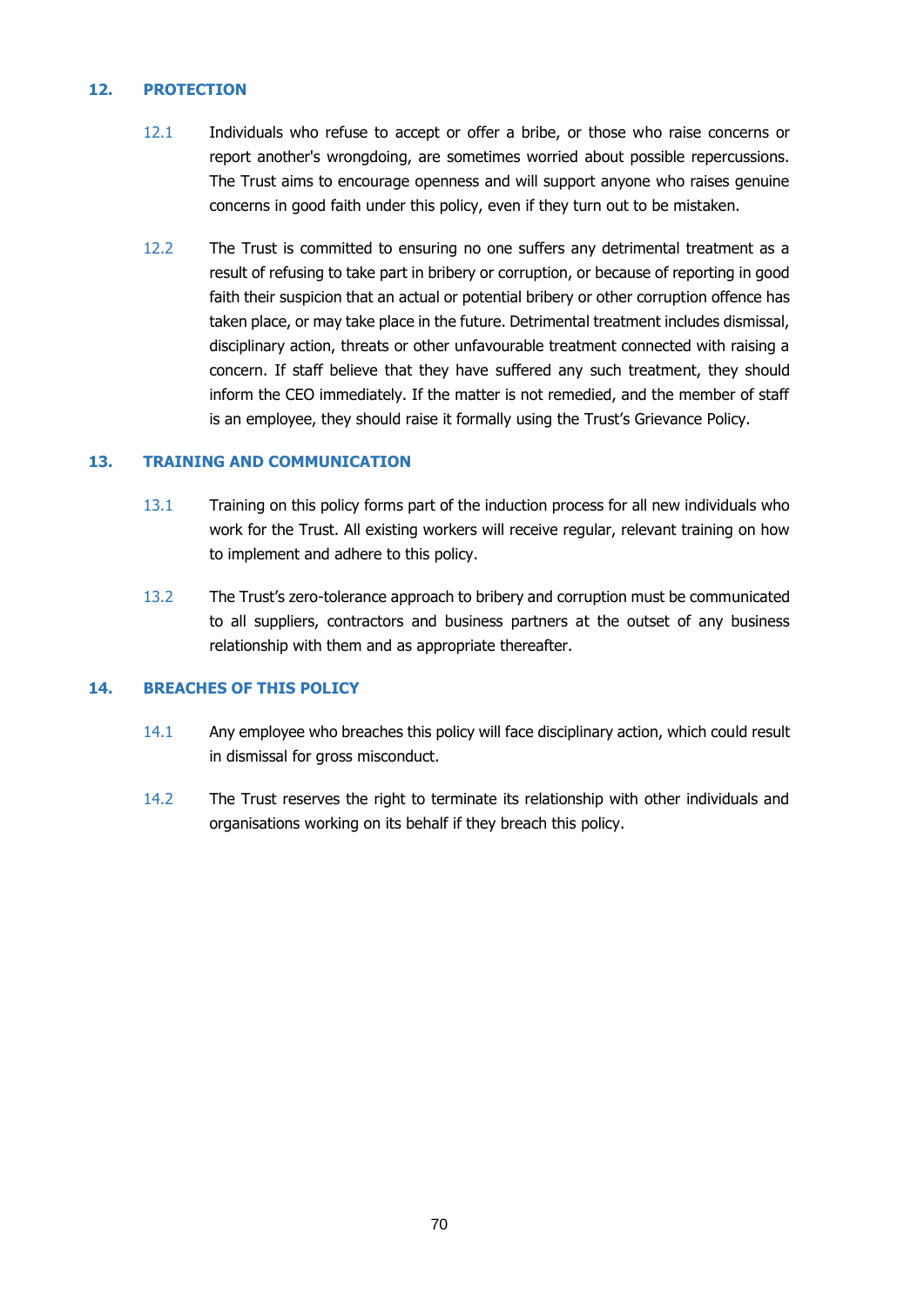#### **SCHEDULE - POTENTIAL RISK SCENARIOS : 'RED FLAGS'**

The following is a list of possible red flags that may arise during the course of staff working for the Trust and which may raise concerns under various anti-bribery and anti-corruption laws. The list is not intended to be exhaustive and is for illustrative purposes only.

If staff encounter any of these red flags while working for the Trust, they must report them promptly using the procedure set out in the Whistleblowing Policy:

- 1 they become aware that a third party engages in, or has been accused of engaging in, improper business practices;
- 2 they learn that a third party has a reputation for paying bribes, or requiring that bribes are paid to them, or has a reputation for having a 'special relationship' with foreign government officials;
- 3 a third party insists on receiving a commission or fee payment before committing to sign up to a contract with the Trust, or carrying out a government function or process for the Trust;
- 4 a third party requests payment in cash and/or refuses to sign a formal commission or fee agreement, or to provide an invoice or receipt for a payment made;
- 5 a third party requests that payment is made to a country or geographic location different from where the third party resides or conducts business;
- 6 a third party requests an unexpected additional fee or commission to 'facilitate' a service;
- 7 a third party demands lavish entertainment or gifts before commencing or continuing contractual negotiations or provision of services;
- 8 a third party requests that a payment is made to 'overlook' potential legal violations;
- 9 a third party requests that they provide employment or some other advantage to a friend or relative;
- 10 they receive an invoice from a third party that appears to be non-standard or customised;
- 11 a third party insists on the use of side letters or refuses to put terms agreed in writing;
- 12 they notice that the Trust have been invoiced for a commission or fee payment that appears large given the service stated to have been provided;
- 13 a third party requests or requires the use of an agent, intermediary, consultant, distributor or supplier that is not typically used by or known to the Trust; or
- 14 they are offered an unusually generous gift or offered lavish hospitality by a third party.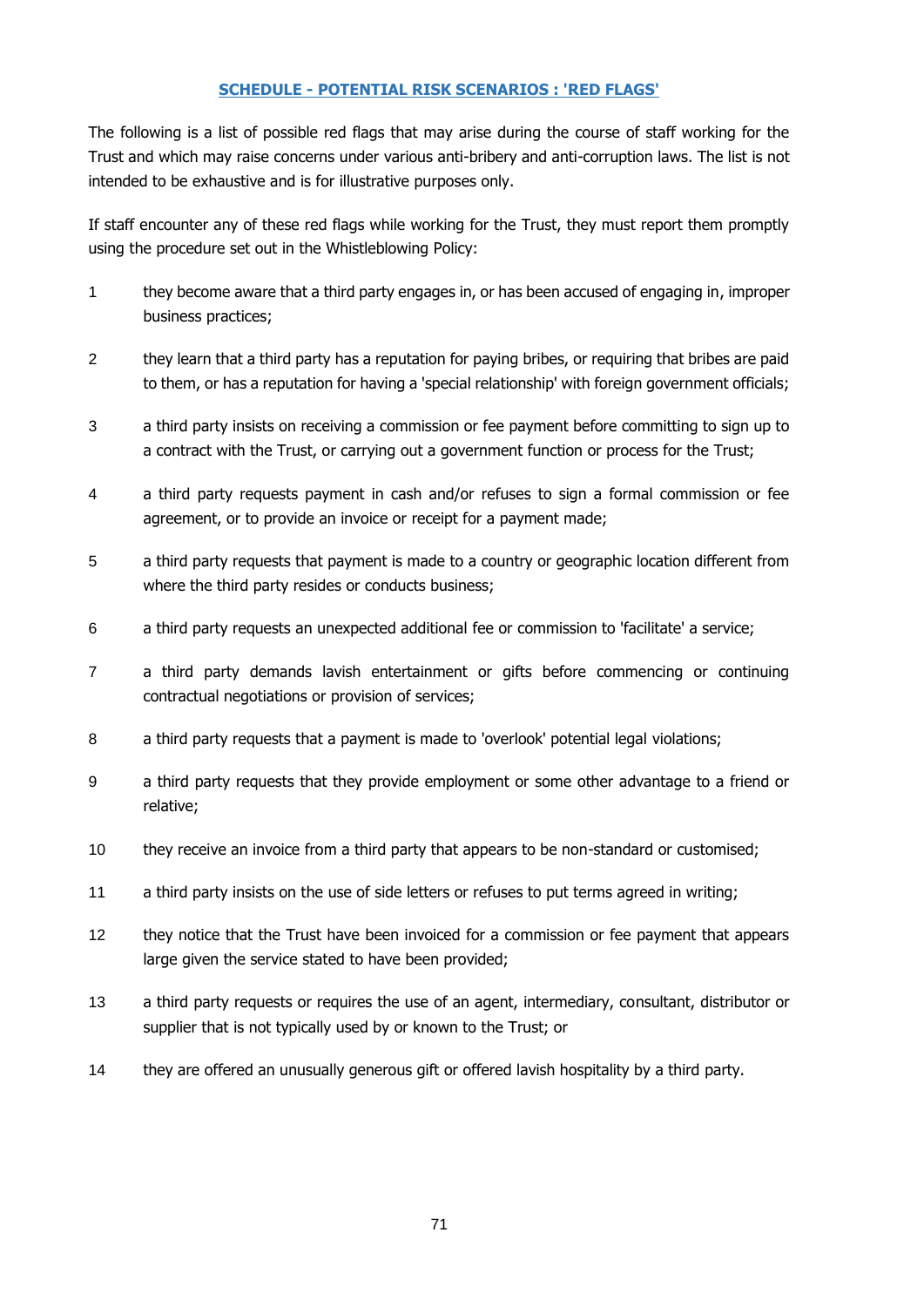# **Appendix E BLT Anti-Fraud Policy**

### **Fraud Policy Statement**

The Bay Learning Trust has a duty to its stakeholders to take all responsible steps to prevent fraud occurring, whether perpetrated by staff, pupils, contractors, suppliers or any member of the public.

The Trust will maintain robust control mechanisms to both prevent and detect fraud. All managers have a responsibility for maintaining agreed, documented control systems and must be seen to be setting an example by complying fully with procedures and controls. The effectiveness of controls are subject to cyclical review by the internal audit system.

All members of staff have a responsibility to protect the assets and reputation of the Trust and are expected to be alert to the potential for fraud.

Confidential mechanisms have been established to report concerns.

### **Introduction**

The Bay Learning Trust is determined to demonstrate that it will not tolerate fraud, corruption or abuse of position for personal gain, wherever it may be found, in any area of the Trust's activities.

The Trust considers that all instances of fraud, corruption and other dishonesty endanger the achievement of the Trust's policies and objectives, diverting its limited resources from the provision of education. There is a clear recognition that the abuse of the Trust's resources, assets and services undermines the Trust's reputation and also threatens its sound financial standing.

The purpose of this policy is to set out the Trust's main objectives for countering fraud and corruption. This policy:

- Defines fraud, corruption and bribery
- Identifies the scope of the applicability of the policy
- Sets out the Trust's intended culture & stance against fraud, corruption and bribery
- Identifies how to raise concerns and to report malpractice.

### **Definitions**

#### **Fraud**

Fraud is a range of abuse and malpractice that is covered by the Fraud Act 2006.

Fraud can be defined as an abuse of knowledge or position, or deception that is done deliberately to create an unfair gain for the perpetrator or for a related person or entity and / or cause a disadvantage to another. It can take place in many ways; withholding information, deliberately misleading, misrepresenting a situation to others or by abuse of position. Irrespective of the definition applied, fraud is always deceitful, immoral, and intentional and creates an unfair gain for one party and / or a disadvantage for another.

Gains and losses do not have to be direct. A gain to a related party or company through intentional abuse of position, albeit not directly to the officer involved, is still fraudulent. In the same way, using the Academy's name to procure personal goods and services is also fraudulent; where there is deliberate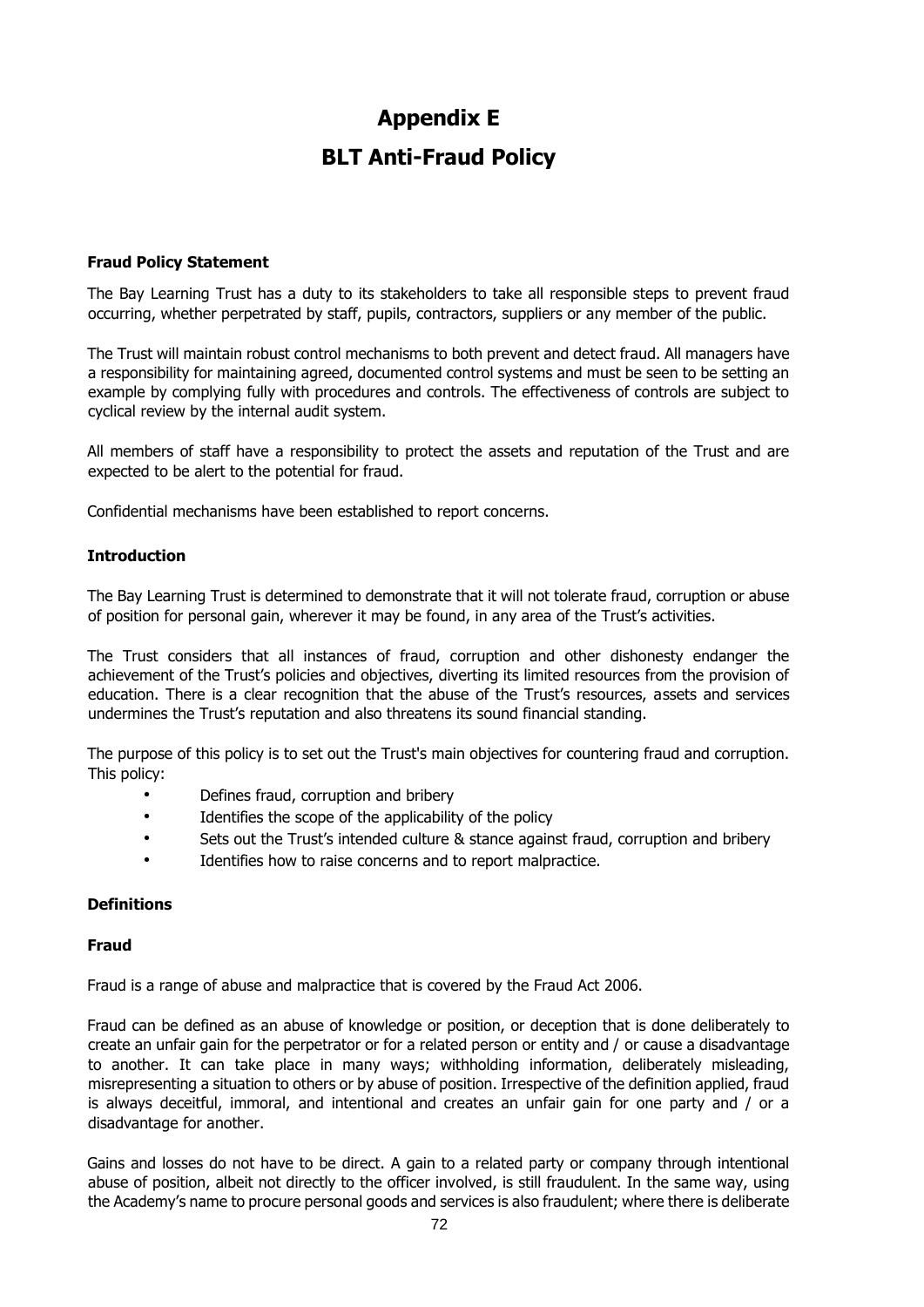abuse of position to make a gain in the form of goods and services at a discount price or to get the Academy to pay for them.

# **Corruption**

Corruption will normally involve the above with some bribe, threat or reward being involved.

### **Bribery**

There are four key offences under the Bribery Act 2010:

- 1. bribery of another person
- 2. accepting a bribe
- 3. bribing a foreign official
- 4. failing to prevent bribery

Bribery is not tolerated. It is unacceptable to:

• give, promise to give, or offer a payment, gift or hospitality with the expectation or hope that a business advantage will be received, or to reward a business advantage already given;

• give, promise to give, or offer a payment, gift or hospitality to a government official, agent or representative to "facilitate" or expedite a routine procedure;

accept payment from a third party that you know or suspect is offered with the expectation that it will obtain a business advantage for them;

• accept a gift or hospitality from a third party if you know or suspect that it is offered or provided with an expectation that a business advantage will be provided by us in return;

• retaliate against or threaten a person who has refused to commit a bribery offence or who has raised concerns under this policy;

# **Facilitation Payments**

Facilitation payments are not tolerated and are illegal. Facilitation payments are unofficial payments made to public officials in order to secure or expedite actions.

### **Scope of Policy**

The Policy Statement applies to all members of the Trust, its Local Governing Bodies, and all employees (full time, part time, temporary and casual).

The Trust expects that individuals and organisations (e.g. partners, suppliers, contractors, and service providers) with which it deals will act with integrity and without thought or actions involving fraud and corruption. Where relevant, the Trust will include appropriate clauses in its contracts about the consequences of fraud, bribery and corruption. Evidence of such acts is most likely to lead to a termination of the particular contract and will normally lead to prosecution.

The Trust recognises the importance of the seven principles of public life defined by the Nolan Committee 1995, and expects all governors, employees and those acting as its agents to conduct themselves according to them. The seven principles are worthy of being read by all:

• **Honesty** - Holders of public office have a duty to declare any private interests relating to their public duties and to take steps to resolve any conflicts arising in a way that protects the public interest.

• **Integrity** - Holders of public office should not place themselves under any financial or other obligation to outside individuals or organisations that might influence them in the performance of their official duties.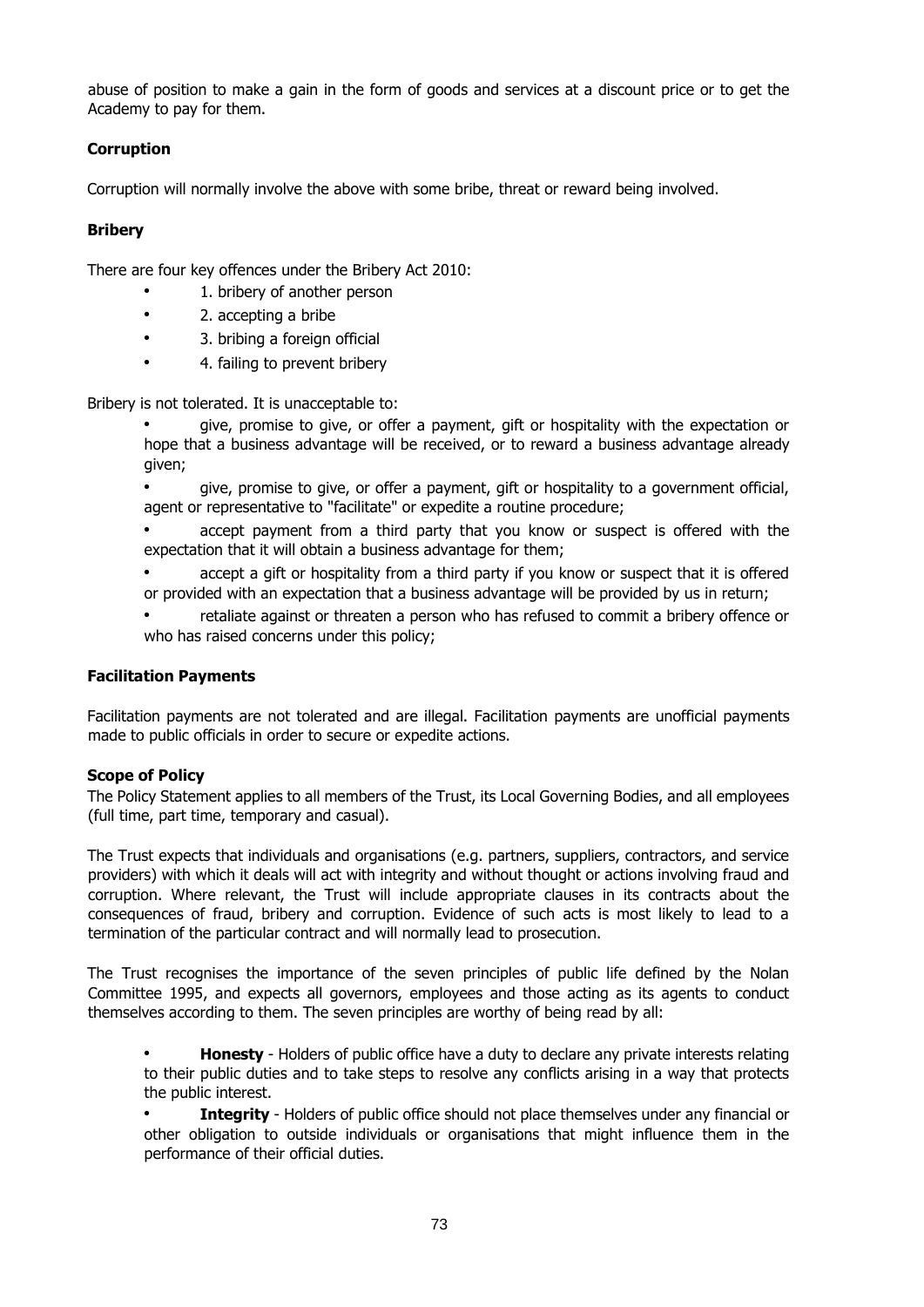• **Selflessness** - Holders of public office should take decisions solely in terms of the public interest. They should not do so in order to gain financial or other material benefits for themselves, their family, or their friends.

**Objectivity** - In carrying out public business, including making public appointments, awarding contracts, or recommending individuals for rewards and benefits, holders of public office should make choices on merit.

• **Openness** - Holders of public office should be as open as possible about all the decisions and actions that they take. They should give reasons for their decisions and restrict information only when the wider public interest clearly demands.

• **Accountability** - Holders of public office are accountable for their decisions and actions to the public and must submit themselves to whatever scrutiny is appropriate to their office.

• **Leadership** - Holders of public office should promote and support these principles by leadership and example.

Through observance of these principles the Trust requires the governors, employees and its agents to be alert to the possibility of fraud, corruption and dishonesty in all their dealings.

The Trust also requires that those employees responsible for its systems and procedures should design and operate systems and procedures which endeavour to minimise losses due to fraud, corruption, and other dishonest action and abuse.

This policy should be read in conjunction with the Trust's Anti-Bribery and Corruption Policy.

# **Culture & stance against fraud & corruption**

The Bay Learning Trust is determined that the culture and tone of the organisation will be one of honesty and opposition to fraud and corruption of any kind. The Trust expects that the trustees, governors and employees at all levels will lead by example in ensuring adherence to approved policies, financial regulations, codes of conduct and prescribed procedures and practices.

The Trust implements and maintains systems of accountability and controls to ensure that its resources are properly applied in the way it intended. These systems include, as far as is practical, adequate internal controls to detect not only significant errors but also importantly, fraud and corruption.

The Trust's Audit and Risk Committee is responsible for overseeing internal controls, financial regularity and rigorous risk management.

### **Reporting Concerns**

All actual or suspected incidents of fraud, corruption or bribery in a school should be reported without delay to the Principal of the relevant Academy who must report immediately to the Chief Finance Officer of the Trust. Any other actual or suspected incidents of fraud, corruption or bribery in the Trust must be reported immediately directly to the Chief Finance Officer of the Trust.

In either instance, if the Chief Finance Officer is not available on the day the incident is reported, or if there are concerns about reporting to the Chief Finance Officer, the incident should be reported immediately to the Chief Executive Officer of the Trust. If the Chief Executive Officer is not available on the day or there are concerns about reporting to the person holding that role, the incident should be immediately reported to the Chair of Directors of the Trust.

When staff report suspected fraud it is important that their suspicions are treated seriously and that all details provided by the reporting employee are recorded accurately and in a timely manner. They should be signed by the reporting employee to confirm understanding. It is essential that staff are put at ease, since the decision to report the suspected fraud may be traumatic for the individual concerned. Those reporting fraud should be assured that all information will be dealt with in the strictest confidence and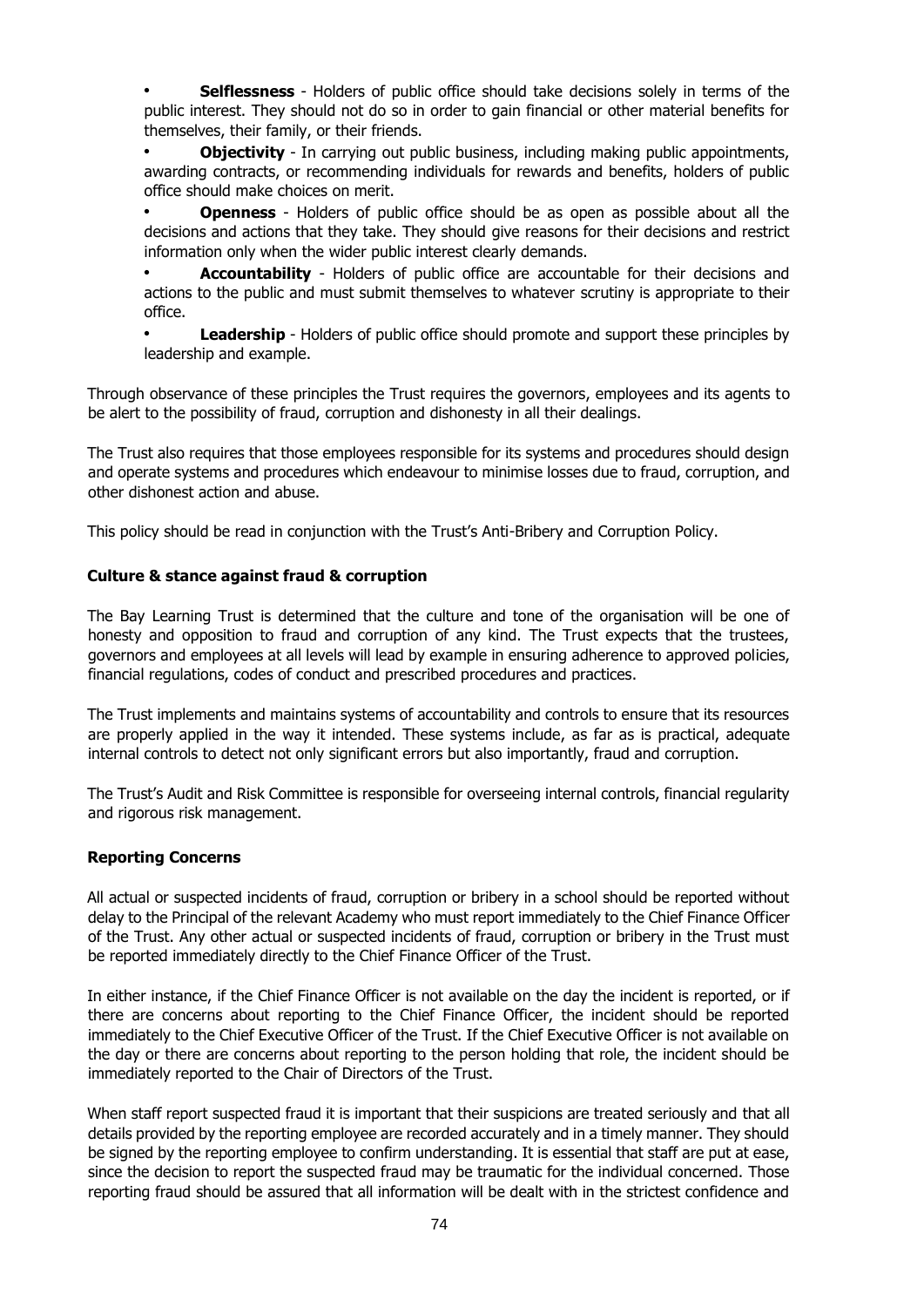that anonymity will be preserved if requested in the first instance, however anonymity may not be able to be preserved if it is incompatible with a full and fair investigation.

Once the Chief Finance Officer has received recorded details of the case, he or she should, within 24 hours, hold a meeting of the fraud investigation group, comprising the Chief Finance Officer, Chief Executive Officer and HR Manager to decide on the initial response. The fraud investigation group should report the incident and their response to the Chair of Directors within 24 hours and keep him or her informed about progress in dealing with the incident. The fraud investigation group will follow relevant CIPFA guidance.

### **EFA anti-fraud checklist for academy trusts**

The EFA have published an anti-fraud checklist for academy trusts. It is noted that fraud occurs in every sector and although the level of identified fraud in academies is low, trusts must be aware of the potential for it to occur. The ten questions included in the checklist are intended to help governors, accounting officers and heads of finance to review their arrangements for preventing, detecting and dealing with fraud should it occur.

The risk of fraud is considered on an ongoing basis through the BWCAT risk register which is discussed at the Trust's Audit and Risk Committee; the schedule for internal audit; the annually updated financial procedures handbook; the annually updated delegated levels of authority and the overall compliance with the 'ESFA Financial Handbook for Academies', driven by the staff in the central Trust office through their own independent checks and training update sessions. A summary of the Financial Handbook 'musts' is discussed and circulated to all of the Principals in the Trust annually in September.

### **The 10 questions that we must always be aware of are:**

- 1. Are directors and the accounting officer aware of the risk of fraud and their responsibilities regarding fraud?
- 2. Is fraud included within the remit of the Trust's Audit and Risk Committee?
- 3. Has the role of the external auditor and responsible officer or equivalent regarding fraud been established and is it understood?
- 4. Is fraud risk considered within the Trust's risk management process?
- 5. Does the Trust have a fraud strategy or policy and is there a 'zero tolerance' culture to fraud in the Trust?
- 6. Is the strategy, policy and 'zero tolerance' culture promoted within the Trust, for example through financial regulations, disciplinary procedures, checks on new staff, induction process, staff training and the vetting of contractors?
- 7. Does the Trust have policies on whistleblowing, declaration of interests and the receipt of gifts and hospitality?
- 8. Does the Trust have appropriate segregation of duties?
- 9. Is it clear to whom suspicions of fraud in the Trust should be reported?
- 10. If there has been any fraud in the Trust, has a 'lessons learned' exercise been undertaken?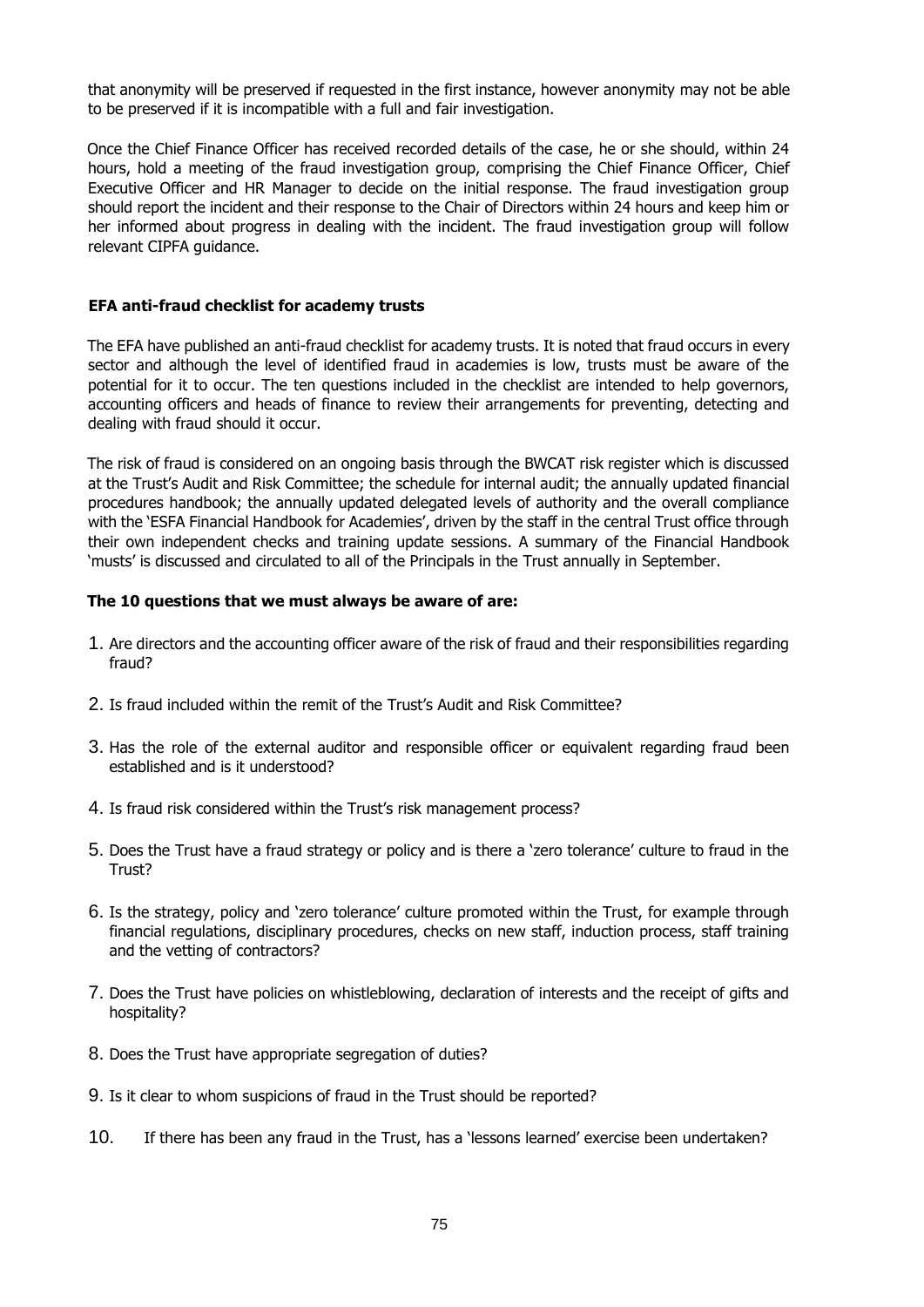# **APPENDIX F**

# **BLT Lettings Policy**

The Bay Learning Trust (BLT) aims to ensure the use of all its academies facilities to the fullest potential. It is intended that the premises and sports facilities are available firstly, for the benefit of the learners and secondly, for the local community.

# **1. BLT Policy and Conditions**

1.1 The letting of BLT premises shall not detract from the primary objective of BLT as an education provider.

Although providing a vital link with the community and other organisations, the lettings shall be organised so that there is no disruption to the delivery of the curriculum and at no cost to the students of the academy or their education.

BLT policy is to encourage the use of the premises i.e buildings, playing fields by students, parents, the community and organisations such as sports clubs, senior citizens groups and music workshops.

BLT positively encourage individuals or groups who wish to make reasonable use of the premises. regardless of their race, gender, disability, sexuality or religion.

The income received by the letting of academy premises will be used to assist the Local Academy Councils to enhance and enrich the education and environment of the students.

### **1.2 Aims:**

- To ensure that lettings are not in conflict with the fundamental purpose of the Trust / academy
- To support community involvement in the life of the academy
- To be consistent with the BLT equality policy
- To maximize the commercial opportunity for lettings
- To ensure costs are fully calculated and covered
- To provide a professional service to users of the academy's premises

1.3 The responsibility for managing lettings rests with the local academy, within the overall guidance of the Trust policy.

1.4 A letting is defined as any use of the academy buildings and ground by parties other than the academy and its partners. This may be a community group such as a local football team or dance club.

1.5 The hirer will accept responsibility for being on the premises, being in charge of the premises let and for ensuring that all conditions of the letting agreement are observed, particularly those relating to management, behaviour, conduct and supervision whilst on BLT premises.

1.6 The following activities fall within the corporate life of the academy. These activities are not considered to be lettings and costs arising from these uses are therefore a legitimate charge against the Academy's delegated budget: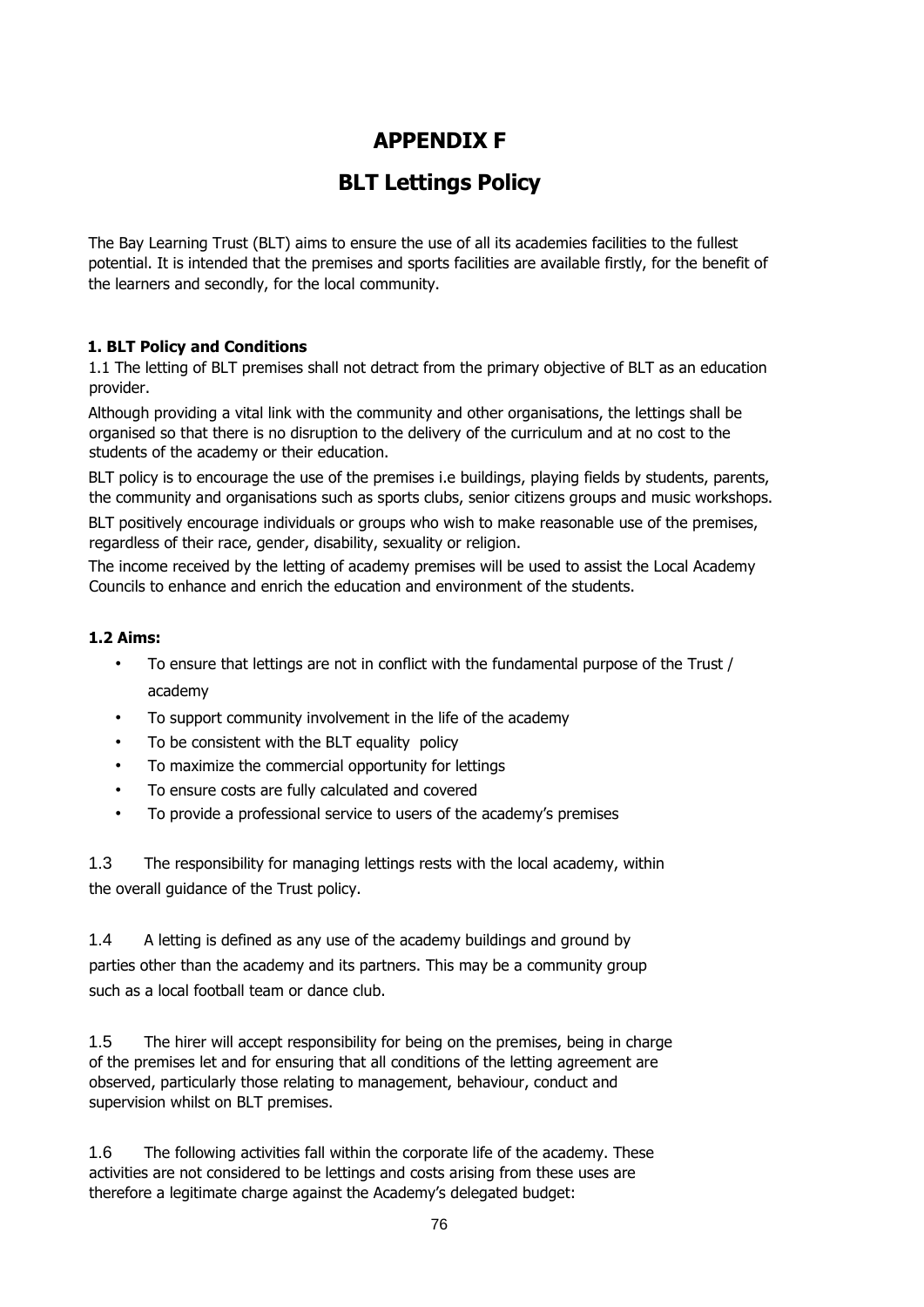- Trust and local governor meetings
- Extra-curricular activities for students organised by the academy or the Trust
- Academy performances
- Parents' meetings / Evenings

1.7 All lettings must be consistent with BLT core values. The following activities are not considered to be appropriate for lettings as they are either well provided for in the local area; are not deemed to be compatible with the ethos of the Trust / academy, or are not able to be accommodated within the academy's facilities:

- Commercial activities with little potential to generate income or support for the academy
- Events selling or serving alcohol
- Activities promoting gambling
- Activities or events of a political nature
- Activities or events which might bring the academy or Trust into disrepute.

# **2. Due Diligence**

2.1 Before any new user is able to hire any of the premises the Academy Trust will carry out any necessary due diligence checks to ensure that the organisation are a genuine organisation and they will only use the premises for the activity according to the terms of their hire agreement. This will include ensuring that the organisation are not linked in any way to activities which may bring the reputation of the Academy Trust into disrepute either locally or with the Educational Funding Agency.

# **The Academy will ensure that any Hirer shall not sub-let the premises to another person.**

# **3. Security**

3.1 The academy Principal / Business Manager and /or Site Manager has delegated authority to determine the security risk for each letting and will be responsible for allocating continuous control measures.

# **4. Responsibilities**

4.1 The day to day management and administration is undertaken by individual staff within each academy.

4.2 Each academy is responsible for:

- Managing the day-to-day lettings of the academy premises and ensure effective communication between all parties concerned
- Maintaining accurate records of all bookings
- Confirming bookings using the Academy Booking Terms and Conditions template
- Inspecting insurance documentation
- Raising invoices and chasing any outstanding payments
- Ensuring appropriate staffing particularly ensuring an appropriately trained member of staff is present when any specialised equipment or accommodation is hired
- Booking duty site staff for lets , if required
- Ensuring facilities are as required by hirers
- Monitoring all hirers to ensure all aspects of the contract are being adhered to and that facilities are left ready for academy use
- Providing a professional service to users of the academy's premises